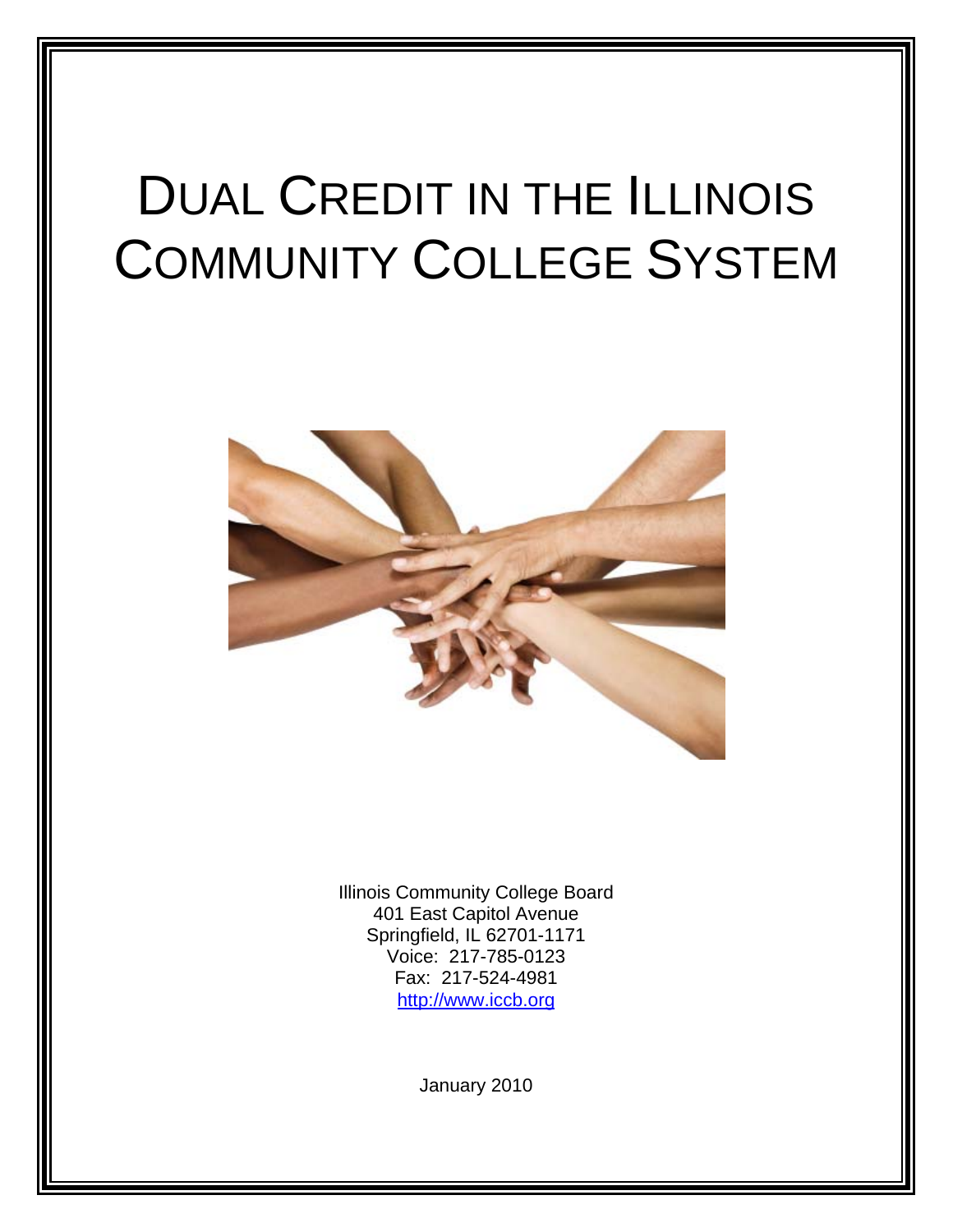Research & Policy Studies Scott J. Parke, Ph.D. Senior Director Nathan R. Wilson, M.S. Director Jo E. Barnard, B.A. Assistant Director Michelle L. Dufour, B.A. Assistant Director

Rob Kerr, M.A. Director for Career and Technical Education Doug Lally, B.S. Applications Programmer III, Information Technology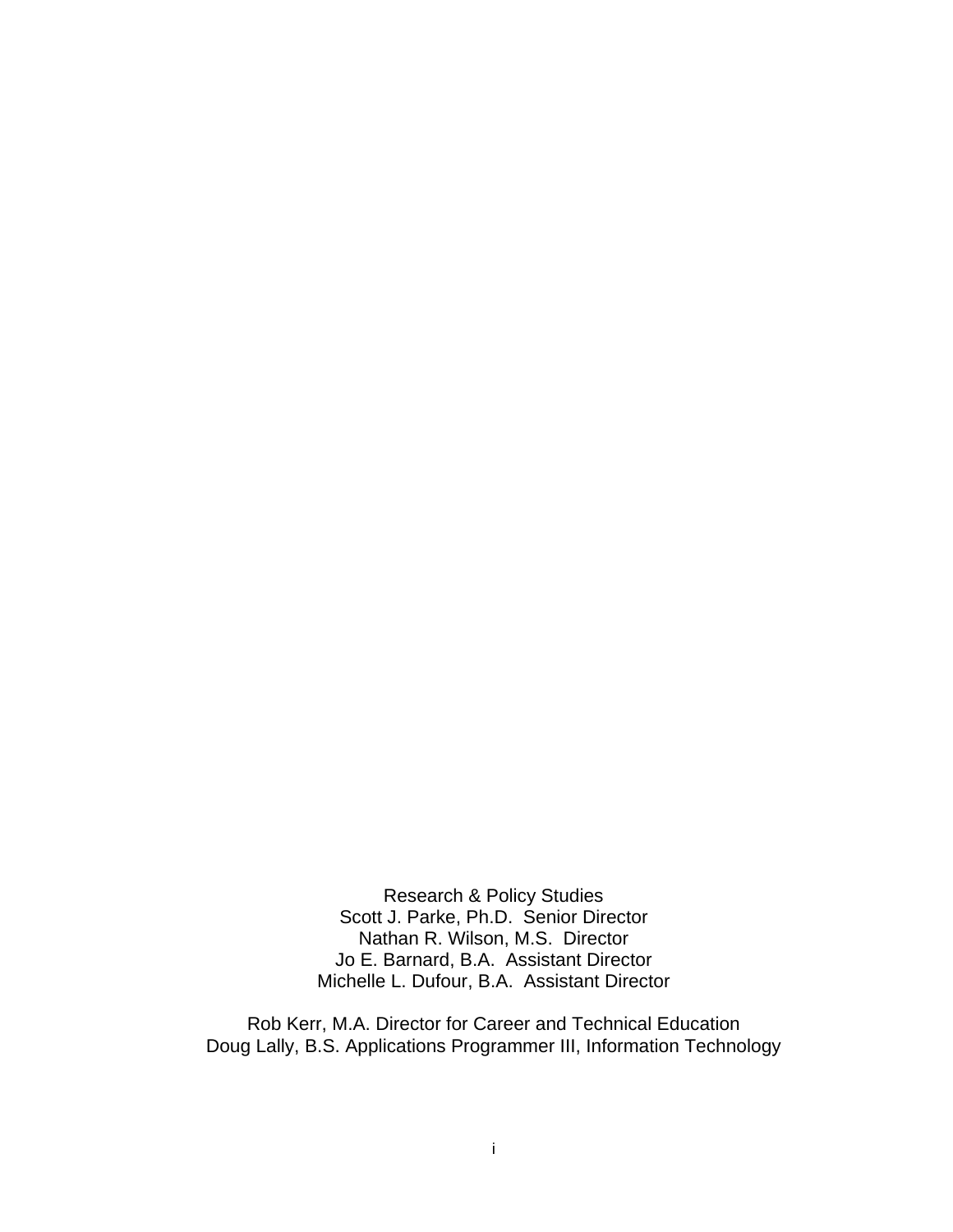## **A DUAL CREDIT IN THE ILLINOIS COMMUNITY COLLEGE SYSTEM**

## **Table of Contents**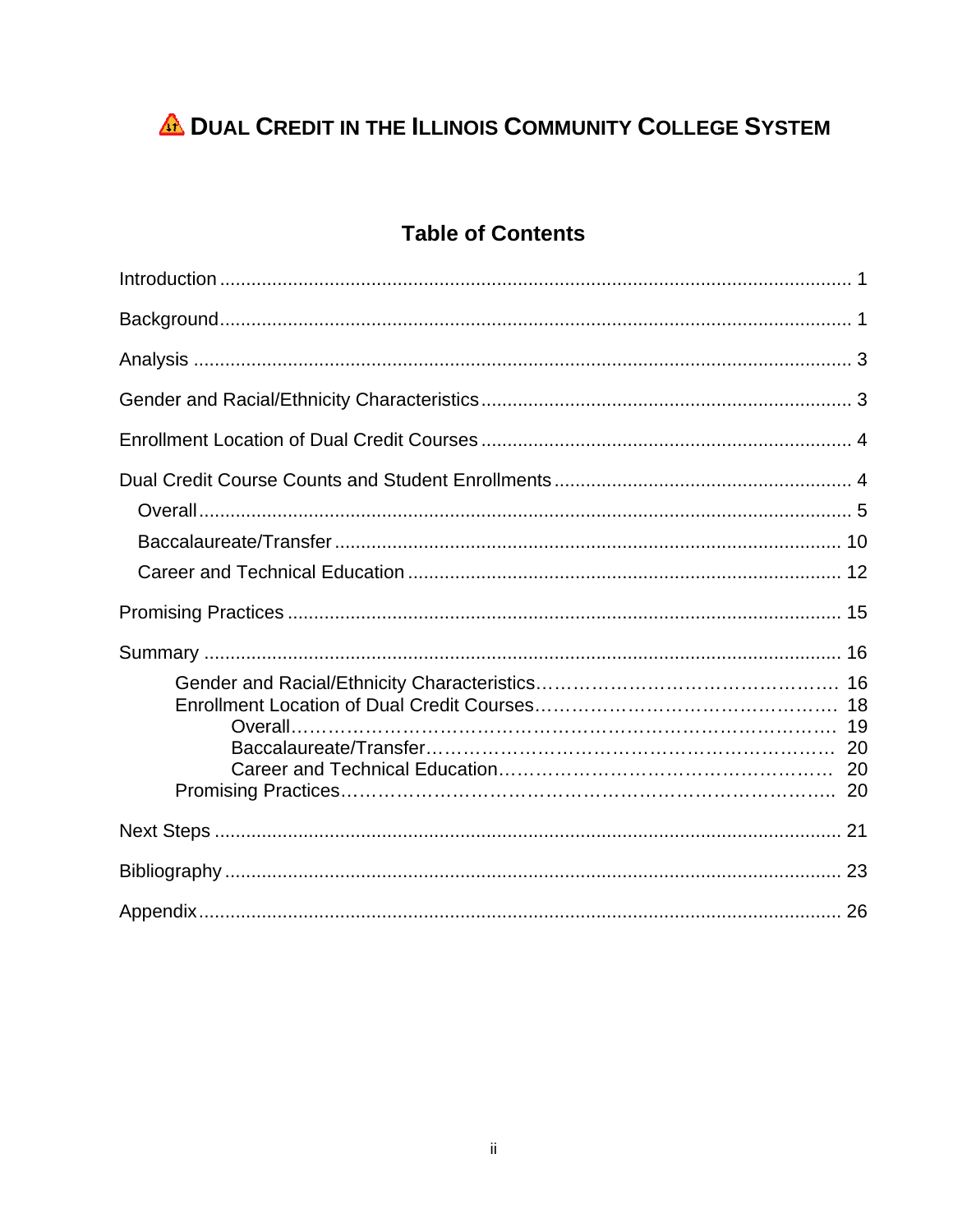### **Introduction**

The appeal of dual credit/enrollment is widespread both in Illinois and around the country, because it has the potential to help address several critical and emerging issues in education:

- Reducing college costs for families and the state.
- Accelerating student progress toward degree completion.
- Providing greater challenges to advanced students.
- Increasing access to a wider array of course options, college instructors, and facilities, this can be especially important to small, rural schools.
- Increasing students' ability to visualize themselves as "college material."
- Improving pathways for a "seamless" transition to college  $\bullet$ (Boswell, 2001; Andrews and Barnett, 2002)

Dual credit provides many advantages by allowing prepared high school students to simultaneously earn credits that count toward a high school diploma and a college degree, helping students successfully transition from high school to college, and saving students and their parent's money.

In this report, several topics related to dual credit are examined, including background distinguishing characteristics of dual enrollment versus dual credit, Administrative Rules that quide dual credit across the community college system, information about the Dual Credit Quality Act (2009), and statewide outreach efforts to promote continuity and quality on dual credit delivery.

## **Background**

Dual Enrollment versus Dual Credit. Through dual enrollment, academically qualified high school students concurrently participate in college-level courses and receive only college credit. High school credit may or may not be awarded (typically no high school credit it received). In general, no formal connection between the high school and college is required.

Dual credit, however, is an instructional arrangement where an academically qualified high school student enrolls in a college-level course and, upon successful course completion, concurrently earns both college credit and high school credit. In the most basic form, dual credit is a college course offered for high school credit – but never viceversa. Dual credit reflects strong and well established secondary-to-postsecondary articulation and alignment. Linkages are made at the administrative level to facilitate connection and support student success.

Dual credit course content is prescribed by the community college in accordance with established course requirements. According to ICCB Administrative Rules: "Course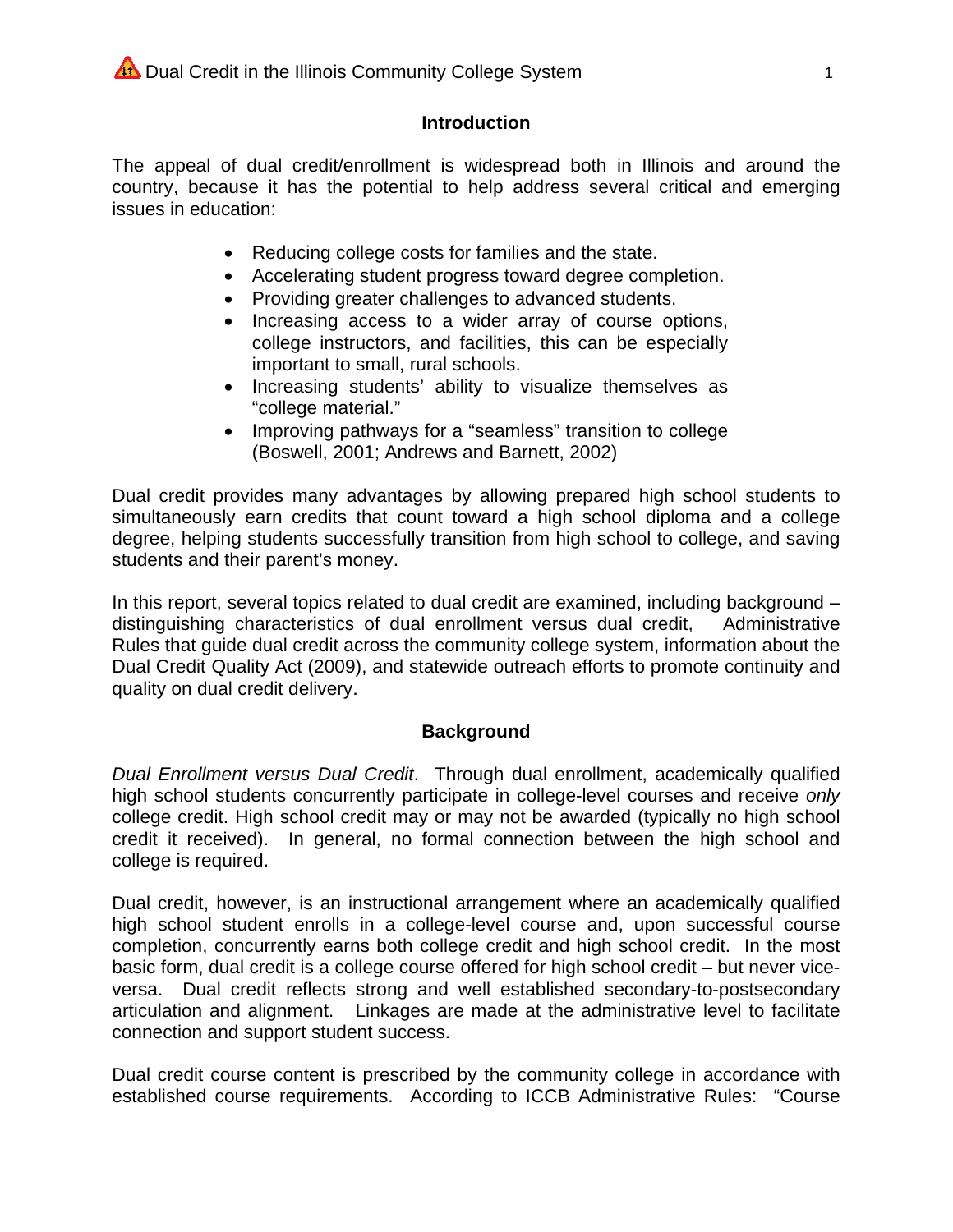prerequisites, descriptions, outlines, requirements, learning outcomes, and methods of evaluating students shall be the same as for on-campus offerings."

Dual credit can be offered on the community college campus, at the high school, area career center, online, or via distance learning. Both transfer/core courses, as well as CTE courses, can be offered. Dual credit is taught by community college instructors with the exception of high school teachers who meet faculty requirements set by the college.

The Dual Credit Quality Act **Illinois** (2009) requires the Community College **Board** (ICCB) and the Board of Higher Education (IBHE) to develop policies regarding dual credit.

The Dual Credit Quality Act (Public Act 96-0194) was approved by the Governor on August 10, 2009 with an effective date of January 1, 2010. The Act requires the Illinois Community College Board (ICCB) and the Board of Higher Education (IBHE) to develop policies regarding dual credit. Dual credit instructors teaching credit, collegelevel courses must meet the same requirements

as on-campus faculty, and dual credit instructors teaching career and technical education courses must have appropriate credentials and teaching competencies.

The Act requires that dual credit students meet the same academic criteria as those enrolled in credit-bearing college courses, including taking appropriate placement testing. Additionally, course content and learning outcomes must be the same as that required for credit-bearing college courses and must be appropriately measured.

High school instructors must be provided with orientation, assessment methods, and administrative requirements before teaching dual credit courses, and they must be able to participate in all activities available to adjunct faculty. Institutions will annually report to either ICCB or IBHE, and data will be included in a statewide longitudinal data system (http://www.ilga.gov/legislation/billstatus.asp? DocNum=1079&GAID=10&GA=96&Doc TypeID=HB&LeaID=42757&SessionID=76).

A Dual Credit Summit was held in October 2008. General session topics included College Readiness/Success, Historical Perspective of Dual Credit, Strategies to Facilitate Transitions from Secondary to Postsecondary Education and Secondary Perspective of Dual Credit. Breakout session topics included Academic Integrity. Current State Policy Discussion, and NACEP Accreditation (http://www.iccb.org/pdf/ agendas/2008/agenbknov08.pdf and http://www.iccb.org/dcsummit2.html).

A series of regional Dual Credit Drive-in Workshops were held in spring\fall 2009 to assist colleges, high schools, and other stakeholders in their efforts to gain a more complete understanding of state dual credit policies. The events focused on related ICCB Administrative Rules and a synopsis of the new Dual Credit Quality Act. Additionally, materials were disseminated to participants on how to structure regional stakeholder conferences to ensure that local partners are engaged and dual credit courses meet student needs. Participants included community college chief academic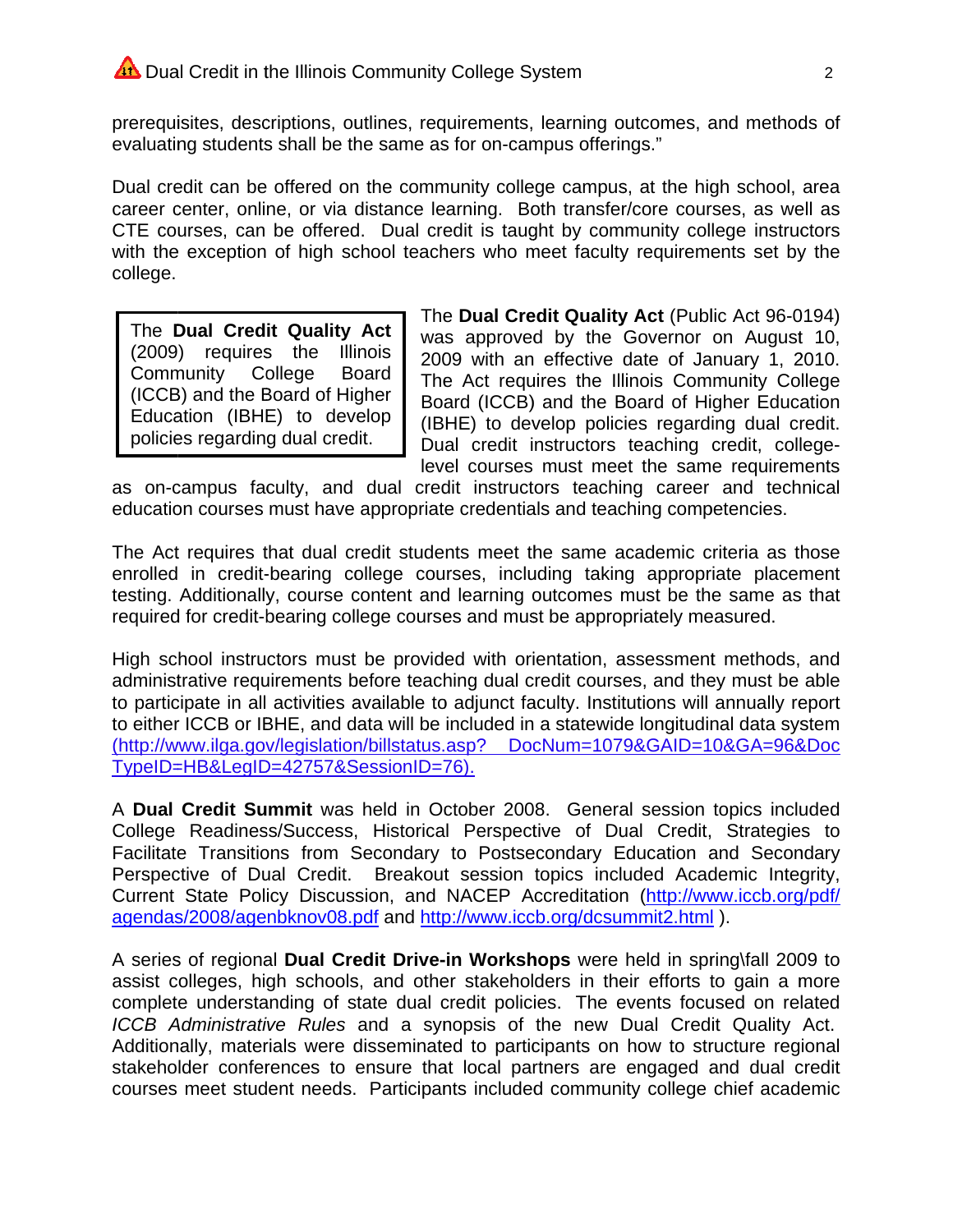officers, college and high school dual credit coordinators, education for employment system directors, and others interested in learning more about the administration of dual credit in Illinois.

#### **Analysis**

The major source of data for this analysis is the Illinois Community College System's SU\SR The course enrollment and submissions. resources data are used to determine enrollment (credit hour) based funding and facilities utilization (class size) when combined with related facilities

A major source of data for this analysis is the **Illinois** Community College System's SU\SR submissions.

data (S6\F6\B3\R3). The SU data is used to determine allocations of the credit hour formula driven grant. The SU contains the credit hours associated with courses that are paid with 50 percent or more from unrestricted funds. The SR submission contains the credit hours associated with courses that are paid with more than 50 percent from restricted funds. Both SU and SR data are used to determine allocations of all other grants that have an allocation based on credit hours. SU\SR data were originally gathered for other purposes, but the record layout includes a dual credit identifier information can be generated on dual credit course (PCS\CIP) enrollments and average class sizes.

## **Gender and Racial/Ethnicity Characteristics** of High School Students Taking Community College Courses

The Illinois Community College Board does not currently collect student characteristics data on dual credit populations. Data elements have been added to the ICCB data system to collect the information moving forward and emerging collaborations with Illinois State Board of Education officials are expected to provide access to historical information on dual credit student characteristics. In the meantime, Illinois State Board of Education (ISBE) officials furnished summary data on selected demographics of students participating in dual credit courses in fiscal year 2008.

According to ISBE survey data, nearly equal proportions of female (50.2 percent) and male (49.8 percent) high school students took community college courses in fiscal year 2008. Figure 1 depicts the race/ethnicity of high school students taking community college dual credit courses in fiscal year 2008. Eight in ten high school students were White (79.4 percent). Latino students accounted for 9.1 percent, and African American students accounted for 8.1 percent in fiscal year 2008. Asian (2.3 percent), Multiracial (1.0 percent), and Native American (0.1 percent) represented a small portion of students (Illinois State Board of Education, http://www.isbe.net/research/pdfs/ hs\_college\_courses0708.pdf).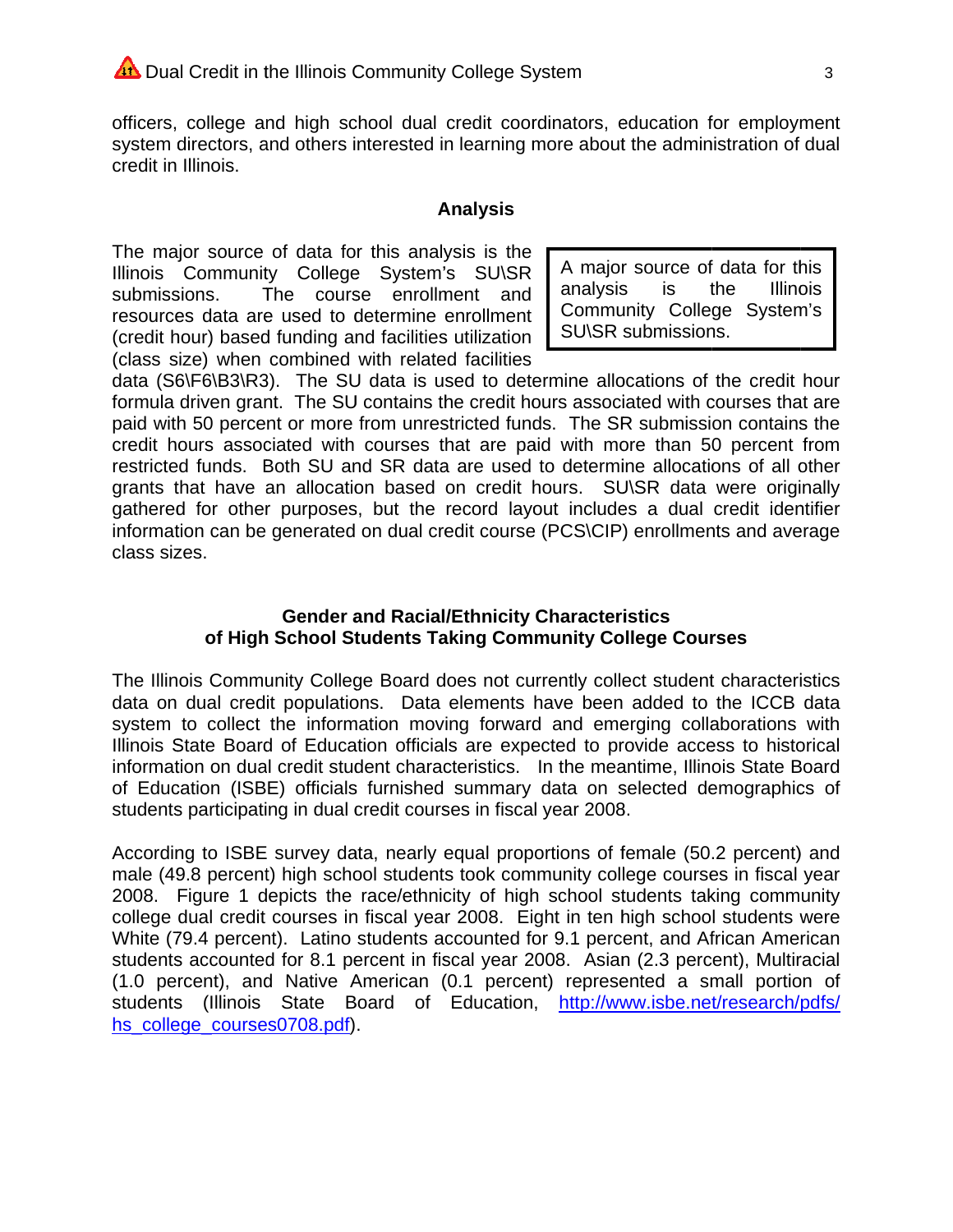

SOURCE OF DATA: Illinois State Board of Education

#### **Enrollment Location of Dual Credit Courses**

A substantial majority of dual credit courses took place on secondary campuses in fiscal year 2008 (79.2 percent). Dual credit courses on community college campuses represented 17.1 percent and online enrollments just 1.7 percent (http://www.iccb.org /pdf/agendas/2008/agenbknov08.pdf).

#### **Dual Credit Course Counts and Student Enrollments**

In this portion of the report, the dual credit course counts and enrollment data are organized by broad programmatic area based on the Program Classification Structure (PCS): Overall, Baccalaureate/Transfer Education, and Career and Technical Education. Figures 2 and 3 depict dual credit course counts and enrollments by PCS in fiscal year 2008. Dual credit courses and enrollments were nearly evenly split between Transfer and Career and Technical Education.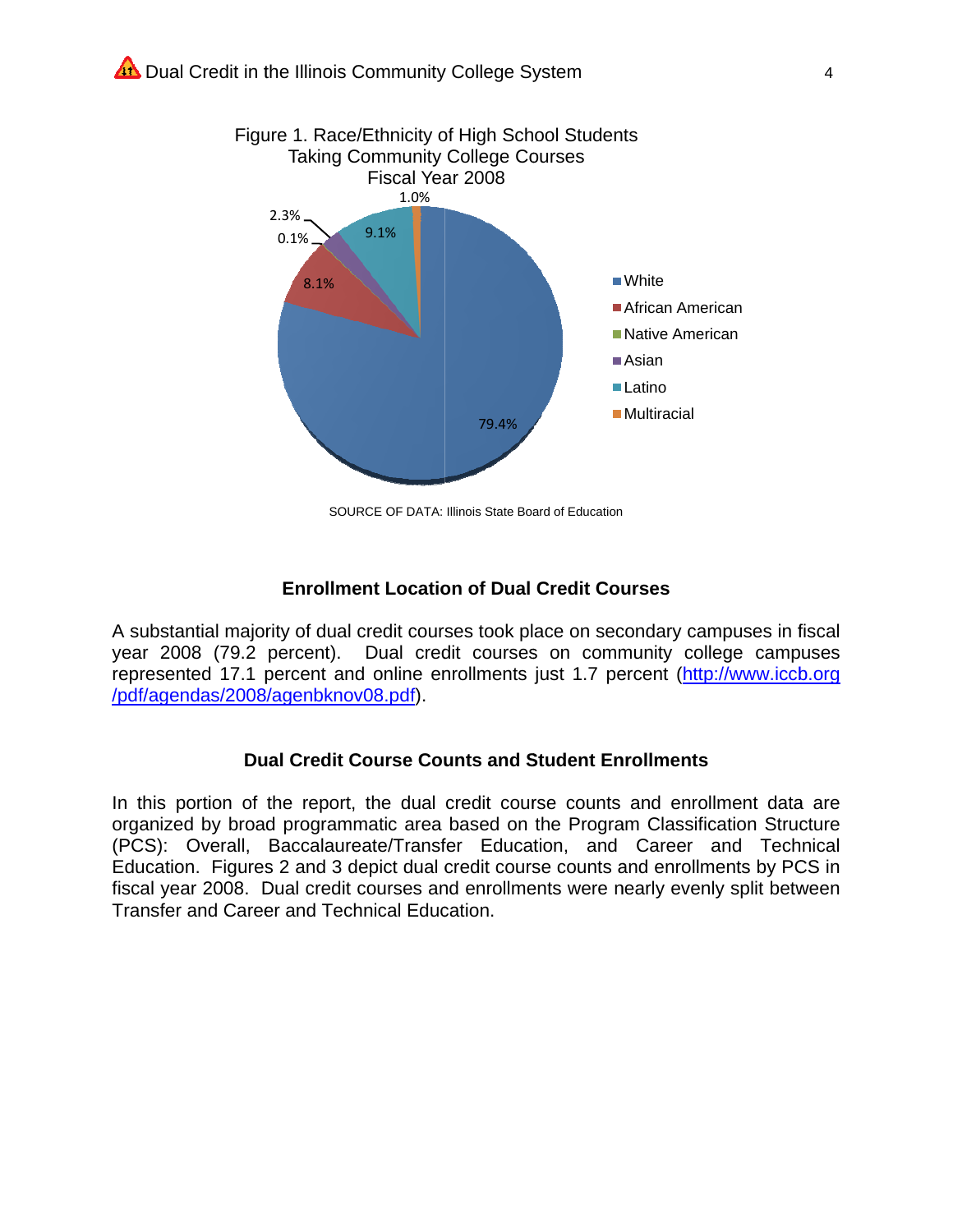

## **Overall**

In fiscal year 2008, Illinois community colleges offered 8,438 dual credit courses (Figure 4), which is a 12.8 percent increase over 2007 ( $N = 7,481$ ) and a 70.9 percent over 2004 ( $N = 4,937$ ).



Source: ICCB SU/SR Records

Total dual credit enrollments (Figure 5) were 75,989 in fiscal year 2008, which is a 15.1 percent increase over 2007 ( $N = 66,038$ ) and a 93.6 percent increase over 2004 ( $N =$  $39,257$ ).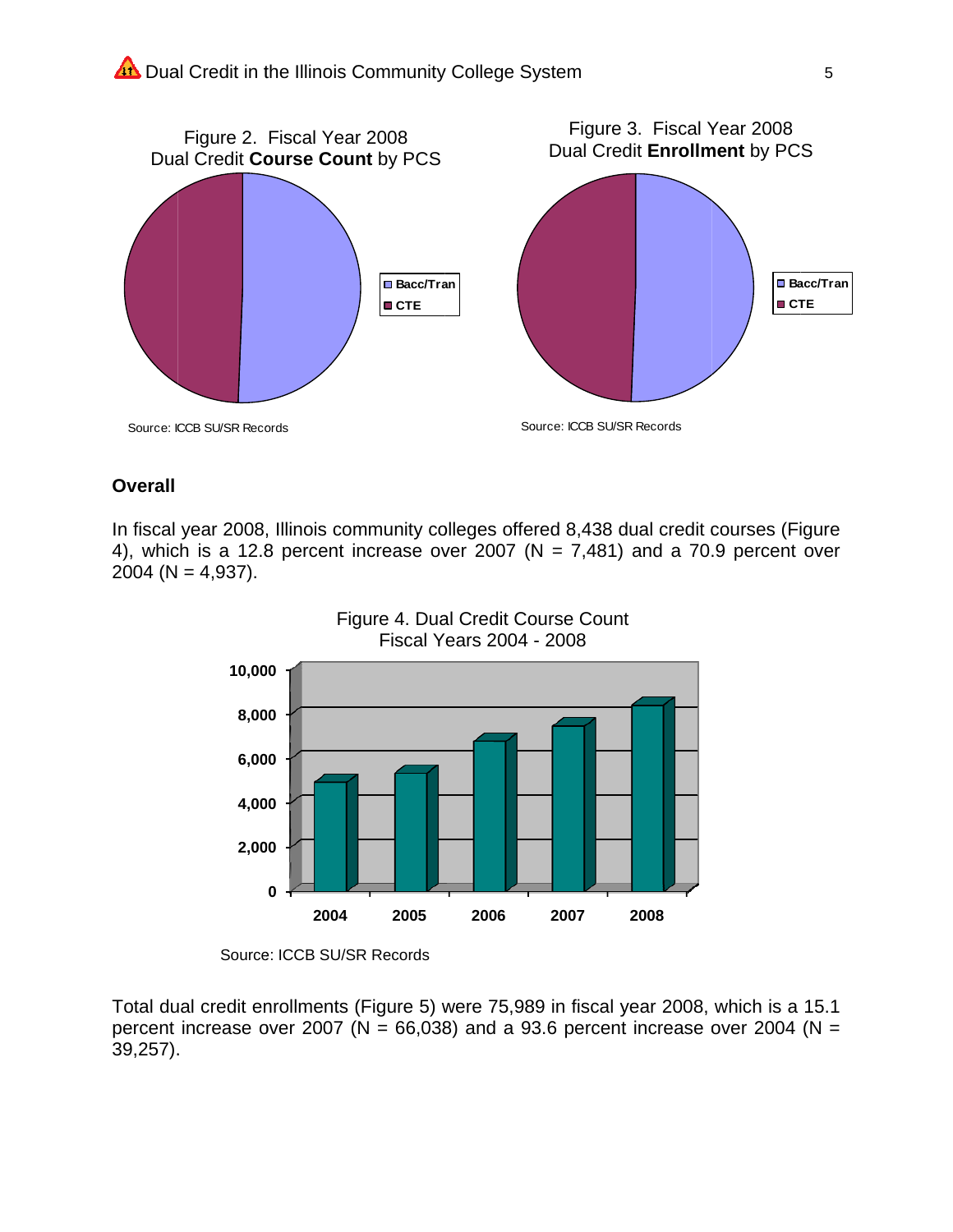



Average dual credit class size (Figure 6) was 9.0 students in fiscal year 2008, which is a 2.0 percent increase from 2007 and a 13.3 percent increase from 2004.





Table 1 contains comparative course count, enrollment, and average class size for the last five fiscal years.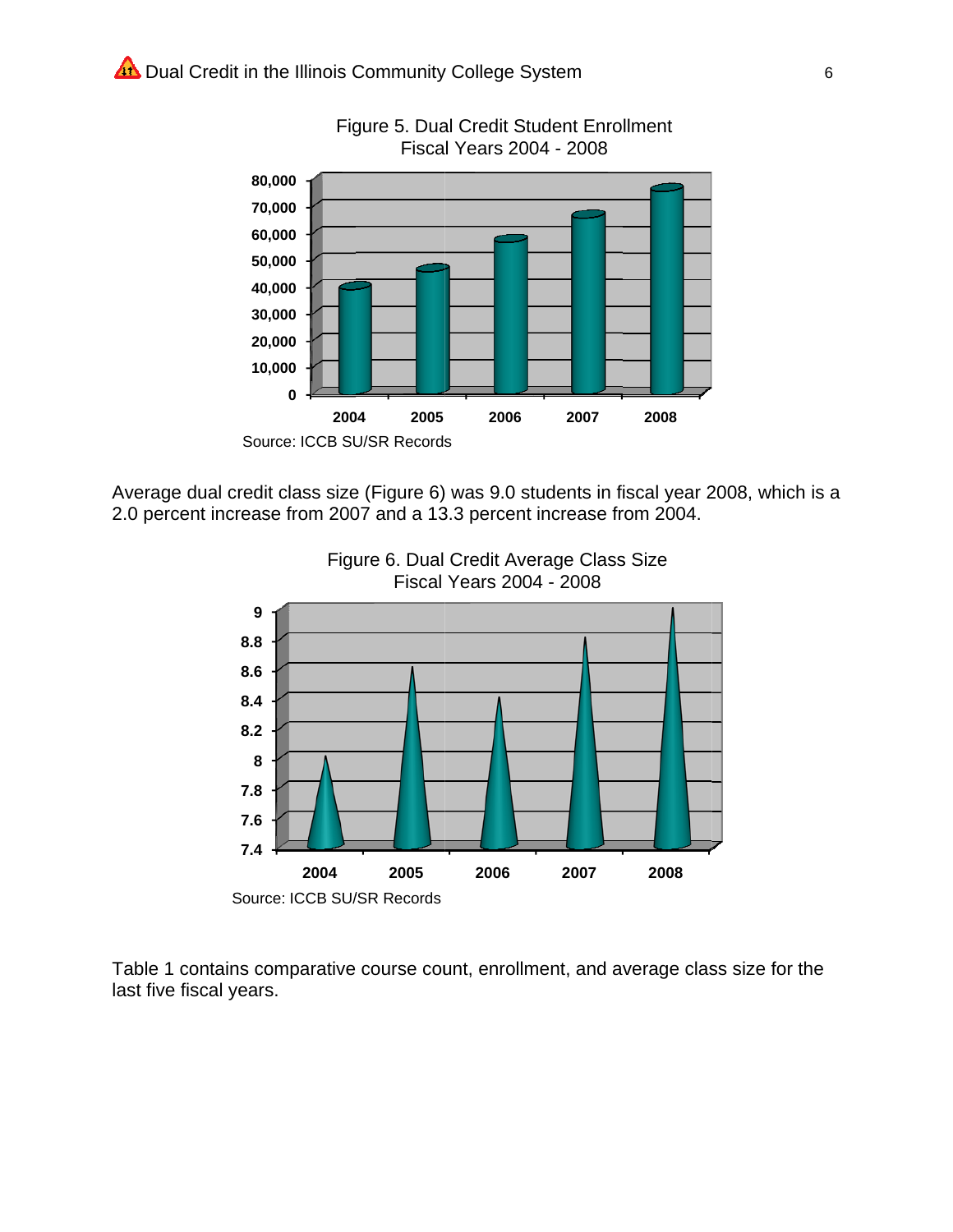|                                                                                              | Table 1                                                                           |                                      |        |        |        |        |         |       |       |        |       |  |  |  |  |
|----------------------------------------------------------------------------------------------|-----------------------------------------------------------------------------------|--------------------------------------|--------|--------|--------|--------|---------|-------|-------|--------|-------|--|--|--|--|
|                                                                                              | Dual Credit Course Count, Student Enrollment (Duplicated), and Average Class Size |                                      |        |        |        |        |         |       |       |        |       |  |  |  |  |
|                                                                                              | <b>Fiscal Years 2004 -2008</b>                                                    |                                      |        |        |        |        |         |       |       |        |       |  |  |  |  |
|                                                                                              |                                                                                   | 1-Yr Change<br>5-Yr Change<br>$3-Yr$ |        |        |        |        |         |       |       |        |       |  |  |  |  |
|                                                                                              |                                                                                   | 2004                                 | 2005   | 2006   | 2007   | 2008   | Average | N     | %     | N      | %     |  |  |  |  |
|                                                                                              | Number of<br>Courses                                                              | 4,937                                | 5,366  | 6,791  | 7,481  | 8,438  | 7,570   | 957   | 12.8% | 3,501  | 70.9% |  |  |  |  |
|                                                                                              | Number of<br><b>Students</b><br>(Duplicated)                                      | 39,257                               | 45,887 | 56,963 | 66,038 | 75,989 | 66,330  | 9,951 | 15.1% | 36,732 | 93.6% |  |  |  |  |
| Average<br>8.0<br>8.6<br>8.4<br>9.0<br>2.0%<br>1.1<br>8.8<br>0.2<br>8.7<br><b>Class Size</b> |                                                                                   |                                      |        |        |        |        |         |       |       |        |       |  |  |  |  |

**SOURCE: ICCB SU/SR Records** 

#### **Highest Dual Credit Course Enrollments by CIP**

Enrollments in the ten largest courses accounted for 46.0 percent ( $N = 34,967$ ) of all dual credit enrollments in fiscal year 2008 (Figure 7; Table 2). The ten highest enrollments overall by CIP code in fiscal year 2008 were in English Composition  $(23.0401; N = 9,231)$ , Office Occupations and Clerical Services (52.0408; N = 5,319), Business Technology (52.0407; N = 3,517), Mathematics (27.0101; N = 2,797), Psychology (42.0101;  $N = 2,772$ ), Speech (23.1001;  $N = 2,477$ ), Administrative Assistant (52.0401; N = 2,352), Spanish (16.0905; N = 2,292), History (54.0101; N = 2,150). and Welding Technology (48.0508;  $N = 2,060$ ). Eight programs experienced increases from 2007, and all ten programs saw increases from 2004. Enrollment in Speech increased 135.5 percent from 2007 ( $N = 1,052$ ) and 299.5 percent over 2004 (N  $= 620$ ).

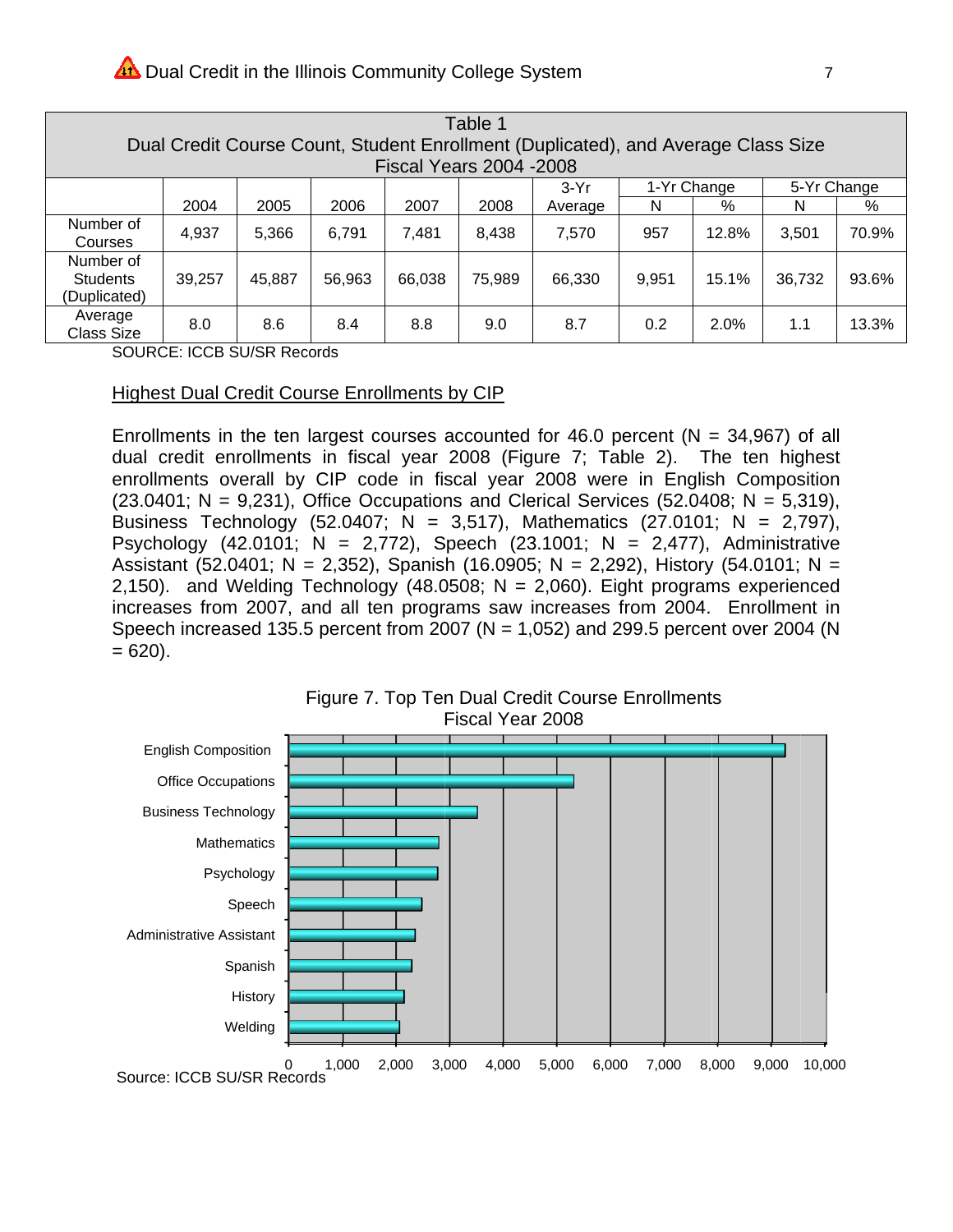|            | Table 2                                                                                                                  |       |       |       |       |       |         |        |          |       |        |  |  |  |
|------------|--------------------------------------------------------------------------------------------------------------------------|-------|-------|-------|-------|-------|---------|--------|----------|-------|--------|--|--|--|
|            | Top Ten Dual Credit Course Enrollment (Based on Fiscal Year 2008)                                                        |       |       |       |       |       |         |        |          |       |        |  |  |  |
|            | <b>Five Year Enrollment Trends</b>                                                                                       |       |       |       |       |       |         |        |          |       |        |  |  |  |
|            | 5-Yr Change<br>1-Yr Change<br>$3-Yr$                                                                                     |       |       |       |       |       |         |        |          |       |        |  |  |  |
| <b>CIP</b> | Course Name                                                                                                              | 2004  | 2005  | 2006  | 2007  | 2008  | Average | N      | $\%$     | N     | %      |  |  |  |
| 23.0401    | <b>English Composition</b>                                                                                               | 5,587 | 6,294 | 7,024 | 7,923 | 9,231 | 8,059   | 1,308  | 16.5%    | 3,644 | 65.2%  |  |  |  |
| 52.0408    | General Office Occupations and<br><b>Clerical Services</b>                                                               | 2,550 | 2,872 | 4,251 | 4,920 | 5,319 | 4,830   | 399    | 8.1%     | 2,769 | 108.6% |  |  |  |
| 52.0407    | Business/Office Automation/<br>Technology/Data Entry                                                                     | 1,544 | 2,421 | 2.603 | 3.070 | 3,517 | 3,063   | 447    | 14.6%    | 1,973 | 127.8% |  |  |  |
| 27.0101    | Mathematics, General                                                                                                     | 2,023 | 2,228 | 2.448 | 2,261 | 2.797 | 2,502   | 536    | 23.7%    | 774   | 38.3%  |  |  |  |
| 42.0101    | Psychology, General                                                                                                      | 1.704 | 1.768 | 2,680 | 2,688 | 2,772 | 2,713   | 84     | 3.1%     | 1,068 | 62.7%  |  |  |  |
| 23.1001    | Speech and Rhetorical Studies                                                                                            | 620   | 772   | 1,046 | 1,052 | 2,477 | 1,525   | 1,425  | 135.5%   | 1,857 | 299.5% |  |  |  |
| 52.0401    | Administrative Assistant and<br>Secretarial Science, General                                                             | 973   | 1,196 | 1,454 | 2,470 | 2,352 | 2,092   | $-118$ | $-4.8%$  | 1,379 | 141.7% |  |  |  |
| 16.0905    | Spanish Language and<br>60.5%<br>1,428<br>1,314<br>1,842<br>1,730<br>2,292<br>1,955<br>562<br>864<br>32.5%<br>Literature |       |       |       |       |       |         |        |          |       |        |  |  |  |
| 54.0101    | History (Moved from 45.0802)                                                                                             | 1.906 | 2,013 | 2,457 | 2,303 | 2,150 | 2,303   | $-153$ | $-6.6\%$ | 244   | 12.8%  |  |  |  |
| 48.0508    | Welding Technology/Welder                                                                                                | 875   | 1,009 | 1,469 | 1,792 | 2,060 | 1,774   | 268    | 15.0%    | 1,185 | 135.4% |  |  |  |

#### National Perspective on Dual Credit and Dual Credit in Selected Other States

The National Center for Education Statistics has produced a couple of recent reports on dual credit. Information about dual credit from Florida, Washington state, and Ohio are also mentioned in the following paragraphs. The terminology used across states regarding what Illinois calls dual credit differs somewhat. Information cited below are for initiatives that parallel dual credit as defined in Illinois.

One study by the National Center for Education Statistics indicated that public two-year institutions ( $N = 619,100$ ) enrolled more high school students in college-level courses than public four-year ( $N = 121,600$ ) and private four-year institutions ( $N = 66,600$ ) during 2002-2003. Within a dual credit program, public two-year institutions ( $N = 516,900$ ) enrolled more high school students than four-year public ( $N = 99,600$ ) and four-year private ( $N = 59,000$ ) institutions. Ninety-three percent of the public two-year institutions surveyed had high school students taking courses within a dual enrollment program. and more than half a million students took courses within a dual enrollment program through public two-year institutions (http://nces.ed.gov/pubs2005/2005008.pdf).

A similar companion study by the National Center for Education Statistics reported that about seven in ten public high schools offered dual credit courses in 2002-2003. There were approximately 1.2 million dual credit enrollments in 2002-2003: 74 percent in courses on a high school campus, 23 percent on a postsecondary campus, and 4 percent through distance education. The study also indicated that public high schools in the Central United States were more likely to offer dual credit courses than schools in other regions (80 percent versus 58-71 percent). Sixty-two percent of the high schools surveyed had requirements for enrolling in dual credit courses, including grade level, GPA, teacher recommendation, and minimum score on standardized tests (http://nces.ed.gov/pubs2005/2005009.pdf).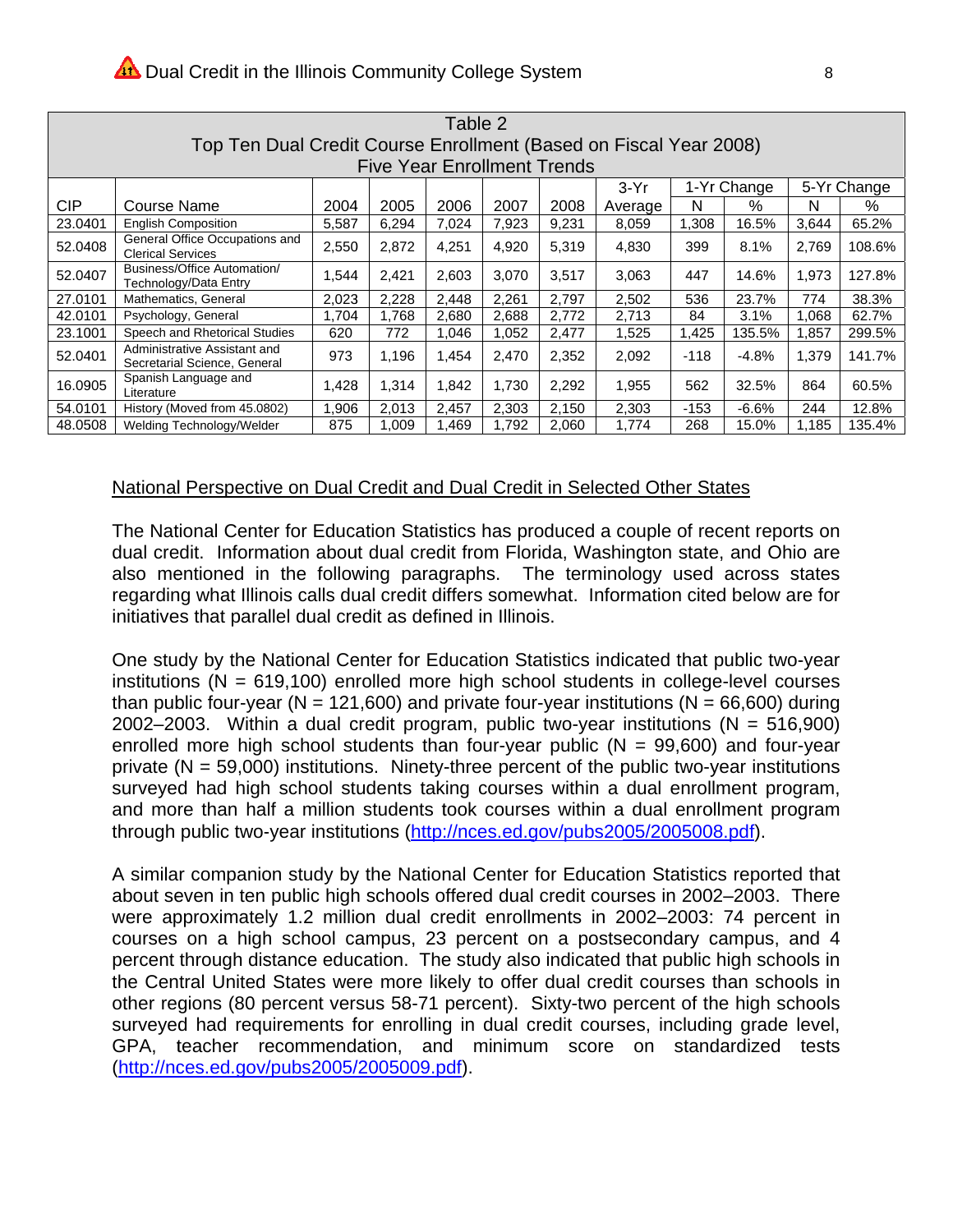Students in Florida's public schools participated in 107,174 dual credit courses in 2002-2003, an increase of 49.2 percent from 1998-1999 ( $N = 71,843$ ). Enrollments reached 34,732 in 2002-2003, a 25.4 percent increase from 1998-1999 when student enrollment was 27,689 (http://www.flboe.org/news/2004/2004 03 10/DualEnrollment Pres.pdf). In 2006-2007, Washington's Running Start Program had 16,826 (unduplicated) student dual credit enrollments (http://www.sbctc.ctc.edu/docs/data/researchreports/runstart/ runstart a06.pdf). In Ohio in 2003-2004, 10.819 students took 20,427 Post Secondary Enrollment Options (PSEO) courses (http://www.ecs.org/ html/offsite.asp?document =http%3A%2F%2Fwww%2Ekwfdn%2Eorg%2Fresource%5Flibrary%2F%5Fresources %2FPromise%2520of%2520Dual%2520Enrollment%2Epdf+).

Karp et al (2007) found that dual credit high school students graduating in 2001 and 2002 in Florida were 4.3 percent more likely to graduate than their peers who did not participate in dual credit.

#### **Illinois Results**

In fiscal year 2008, Lewis & Clark Community College offered the most dual credit courses ( $N =$ 739), or 8.8 percent of all dual credit courses offered in the Illinois Community College System. Other colleges that offered more than 400 dual credit courses in fiscal year 2008 were Sauk Valley Community College ( $N = 473$ ), Kaskaskia College ( $N = 434$ ), and Joliet Junior College ( $N =$ 418). Harry S Truman College had the largest

In fiscal year 2008, Lewis & **Clark Community College** offered the most dual credit courses  $(N = 739)$ , or 8.8 percent of all dual credit courses offered in the Illinois community college system.

percentage increase in dual credit course offerings from fiscal year 2007 to 2008. Kaskaskia College, McHenry County College, and Wilbur Wright College also had very large one-year increases. Kaskaskia College (+345) saw the largest increase in the number of dual credit courses offered. From fiscal year 2004 to 2008, Heartland Community College had the largest percentage increase, followed by Morton College and Sauk Valley Community College. The largest five-year increases in the number of dual credit courses were at Sauk Valley Community College (+390), Rock Valley College (+251), and Kaskaskia College (+199).

Lewis & Clark Community College also had the highest number of dual credit enrollments ( $N = 9,453$ ) in fiscal year 2008, accounting for 12.4 percent of all enrollments.

Lewis & Clark Community College also had the highest number of dual credit enrollments  $(N = 9,453)$  in fiscal year 2008, accounting for 12.4 percent of all enrollments. Other colleges with more than 4,000 overall dual credit enrollments were Kaskaskia College ( $N = 5,392$ ), Joliet

Junior College (N = 5,186), Rend Lake College (N = 4,962), and Moraine Valley Community College ( $N = 4.037$ ). Colleges with the largest overall enrollment gains from fiscal year 2007 include Wilbur Wright College, Malcolm X College, and Kaskaskia College. From fiscal year 2007 to 2008, the number of enrollments increased the most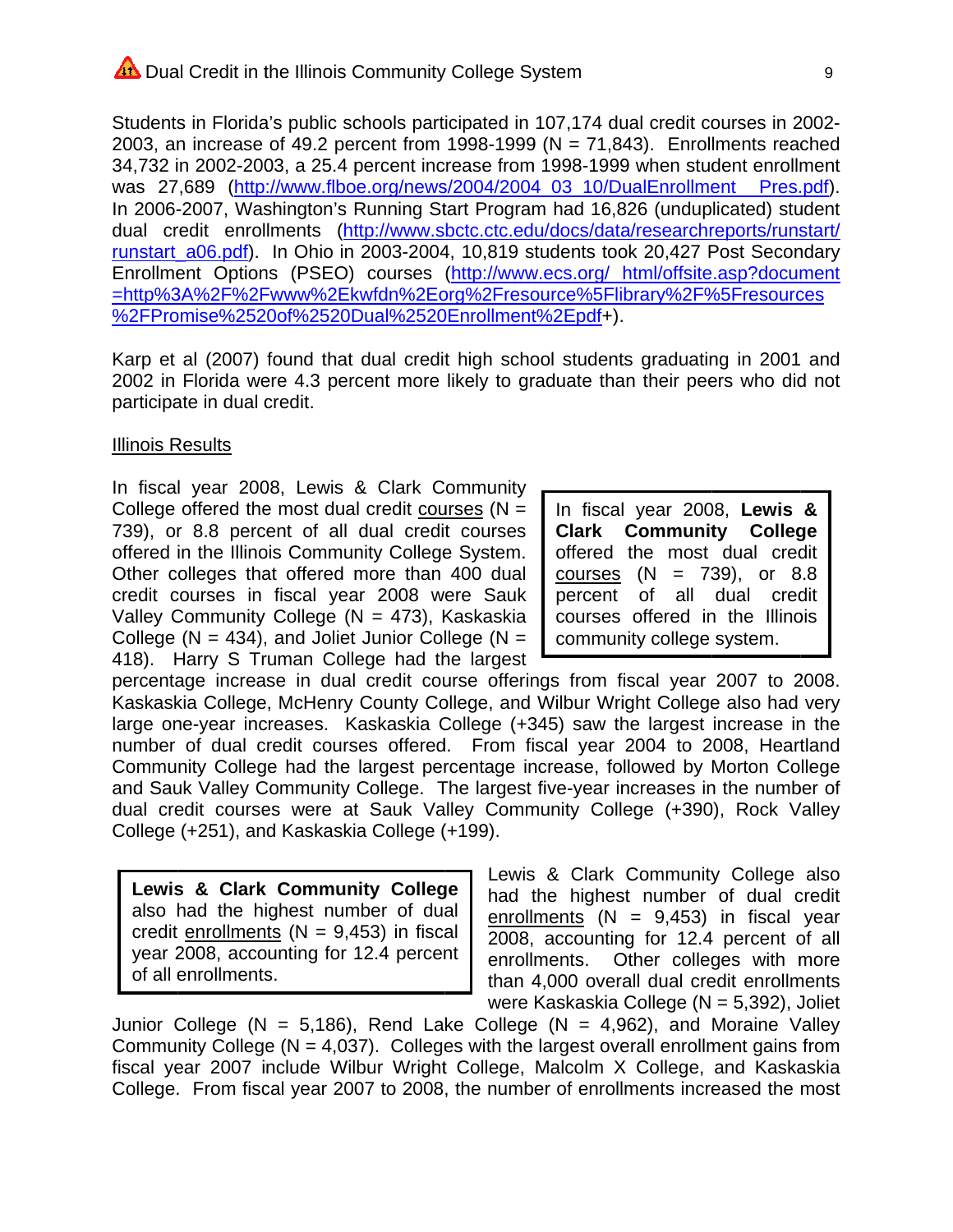## Dual Credit in the Illinois Community College System

at Kaskaskia College (+4,063), Rend Lake College (+1,666), and Joliet Junior College  $(+1, 152)$ . Long-term, Heartland Community College had the largest percentage increase in enrollments from fiscal year 2004 to 2008. Joliet Junior College and Sauk Valley Community College also saw large, long-term percent increases. Joliet Junior College (+4,790) and Rend Lake College (+3,598) had the greatest number of long-term gains in enrollment.

College of Lake County (21.7) had the largest average dual credit class size in fiscal year 2008, while Oakton Community College (1.5) had the smallest average class size.

#### **Baccalaureate/Transfer**

Illinois community colleges offered 4,276 Baccalaureate/Transfer (PCS 11) dual credit courses in fiscal year 2008 (Figure 8), which was 50.7 percent of all dual credit courses offered. This is a one-year increase of 13.8 percent ( $N = 3,756$ ) and a five-year increase of 41.1 percent ( $N = 3,030$ ).





Source: ICCB SU/SR Records

Enrollments (Figure 9) increased to 38,447 in fiscal year 2008, an increase of 19.8 percent from 2007 ( $N = 32,102$ ) and 72.1 percent from 2004 ( $N = 22,342$ ). Enrollments in this area accounted for 50.6 percent of all dual credit enrollments. Average class size was 9.0 in 2008. The highest enrollments in transfer courses included English Composition (23.0401; N = 9,144), Mathematics (27.0101; N = 2,797), Psychology  $(42.0101; N = 2,768)$ , Speech  $(23.1001; N = 2,471)$ , and Spanish  $(16.0905; N = 2,292)$ . Enrollments in these five courses accounted for 25.6 percent of all dual credit enrollments in fiscal year 2008.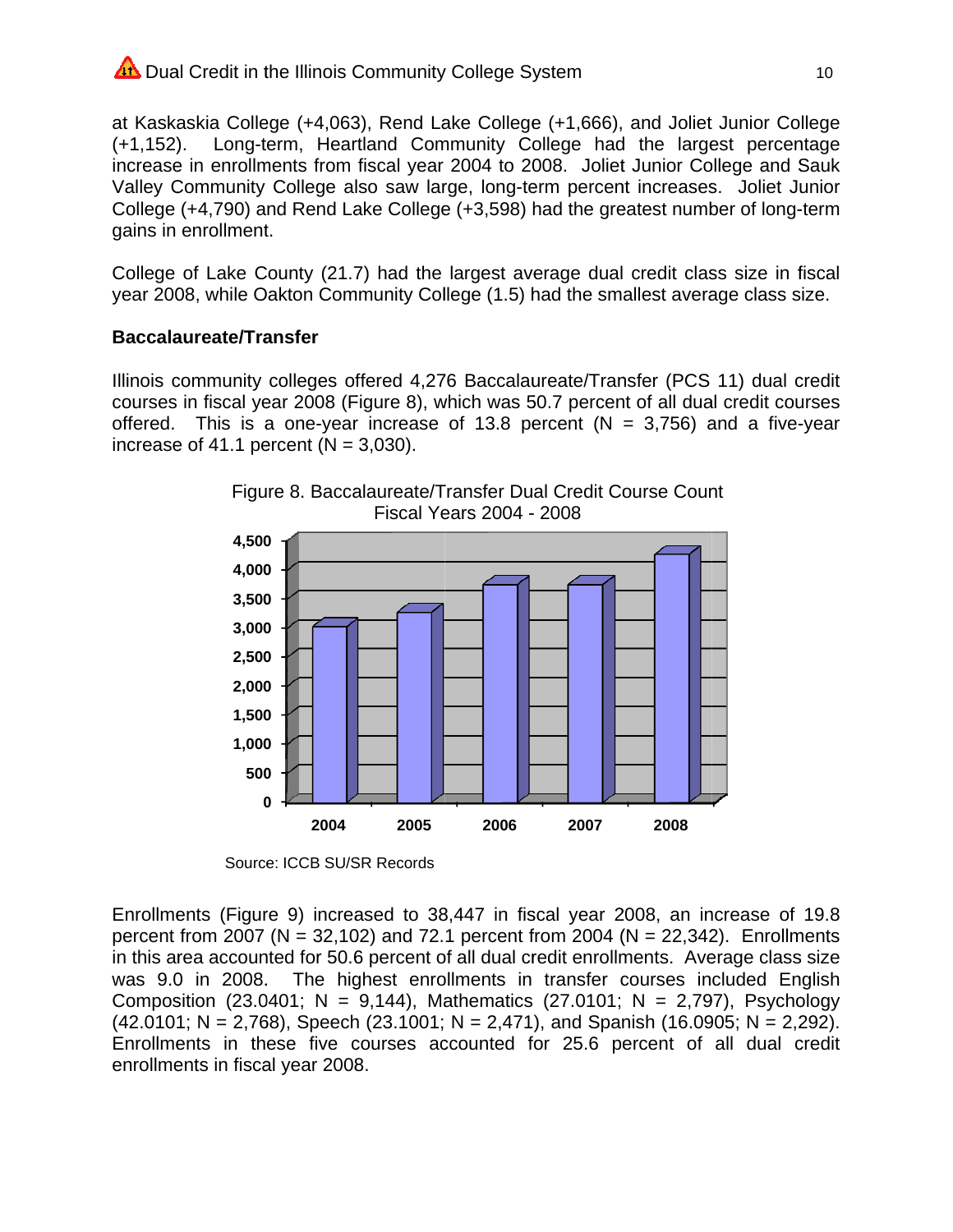

Figure 9. Baccalaureate/Transfer Dual Credit Student Enrollment **Fiscal Years 2004 - 2008** 

Source: ICCB SU/SR Records

Nationally, enrollments in dual credit courses with an academic focus accounted for about two-thirds of all dual credit enrollments of public high school students during the 2002 - 2003 school year (http://nces.ed.gov/surveys/ctes/tables/h19.asp). In fall 2007 95 percent of courses taken through Washington's Running Start Program were in (http://www.sbctc.ctc.edu/docs/data/researchreports/ Academic Transfer courses runstart/runstart a06.pdf).

Table 3 contains comparative course count, enrollment, and average class size for the last five fiscal years in dual credit Baccalaureate/Transfer Education.

|                                                                                                       | Table 3<br>Dual Credit Course Count, Student Enrollment, and Average Class Size<br>Baccalaureate/Transfer Education<br><b>Fiscal Years 2004 -2008</b> |        |        |        |        |         |       |       |        |       |  |  |  |  |
|-------------------------------------------------------------------------------------------------------|-------------------------------------------------------------------------------------------------------------------------------------------------------|--------|--------|--------|--------|---------|-------|-------|--------|-------|--|--|--|--|
| 5-Yr Change<br>1-Yr Change<br>$3-Yr$                                                                  |                                                                                                                                                       |        |        |        |        |         |       |       |        |       |  |  |  |  |
|                                                                                                       | 2004                                                                                                                                                  | 2005   | 2006   | 2007   | 2008   | Average | N     | $\%$  | N      | %     |  |  |  |  |
| Number of<br>Courses                                                                                  | 3,030                                                                                                                                                 | 3,279  | 3,756  | 3,756  | 4,276  | 3,929   | 520   | 13.8% | 1,246  | 41.1% |  |  |  |  |
| Number of<br><b>Students</b>                                                                          | 22,342                                                                                                                                                | 26,231 | 30,214 | 32,102 | 38,447 | 33,588  | 6,345 | 19.8% | 16,105 | 72.1% |  |  |  |  |
| Average<br>21.9%<br>7.4<br>5.2%<br>1.6<br>8.0<br>8.0<br>8.5<br>9.0<br>8.5<br>0.4<br><b>Class Size</b> |                                                                                                                                                       |        |        |        |        |         |       |       |        |       |  |  |  |  |

**SOURCE: ICCB SU/SR Records**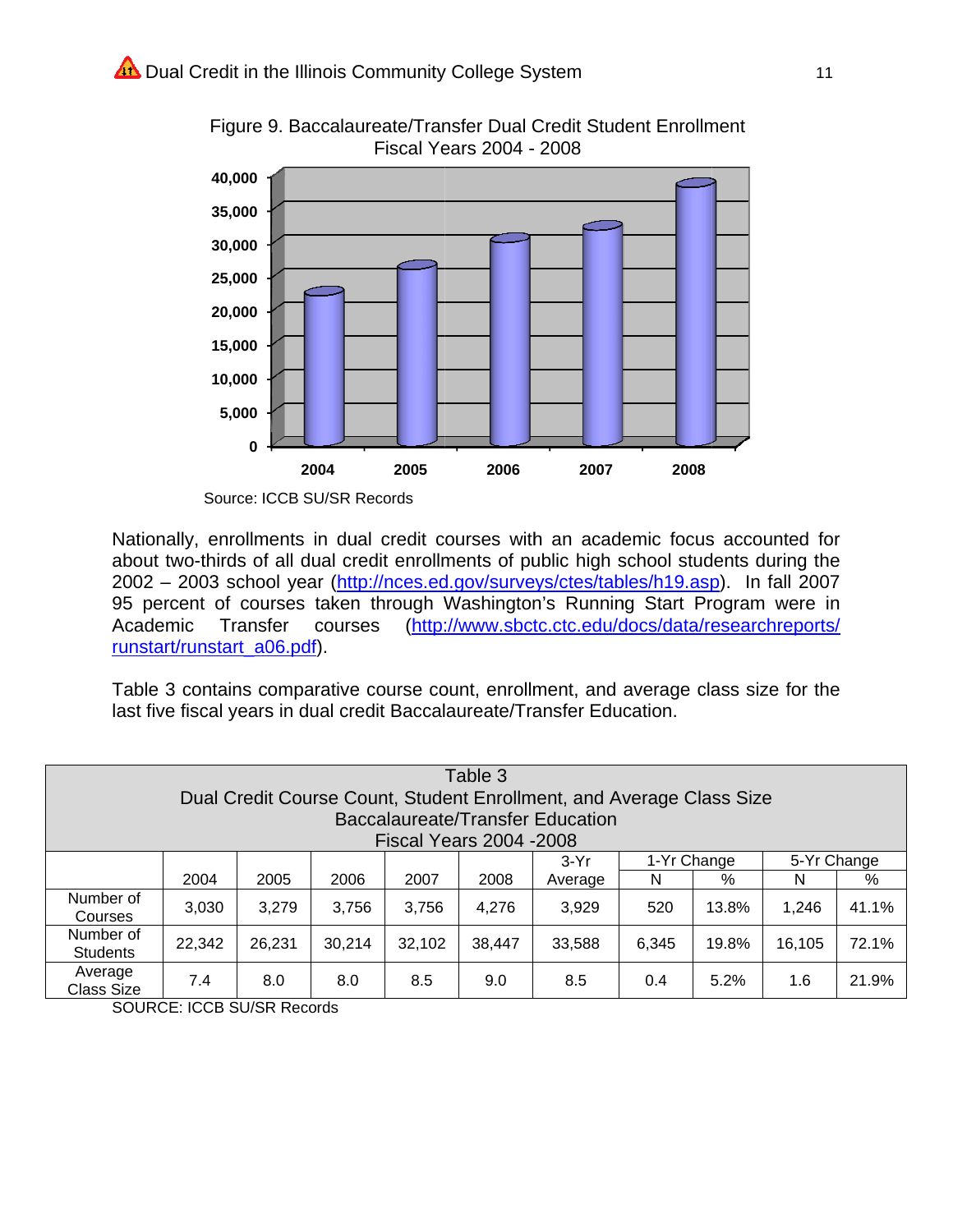Waubonsee Community College offered the most dual credit courses  $(N = 285)$  in Baccalaureate/Transfer Education in fiscal year 2008; this represents 6.7 percent of all Baccalaureate/Transfer dual credit courses offered in the Illinois Community College System. Other colleges that offered more than 200 dual credit courses include Rock Valley College ( $N = 261$ ), Lewis & Clark Community College (N = 225), Kaskaskia

Waubonsee **Community College** offered the most dual credit courses  $(N = 285)$  in Baccalaureate/Transfer Education in fiscal year 2008; this represents 6.7 percent 0f all Baccalaureate/ Transfer dual credit courses offered  $in$ the **Illinois** community college system.

College ( $N = 223$ ), Sauk Valley Community College ( $N = 223$ ), and Rend Lake College  $(N = 210)$ . Kaskaskia College had the largest one-year increase in dual credit course offerings. Harry S Truman College, Kennedy-King College, and McHenry County College also had large one-year increases. Long-term, Parkland College had the largest percentage increase, followed by Southeastern Illinois College and Carl Sandburg College. The largest five-year increases in the number of dual credit courses were at Rock Valley College (+187), Black Hawk College (+178), and Sauk Valley Community College (+151).

Rend Lake College reported the highest number of dual credit enrollments in Baccalaureate/Transfer Education ( $N = 3,986$ ) in fiscal year 2008, or 10.4 percent of all enrollments in this area. Lewis & Clark Community College ( $N = 3,404$ ) and Kaskaskia College ( $N = 3,339$ ) had enrollments of more than 3,000. Colleges with the largest enrollment percentage gains from fiscal year 2007 include Kaskaskia College, McHenry County College, and College of Lake County. Kaskaskia College also reported the largest increase in enrollment numbers (+2,652), followed by Rend Lake College (+1,218). From fiscal year 2004 to 2008, Southeastern Illinois College had the largest percentage increase in enrollments. Sauk Valley Community College, Parkland College, Rend Lake College, and John A. Logan College also saw large, long-term percent increases. Colleges with enrollment increases of more than 1,000 include Rend Lake College (+3,017), Kaskaskia College (+1,272), and the College of DuPage  $(+1,054)$ .

## **Career and Technical Education**

Career and Technical Education (PCS 12) dual credit courses (Figure 10) and enrollments (Figure 11) have more than doubled in the last five years. In fiscal year 2008, there were 37,542 enrollments in 4,162 courses, an average class size of 9.0. Dual credit courses in Career and Technical Education accounted for 49.3 percent of all dual credit courses offered in fiscal year 2008, and Career and Technical enrollments accounted for 49.4 percent of all dual credit enrollments. The number of courses offered increased 11.7 percent from 2007 ( $N = 3,725$ ) and 118.2 percent from 2004 ( $N =$ 1,907). Enrollments increased 10.6 percent over 2007 ( $N = 33,936$ ) and 121.9 percent over 2004 (N = 16,915). Between fiscal years 2006 to 2008, enrollments averaged 32,742 and courses averaged 3,641. The highest enrollments in this area were in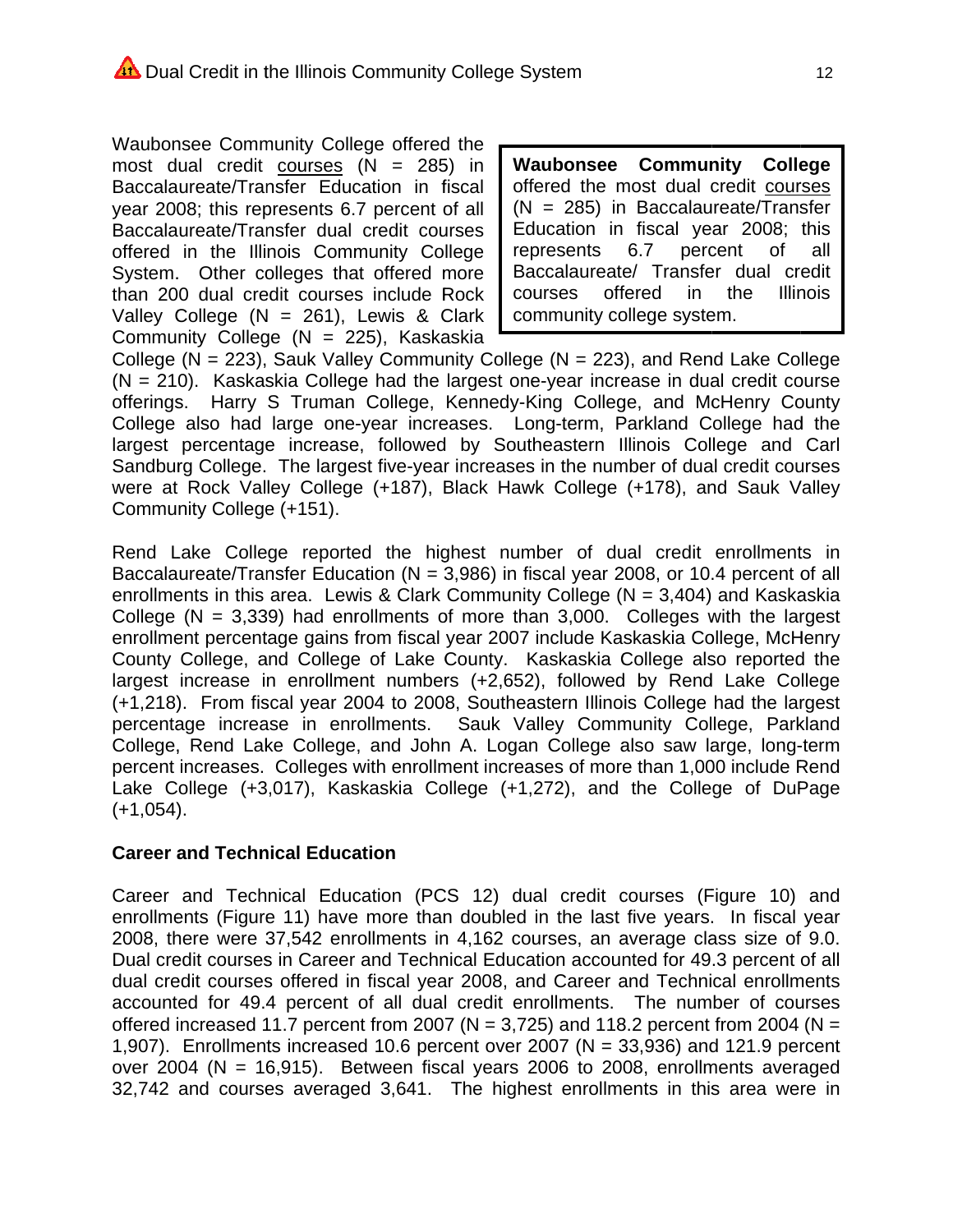## Dual Credit in the Illinois Community College System

Office Occupations and Clerical Services (52.0408;  $N = 5,319$ ), Business Technology  $(52.0407; N = 3.517)$ , Administrative Assistant  $(52.0401; N = 2.352)$ , Welding Technology (48.0508; N = 2,060), and Nurse/Nursing Assistant (51.1614; N = 1,649). Enrollments in these five courses accounted for 19.6 percent of all dual credit enrollments in fiscal year 2008.





Figure 11. Career and Technical Dual Credit Student Enrollment **Fiscal Years 2004 - 2008** 



Nationally, enrollments in dual credit courses with a career and technical focus accounted for about one-third of all dual credit enrollments of public high school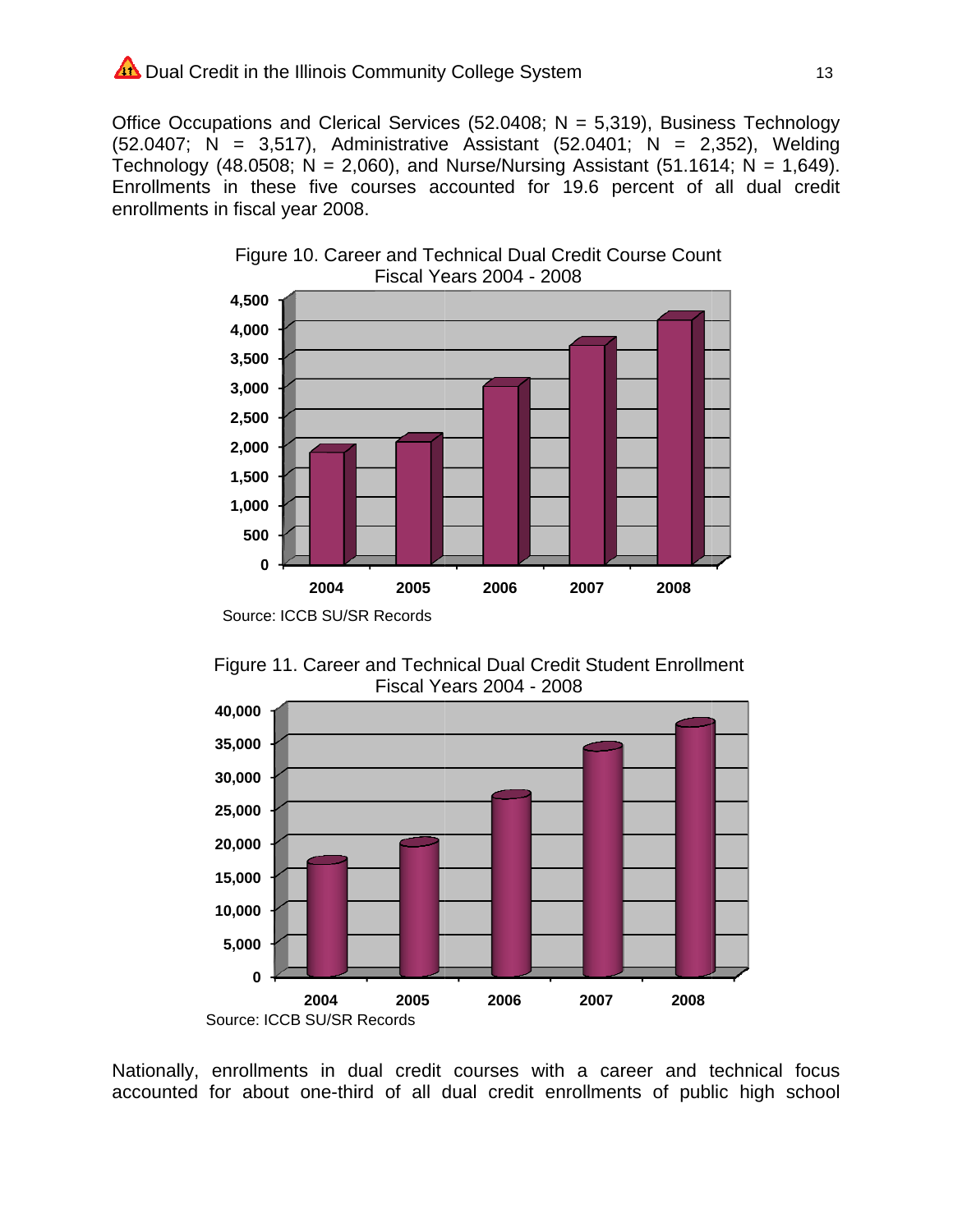## Dual Credit in the Illinois Community College System

students during the 2002 - 2003 school year (http://nces.ed.gov/surveys/ctes/tables/ h<sub>19.asp</sub>). A study of Florida high school students graduating in 2001 and 2002 found that students in Career and Technical Education dual enrollment were more likely to graduate than their peers who did not participate in dual enrollment (1 percent; Karp et al, 2007).

Table 4 contains comparative course count, enrollment, and average class size for the last five fiscal years in dual credit Career and Technical Education.

|                                                                                                              | Table 4<br>Dual Credit Course Count, Student Enrollment, and Average Class Size |        |        |        |        |         |       |       |        |        |  |  |  |  |
|--------------------------------------------------------------------------------------------------------------|---------------------------------------------------------------------------------|--------|--------|--------|--------|---------|-------|-------|--------|--------|--|--|--|--|
|                                                                                                              | <b>Career and Technical Education</b>                                           |        |        |        |        |         |       |       |        |        |  |  |  |  |
|                                                                                                              | <b>Fiscal Years 2004 -2008</b>                                                  |        |        |        |        |         |       |       |        |        |  |  |  |  |
| 1-Yr Change<br>5-Yr Change<br>$3-Yr$                                                                         |                                                                                 |        |        |        |        |         |       |       |        |        |  |  |  |  |
|                                                                                                              | 2004                                                                            | 2005   | 2006   | 2007   | 2008   | Average | N     | %     | N      | %      |  |  |  |  |
| Number of<br>Courses                                                                                         | 1,907                                                                           | 2,087  | 3,035  | 3,725  | 4,162  | 3,641   | 437   | 11.7% | 2,255  | 118.2% |  |  |  |  |
| Number of<br><b>Students</b>                                                                                 | 16,915                                                                          | 19,656 | 26,749 | 33,936 | 37,542 | 32,742  | 3,606 | 10.6% | 20,627 | 121.9% |  |  |  |  |
| Average<br>0.2<br>1.71%<br>8.9<br>8.8<br>$-1.01%$<br>9.4<br>9.1<br>9.0<br>9.0<br>$-0.1$<br><b>Class Size</b> |                                                                                 |        |        |        |        |         |       |       |        |        |  |  |  |  |

**SOURCE: ICCB SU/SR Records** 

Lewis & Clark Community College had the most dual credit course offering in Career and Technical Education in fiscal year 2008 ( $N = 514$ ), 12.3 percent of all courses offered in this area. Other colleges with large numbers of dual credit course offerings in this area include Joliet Junior College ( $N = 358$ ), Moraine Valley Community College (N  $=$  281), and Sauk Valley Community College (N = 250). Large short-term increases were seen at Wilbur Wright College, Kaskaskia College, and Heartland Community College. Longer-term, Richland Community College saw the largest increase in course offerings, followed by Sauk Valley Community College, and Heartland Community College. Joliet Junior College (+313), Sauk Valley Community College (+239), College of DuPage (+233), and Moraine Valley Community College (+211) had the largest gains in number of courses.

**Lewis & Clark Community College** also had the most dual credit Career and Technical Education enrollments  $(N = 6.049)$ representing  $16.1$ percent of all dual credit enrollments in this area in fiscal year 2008.

Lewis & Clark Community College also had the most dual credit Career and Technical Education enrollments  $(N =$  $6,049,$ representing 16.1 percent of all dual credit enrollments in this area in fiscal year 2008. Joliet Junior College ( $N = 4,336$ ), Moraine Valley Community College  $(N = 3.005)$ , Southwestern Illinois College ( $N = 2,334$ ),

College of DuPage ( $N = 2,275$ ), and Kaskaskia College ( $N = 2,053$ ) also reported large enrollments. Large percent increases in enrollments from fiscal year 2007 to 2008 were seen at Wilbur Wright College, Heartland Community College, and Malcolm X College. Kaskaskia College (+1,411) saw the largest increase in short-term enrollment numbers, followed by Joliet Junior College (+860) and Moraine Valley Community College (+614).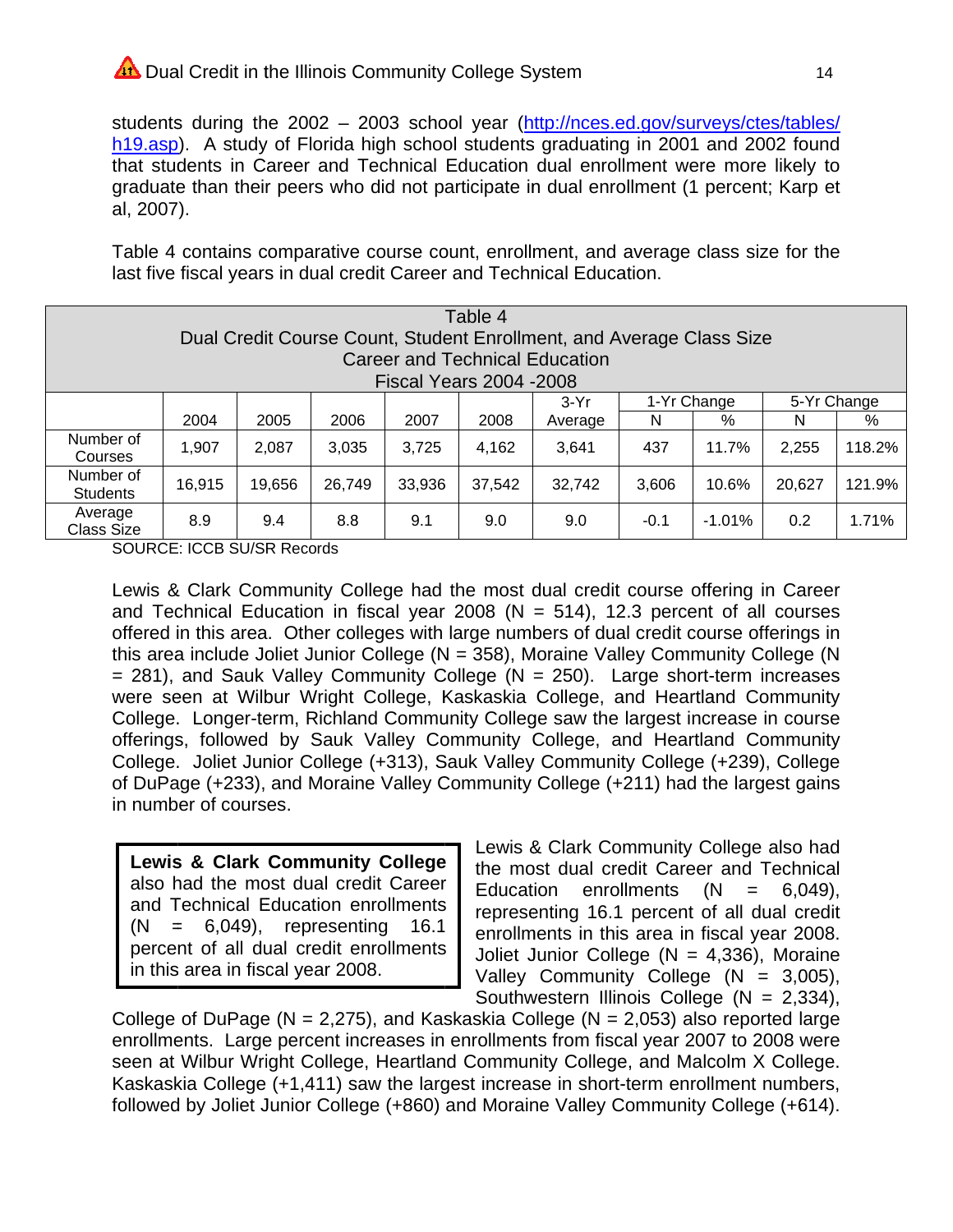Richland Community College saw the largest percent increase from fiscal year 2004 to 2008. Other colleges with substantial percent increases were Joliet Junior College, Harper College, Sauk Valley Community College, Malcolm X College, and Moraine Valley Community College. Colleges with significant gains in long-term enrollment numbers were Joliet Junior College (+4,289), Moraine Valley Community College (+2,784), and College of DuPage (+2,275).

## **Promising Practices**

The Illinois Community College Chief Student Services Officers surveyed the community colleges throughout the state (http://www.icccsso.org/). The following is a summary of some of the promising practices submitted by the colleges.

**Danville** Area Community **College** offers four different dual enrollment opportunities for high school juniors and seniors.

Danville Area Community College offers four different dual enrollment opportunities for high school juniors and seniors. Through Traditional Dual Credit, students can complete transfer courses and career and technical courses. College Express allows students to earn up to 16 hours in Career and Technical courses while

providing opportunities for career exploration. Project Lead the Way encourages interest in engineering by providing students the opportunity to complete up to 14 hours in pre-engineering courses. Students in the Middle College may earn up to 24 hours in program-specific and elective courses. Tuition is free for the students in all four programs; fees and books are free for students in the College Express, Project Lead the Way, and the Middle College programs. Home school students and out-of-district students may participate in the Traditional Dual Credit program, but they must pay the tuition.

Illinois Central College partnered with Midland High School to offer the Midland Fast Start program. Admission to the program is competitive as a maximum of ten students are admitted. Eligibility requirements include enrollment in grade

**Illinois** Central **College** partnered with Midland High School to offer the Midland Fast Start program.

twelve, under 21 years of age, appropriate levels on placement tests, waive all FERPA rights, completion of college orientation session, meetings with high school and college counselors three times per semester, maintaining a 2.0 average, completion of a twoyear education plan, essay, interview process, no more than five absences the previous school year, and no discipline problems the previous year. Students are responsible for all tuition, lab fees, textbooks, and transportation. Students attend classes on the ICC campus.

The Dunham Early College Academy Waubonsee at **Community College serves 50** high school juniors per cohort.

The Dunham Early College Academy at Waubonsee Community College serves 50 high school juniors per cohort. The students take two general education dual credit courses per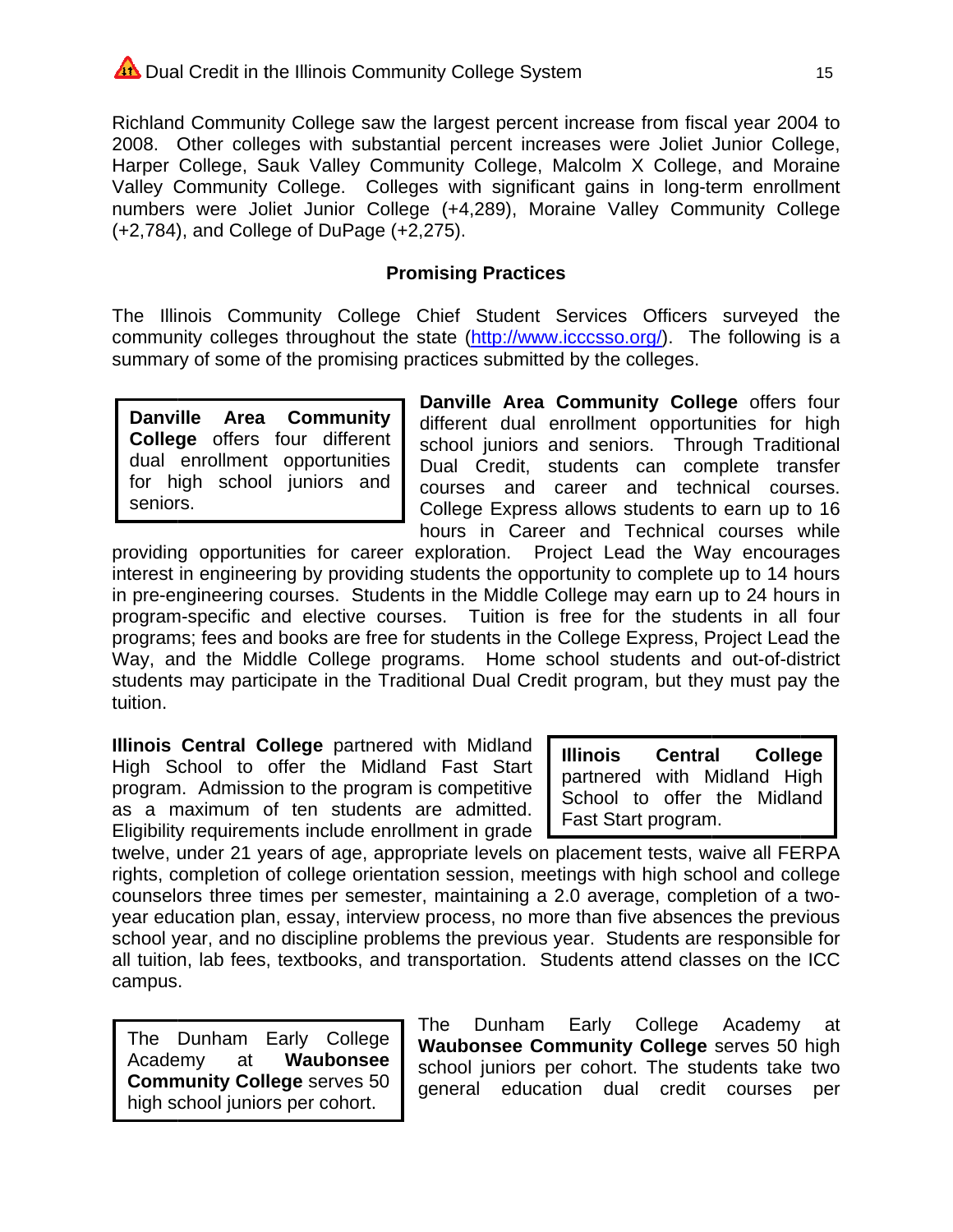## Dual Credit in the Illinois Community College System

semester for a total of 24 semester hours completed by the time they graduate high school. The students in the program are allocated a laptop, which they keep upon graduation. The program dedicates Friday afternoons to "Learning Enhancement" activities such as ACT prep, study skills, and career counseling. In addition. Waubonsee Community College has a UNIQUE Partnership with the Aurora Public Art Commission (APAC) to all Aurora high schools. UNIQUE is a civic organization dedicated to the presentation of public art in all its forms. The APAC has facilitated the offering of after school, dual credit studio art classes since fall 2003.

#### **Summary**

Dual credit provides many advantages: (1) allows academically qualified high school students to earn credits that count toward a high school diploma and a college degree, (2) can help students make the transition from high school to college, (3) saves students and parents money, and (4) has the potential to shorten the time to a college degree or certificate.

Dual Enrollment versus Dual Credit. Through dual enrollment, academically qualified high school students concurrently participate in college-level courses and receive only college credit. High school credit may or may not be awarded. Through dual credit, academically qualified high school students participate in college-level courses and receive both high school and college credit upon completion. Dual credit courses can be taught in the high school, on the campus of a postsecondary institution, or another location, online, or through distance learning. Dual credit standards and course content are college level. Dual credit instructors meet community college faculty requirements (http://www.iccb.org/pdf/career\_tech/postsecondary/dcsummit08/statepolicies.ppt#310,1 **0, Models of Dual Credit).** 

Administrative Rules of the Illinois Community College Board relating to dual credit are found in Section 1501.507. All state laws, regulations, and accreditation standards that apply at the college apply to dual credit courses. Instructors of dual credit are selected, employed, and evaluated by the college and have appropriate credentials and teaching competencies. Dual credit students are generally in the junior or senior year of high school and have appropriate academic qualifications and motivation for a collegelevel course. Students meet course prerequisites and placement testing when applicable. Courses are transfer courses articulated with senior institutions in the state or first-year courses from associate in applied science degree programs, and course outlines are the same as used for courses offered on campus and other sites. Whether a course is offered for both high school and college credit or not is determined at the secondary level (http://www.iccb.org/pdf/manuals/systemrules10-08.pdf).

The Dual Credit Quality Act (Public Act 96-0194) was approved by the Governor on August 10, 2008, and became effective January 1, 2010. The Act requires the Illinois Community College Board (ICCB) and the Illinois Board of Higher Education (IBHE) to develop policies regarding dual credit. Dual credit instructors teaching credit, collegelevel courses must meet the same requirements as on-campus faculty, and dual credit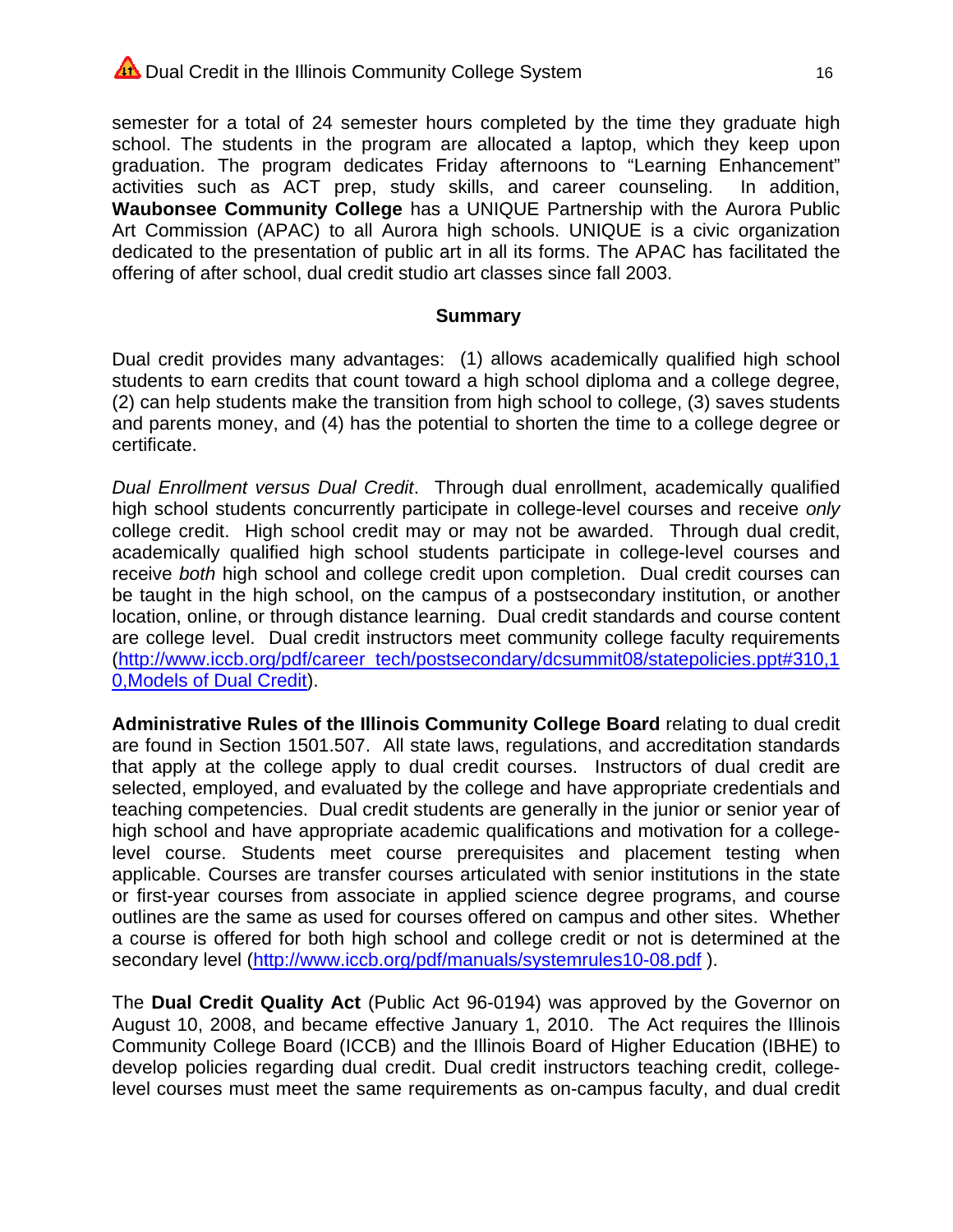## Dual Credit in the Illinois Community College System

instructors teaching career and technical education courses must have appropriate credentials and teaching competencies. Students must meet academic criteria including placement tests and be assessed similarly to students in traditional courses. Course content and learning outcomes must be the same as credit-bearing college High school instructors must be provided with orientation, assessment courses. methods, and administrative requirements before teaching dual credit courses, and they must be able to participate in all activities available to adjunct faculty. Institutions will annually report to either ICCB or IBHE, and data will be included in a statewide (http://www.ilga.gov/legislation/billstatus.asp?DocNum= longitudinal data svstem 1079&GAID=10&GA=96&DocTypeID=HB&LegID=42757&SessionID=76).

A Dual Credit Summit was held in October 2008. General session topics included College Readiness/Success, Historical Perspective of Dual Credit, Strategies to Facilitate Transitions from Secondary to Postsecondary Education and Secondary Perspective of Dual Credit. Breakout session topics included Academic Integrity, Current State Policy Discussion, and NACEP Accreditation (http://www.iccb.org/pdf/ agendas/2008/agenbknov08.pdf and http://www.iccb.org/dcsummit2.html).

A series of regional Dual Credit Drive in Workshops were held in spring\fall 2009 to help colleges, high schools, and other stakeholders gain a more complete understanding of state dual credit policies. The events focused on related ICCB Administrative Rules and a synopsis of the new Dual Credit Quality Act. Additionally, materials were disseminated to participants on how to structure regional stakeholder conferences to ensure that local partners are engaged and dual credit courses meet student needs. Participants included community college chief academic officers, college and high school dual credit coordinators, education for employment system directors, and others interested in learning more about the administration of dual credit in Illinois.

A major source of data for the analysis is the Illinois Community College System's SU/SR submissions. The course enrollment and resources data are used to determine enrollment (credit hour) based funding and facilities utilization (class size). The SU data is used to determine allocations of the credit hour formula driven grant. The SU contains the credit hours associated with courses that are paid with 50 percent or more from unrestricted funds. The SR contains the credit hours associated with courses that are paid with more than 50 percent from restricted funds. Both the SU and SR data are used to determine allocations of all other grants that have an allocation based on credit hours.

#### **Gender and Racial/Ethnicity Characteristics** of High School Students Taking Community College Courses

Nearly equal proportions of male (49.8 percent) and female (50.2 percent) students took community college courses in fiscal year 2008. Eight in ten high school students who took community college courses in fiscal year 2008 were White (79.4 percent). Latino students accounted for 9.1 percent, and African American students accounted for 8.1 percent. Asian (2.3 percent), Multiracial (1.0 percent), and Native American (0.1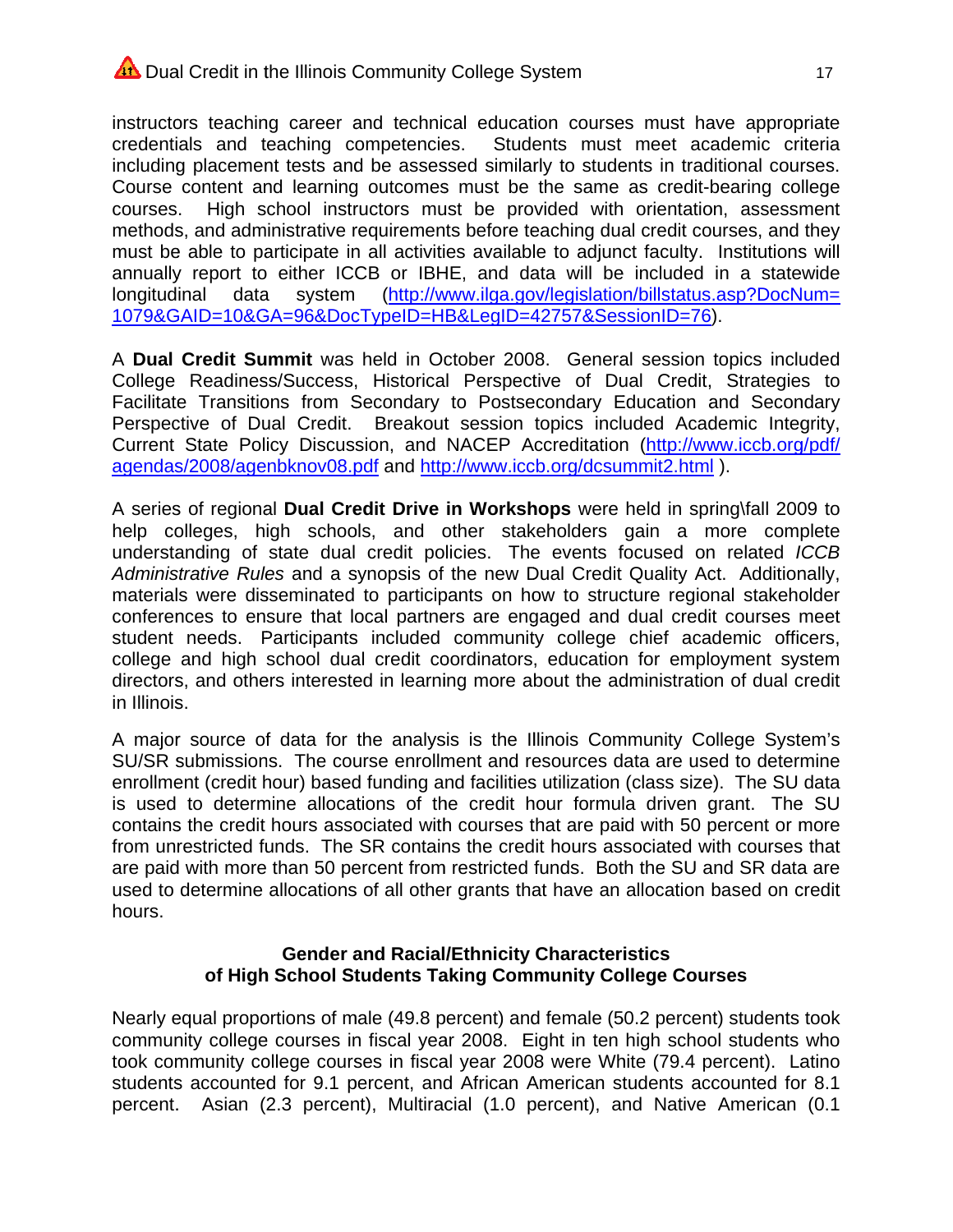percent) represented a small portion of students (Illinois State Board of Education, http://www.isbe.net/research/pdfs/hs college courses0708.pdf).

## **Enrollment Location of Dual Credit Courses**

The vast majority of dual credit courses took place on secondary campuses in fiscal year 2008 (79.2 percent). Dual credit courses on the community college campus represented  $17.1$ percent and online enrollments just  $1.7$ percent (http://www.iccb.org/pdf/agendas/2008/agenbknov08.pdf).

## **Dual Credit Course Counts and Student Enrollments**

Dual credit course counts and enrollment data are organized by PCS: Overall, Baccalaureate/Transfer Education, and Career and Technical Education. Figures 12 and 13 depict dual credit course counts and enrollments by PCS in fiscal year 2008. Table 5 highlights course counts, enrollments, and average class size by PCS. Dual credit courses and enrollments were nearly evenly split between Transfer and Career and Technical Education.

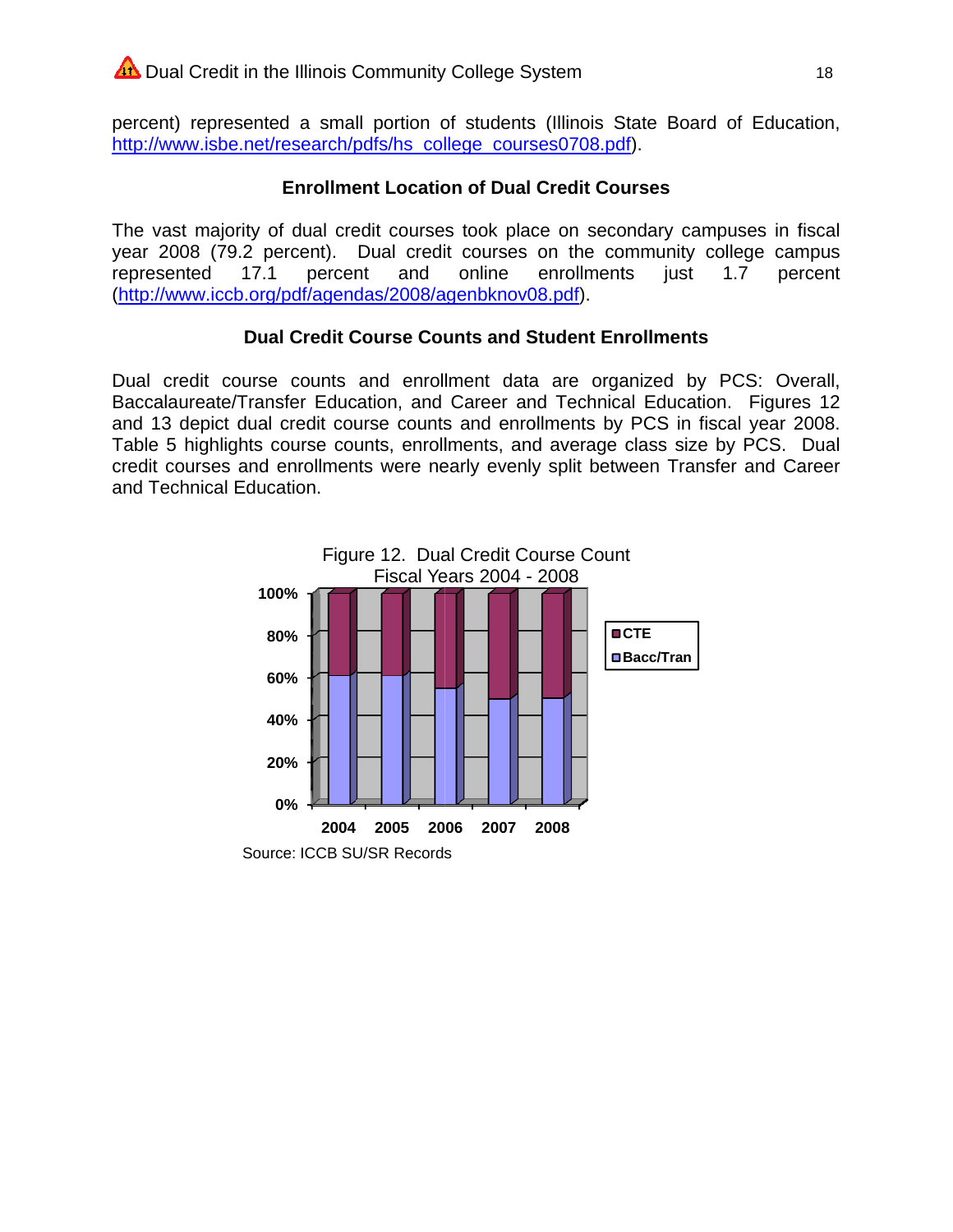

| Table 5                                                              |                      |                |                |  |  |  |  |  |  |  |  |
|----------------------------------------------------------------------|----------------------|----------------|----------------|--|--|--|--|--|--|--|--|
| Dual Credit Course Count, Student Enrollment, and Average Class Size |                      |                |                |  |  |  |  |  |  |  |  |
|                                                                      | <b>Summary Table</b> |                |                |  |  |  |  |  |  |  |  |
|                                                                      | Latest Results       | Percent Change | Percent Change |  |  |  |  |  |  |  |  |
|                                                                      | 2008                 | 1-Year         | 5-Year         |  |  |  |  |  |  |  |  |
| <b>Overall State Totals</b>                                          |                      |                |                |  |  |  |  |  |  |  |  |
| <b>Number of Courses</b>                                             | 8,438                | 12.8%          | 70.9%          |  |  |  |  |  |  |  |  |
| <b>Number of Students</b>                                            | 75,989               | 15.1%          | 93.6%          |  |  |  |  |  |  |  |  |
| Average Class Size                                                   | 9.0                  | 2.0%           | 13.3%          |  |  |  |  |  |  |  |  |
| <b>Baccalaureate/Transfer Education</b>                              |                      |                |                |  |  |  |  |  |  |  |  |
| <b>Number of Courses</b>                                             | 4,276                | 13.8%          | 41.1%          |  |  |  |  |  |  |  |  |
| <b>Number of Students</b>                                            | 38,447               | 19.8%          | 72.1%          |  |  |  |  |  |  |  |  |
| Average Class Size                                                   | 9.0                  | 5.2%           | 21.9%          |  |  |  |  |  |  |  |  |
| <b>Career and Technical Education</b>                                |                      |                |                |  |  |  |  |  |  |  |  |
| <b>Number of Courses</b>                                             | 4,162                | 11.7%          | 118.2%         |  |  |  |  |  |  |  |  |
| <b>Number of Students</b>                                            | 37,542               | 10.6%          | 121.9%         |  |  |  |  |  |  |  |  |
| Average Class Size                                                   | 9.0                  | $-1.0%$        | 1.7%           |  |  |  |  |  |  |  |  |

**SOURCE: ICCB SU/SR Records** 

#### Overall

In fiscal year 2008, Illinois community colleges offered 8,438 dual credit courses, which is a 12.8 percent increase over 2007 (N = 7,481) and 70.9 percent over 2004 (N = 4,937). Total dual credit enrollments were 75,989 in fiscal year 2008, which is a 15.1 percent increase over 2007 ( $N = 66,038$ ) and a 93.6 percent increase over 2004 ( $N =$ 39,257). Average dual credit class size was 9.0 students in fiscal year 2008, which is a 2.0 percent increase from 2007 and a 13.3 percent increase from 2004.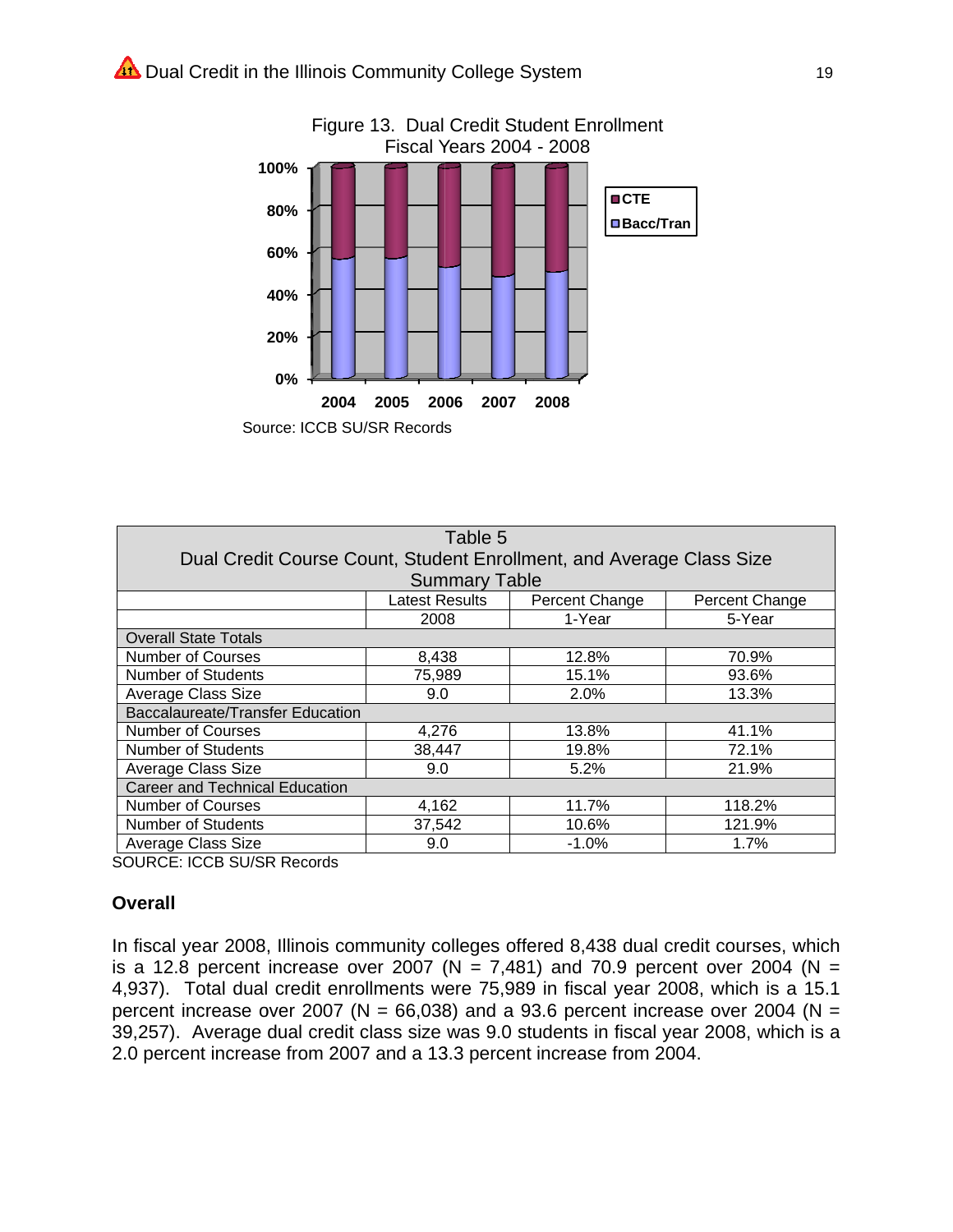Enrollments in the ten largest courses accounted for 46.0 percent ( $N = 34,967$ ) of all dual credit enrollments in fiscal year 2008. The ten highest enrollments overall by CIP code in fiscal year 2008 were in English Composition (23.0401;  $N = 9,231$ ), Office Occupations and Clerical Services (52.0408;  $N = 5,319$ ), Business Technology (52.0407; N = 3,517), Mathematics (27.0101; N = 2,797), Psychology (42.0101; N = 2.772), Speech (23.1001; N = 2.477), Administrative Assistant (52.0401; N = 2.352), Spanish (16.0905; N = 2,292), History (54.0101; N = 2,150) and Welding Technology  $(48.0508; N = 2,060)$ . Eight programs experienced increases from 2007, and all ten programs saw increases from 2004. Enrollment in Speech increased 135.5 percent from 2007 (N = 1,052) and 299.5 percent over 2004 (N = 620).

## **Baccalaureate/Transfer**

Illinois community colleges offered 4.276 Baccalaureate/Transfer (PCS 11) dual credit courses in fiscal year 2008, which was 50.7 percent of all dual credit courses offered. This is a one-year increase of 13.8 percent ( $N = 3.756$ ) and a five-year increase of 41.1 percent ( $N = 3,030$ ). Enrollments increased to 38,447 in fiscal year 2008, an increase of 19.8 percent from 2007 (N = 32,102) and 72.1 percent from 2004 (N = 22,342). Enrollments in this area accounted for 50.6 percent of all dual credit enrollments. The highest enrollments in transfer courses included English Composition (23.0401;  $N =$ 9.144), Mathematics (27.0101; N = 2.797), Psychology (42.0101; N = 2.768), Speech  $(23.1001; N = 2,471)$ , and Spanish  $(16.0905; N = 2,292)$ . Average class size was 9.0 in 2008.

## **Career and Technical Education**

Career and Technical Education (PCS 12) dual credit courses and enrollments have more than doubled in the last five years. In fiscal year 2008, there were 37,542 enrollments in 4,162 courses, an average class size of 9.0. Dual credit courses in Career and Technical Education accounted for 49.3 percent of all dual credit courses offered in fiscal year 2008, and Career and Technical enrollments accounted for 49.4 percent of all dual credit enrollments. The number of courses offered increased 11.7 percent from 2007 (N = 3,725) and 118.2 percent from 2004 (N = 1,907). Enrollments increased 10.6 percent over 2007 (N = 33,936) and 121.9 percent over 2004 (N = 16.915). Between fiscal vears 2006 to 2008, enrollments averaged 32.742 and courses averaged 3,641. The highest enrollments in this area were in Office Occupations and Clerical Services (52.0408; N = 5,319), Business Technology (52.0407; N = 3,517), Administrative Assistant (52.0401;  $N = 2,352$ ), Welding Technology (48.0508; N = 2,060), and Nurse/Nursing Assistant (51.1614;  $N = 1.649$ ).

## **Promising Practices**

The Illinois Community College Chief Student Services Officers surveyed the community colleges throughout the state (http://www.icccsso.org/). The following is a summary of some of the promising practices.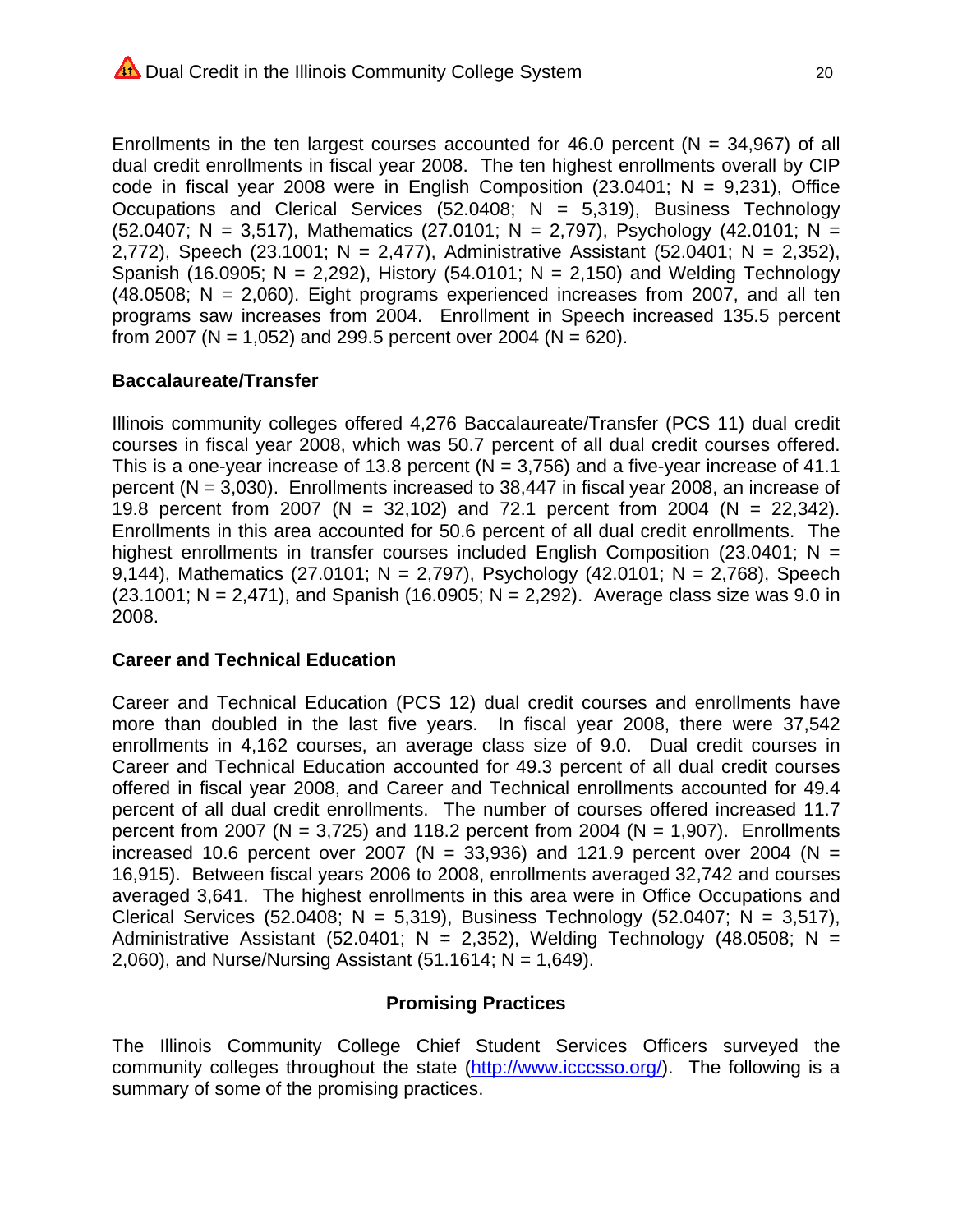Danville Area Community College offers four different dual enrollment opportunities for high school juniors and seniors. Through Traditional Dual Credit, students can complete transfer courses and career and technical courses. College Express allows students to earn up to 16 hours in Career and Technical courses while providing opportunities for career exploration. Project Lead the Way encourages interest in engineering by providing students the opportunity to complete up to 14 hours in preengineering courses. Students in the Middle College may earn up to 24 hours in program-specific and elective courses. Tuition is free for the students in all four programs; fees and books are free for students in the College Express, Project Lead the Way, and the Middle College programs. Home school students and out-of-district students may participate in the Traditional Dual Credit program, but they must pay the tuition.

Illinois Central College partnered with Midland High School to offer the Midland Fast Start program. Admission to the program is competitive as a maximum of ten students are admitted. Eligibility requirements include enrollment in grade twelve, under 21 years of age, appropriate levels on placement tests, waive all FERPA rights, completion of college orientation session, meetings with high school and college counselors three times per semester, maintaining a 2.0 average, completion of a two-year education plan, essay, interview process, no more than five absences the previous school year, and no discipline problems the previous year. Students are responsible for all tuition, lab fees, textbooks, and transportation. Students attend classes on the ICC campus.

The Dunham Early College Academy at Waubonsee Community College serves 50 high school juniors per cohort. The students take two general education dual credit courses per semester for a total of 24 semester hours completed by the time they graduate high school. The students in the program are allocated a laptop, which they keep upon graduation. The program dedicates Friday afternoons to "Learning Enhancement" activities such as ACT prep, study skills, and career counseling. In addition, Waubonsee Community College has a UNIQUE Partnership with the Aurora Public Art Commission (APAC) to all Aurora high schools. UNIQUE is a civic organization dedicated to the presentation of public art in all its forms. The APAC has facilitated the offering of after school, dual credit studio art classes since fall 2003.

#### **Next Steps**

What are some next steps to assure that dual credit coursework serves secondary students and remains aligned with the expectations of postsecondary education?

• Collaborate with colleagues in secondary education to access high school student records through a secure FERPA compliant process to more precisely track dual credit student outcomes and progress.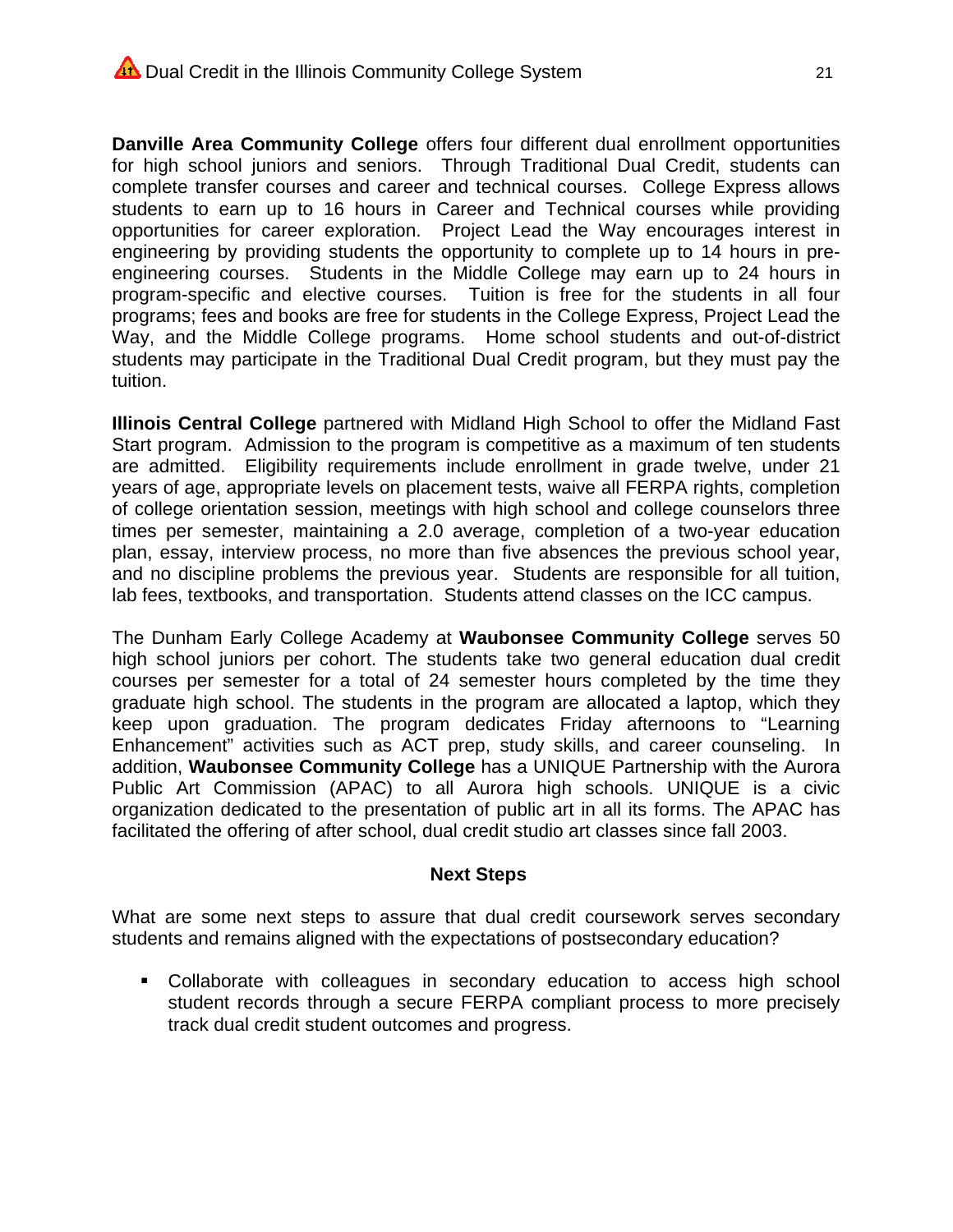## Dual Credit in the Illinois Community College System

- Continue the dialoque and discussion with front line professionals in secondary and postsecondary education to assure that standards are understood and applied appropriately and uniformly.
- . Enhance data reporting on dual credit faculty who are primarily employed at secondary schools and also teach dual credit courses. Community colleges have been diligent in assessing the preparation of individuals who are employed by high schools and also teach college-level courses. Community colleges are encouraged to take the next step and document the academic preparation and experience of high school faculty who teach dual credit courses in their electronic data submissions to the state (e.g., ICCB Faculty, Staff and Salary submissions, ICCB Course Enrollment and Resources SU\SR records). The level of detail reported should parallel what is required of community college faculty.
- Work with four-year higher education partners to assure that dual credit courses are accepted as college-level credits and applied toward baccalaureate degree requirements. The syllabus/content of the dual credit instruction is established by the postsecondary institution and the qualifications of faculty meet or exceed college minimums. Hence, the credits earned through dual credit should transfer seamlessly across postsecondary institutions.

Quality dual credit instruction offers the opportunity for a "win-win" arrangement for all parties: students gain access to challenging college-level coursework to make their junior and senior years of high school more productive, students can prove to others and themselves that they have the ability to succeed in college, college costs can be reduced for parents and students, time to degree at college can be shortened, schools and colleges are reimbursed for their contributions to the student's education, and high school and college faculty dialogue can contribute to a better alignment between secondary and postsecondary education. Continuing to collaborate with educational partners to offer academically qualified high school juniors and seniors rigorous college coursework while they are still in high school holds promise for smoothing transitions between Illinois secondary and postsecondary education and preparing more individuals for high skills, high wage careers that can support a middle class lifestyle. At the national and state level, policy makers are calling for more college graduates and dual credit instruction is a key ingredient as higher education strives to meet these elevated expectations through the delivery of high quality courses and programs.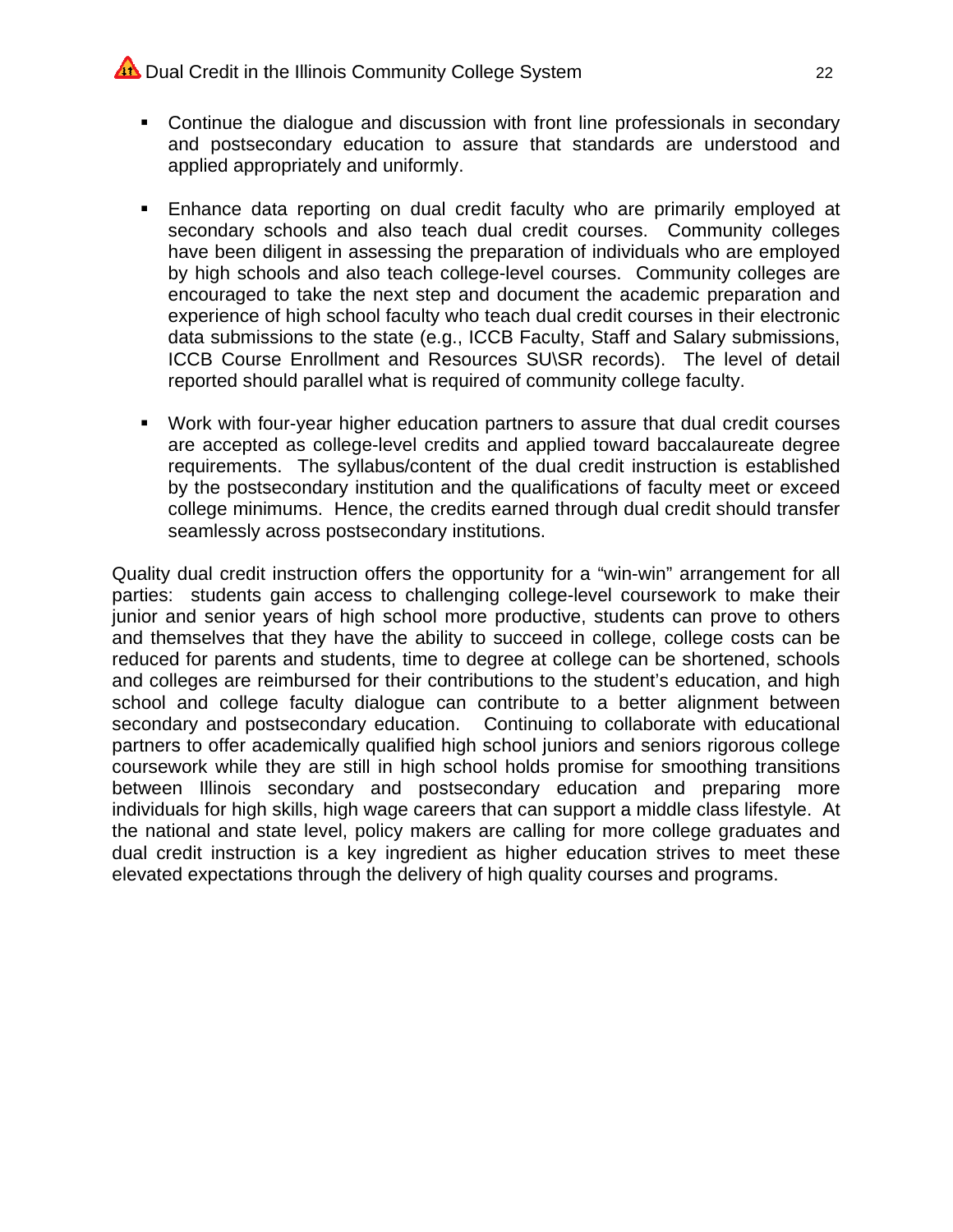#### **Bibliography**

- Andrews, H., Barnett, E.A. (2002). Dual Credit/Enrollment in Illinois: A Status Report. Office of Community College Research and Leadership. Champaign, IL: University of Illinois at Urbana Champaign. http://occrl.illinois.edu/sites/ occrl.illinois.edu/files/InBrief/Brief-summer-02.pdf
- Boswell, K. (2001). Dual enrollment programs: Accessing the American dream. UPDATE on Research and Leadership, Office of Community College Research and Leadership, University of Illinois at Urbana Champaign, 13(1), 1-3. http://occrl.ed.uiuc.edu/Newsletter/2001/fall2001\_1.asp
- Florida Dual Enrollment data. Accessed May 2009. http://www.flboe.org/news/2004/2004 03 10/DualEnrollment Pres.pdf
- Illinois 96<sup>th</sup> General Assembly. (2009). Bill Status of HB1079. Springfield, IL: Illinois General Assembly. http://www.ilga.gov/legislation/billstatus.asp?DocNum= 1079&GAID=10&GA=96&DocTypeID=HB&LegID=42757&SessionID=76
- Illinois Community College Board. (2008). Dual Credit Summit. Springfield, IL: Illinois Community College Board. http://www.iccb.org/dcsummit2.html
- Illinois Community College Board. (November 25, 2008). 378<sup>th</sup> Meeting Agenda and Illinois Community College Board. Materials. Springfield, IL: http://www.iccb.org/pdf/agendas/2008/agenbknov08.pdf
- Illinois Community College Board. (October 2008). Administrative Rules of the Illinois Community College Board. Springfield, IL: Illinois Community College Board. http://www.iccb.org/pdf/manuals/systemrules10-08.pdf
- Illinois Community College Chief Student Services Officers. (June 2009). Survey of Dual Credit Programs Across Illinois. Prepared for ICCCSSO Summer Retreat. http://www.icccsso.org/
- Illinois State Board of Education. (February 2009). Appendix B. Number of Illinois High School Students Taking Community College Courses, by College, Gender, and Race: 2007-2008. High School Students Taking Community College Courses School Year 2007-2008 Report. Springfield, IL: Illinois State Board of Education. http://www.isbe.net/research/pdfs/hs college courses0708.pdf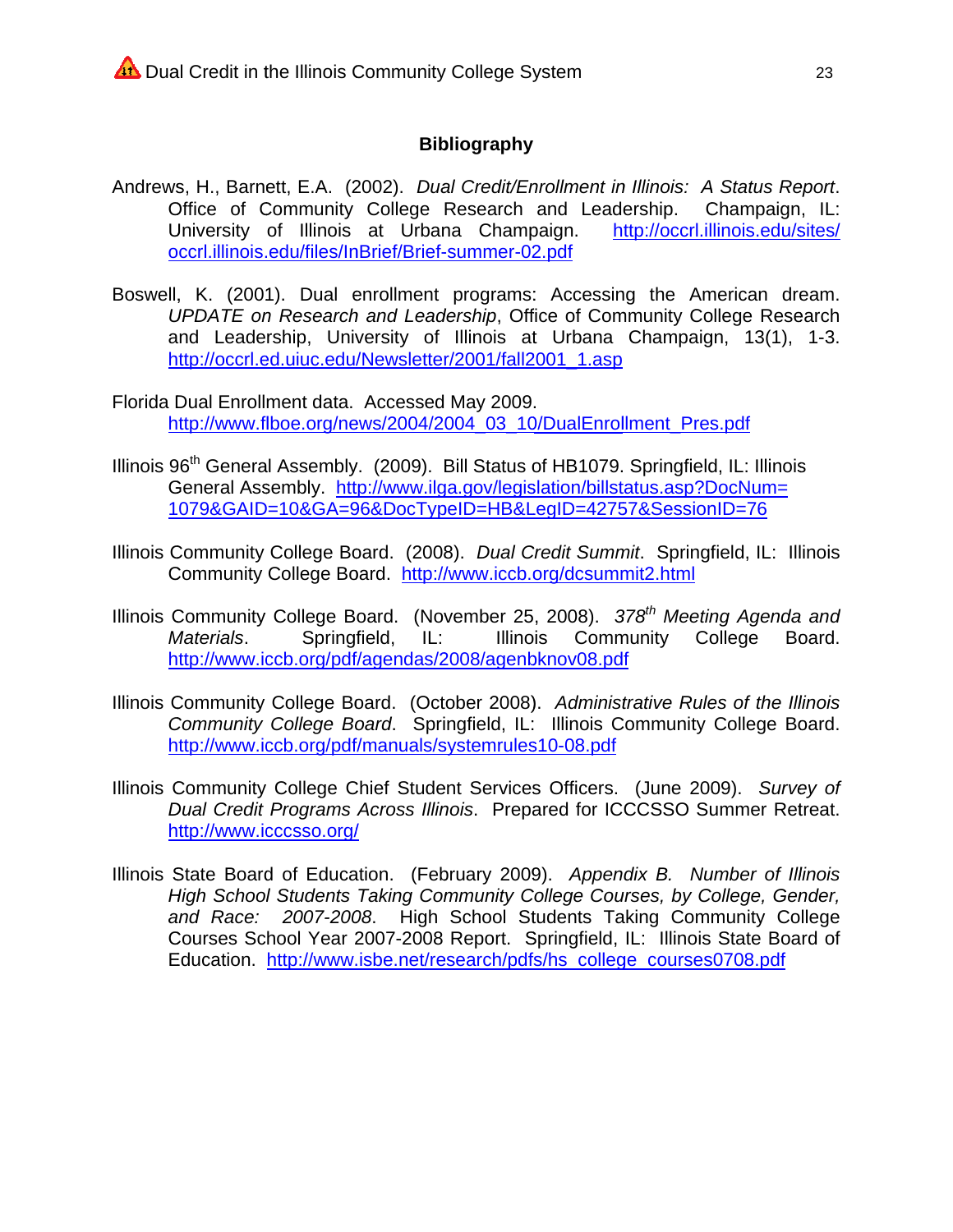- Karp, M.M, Calcagno, J.C., Hughes, K.L., Jeong, D.W., and Bailey, T.R. (October 2007). The Postsecondary Achievement of Participants in Dual Enrollment: An Analysis of Student Outcomes in Two States. National Research Center for Career and Technical Education. St. Paul, MN: University of Minnesota. http://www.ecs.org/html/offsite.asp?document=http%3A%2F%2Fccrc%2Etc%2Ec olumbia%2Eedu%2FDefaultFiles%2FSendFileToPublic%2Easp%3Fft%3Dpdf%2 6FilePath%3Dc%3A%5CWebsites%5Cccrc%5Ftc%5Fcolumbia%5Fedu%5Fdoc uments%5C332%5F547%2Epdf%26fid%3D332%5F547%26aid%3D47%26RID %3D547%26pf%3DPublication%2Easp%3FUID%3D547+
- Kerr, R. (2008). Dual Credit State Policies of the Illinois Community College Board. Presented at the Dual Credit Summit. Springfield, IL: Illinois Community College http://www.iccb.org/pdf/career\_tech/postsecondary/dcsummit08/state Board. policies.ppt#310,10, Models of Dual Credit
- Kleiner, B., and Lewis, L. (2005). Dual Enrollment of High School Students at Postsecondary Institutions: 2002-03 (NCES 2005-008). U.S. Department of Education. Washington, D.C.: National Center for Education Statistics. http://nces.ed.gov/pubs2005/2005008.pdf
- KnowledgeWorks Foundation and Western Interstate Commission for Higher Education. (2007). The Promise of Dual Enrollment: Assessing Ohio's Early College Access Policy. Cincinnati, OH: KnowledgeWorks Foundation. http://www.ecs.org/html/offsite.asp?document=http%3A%2F%2Fwww%2Ekwfdn %2Eorg%2Fresource%5Flibrary%2F%5Fresources%2FPromise%2520of%2520 Dual%2520Enrollment%2Epdf+
- (2009). Partnership for the Award of Dual Credit Lone Star College System. Agreement. http://www.lonestar.edu/departments/curriculuminstruction/ Revised Dual Credit Articulation Agreement - Fall 09.pdf The Woodlands, TX: Author.
- Missouri Department of Higher Education (April 23, 2009). Dual Credit Policy. Jefferson City, MO: Author. http://www.dhe.mo.gov/dualcreditpolicy.shtml
- Missouri State University. (2009). Department of Mathematics Dual Credit Policies and Guidelines for MTH 135 College Algebra. Board of Governors: Springfield, MO. http://math.missouristate.edu/assets/Math/policiesandquidelinesforinstructors.pdf
- National Center for Education Statistics. (2009). Table H19. Enrollment of public high school students in dual credit courses taught on a high school campus or on the campus of a postsecondary institution during the  $2002 - 03$  12-month school year, by dual credit course focus and school characteristics: 2003. Career/Technical Education (CTE) Statistics. Washington, D.C.: Author. http://nces.ed.gov/surveys/ctes/tables/h19.asp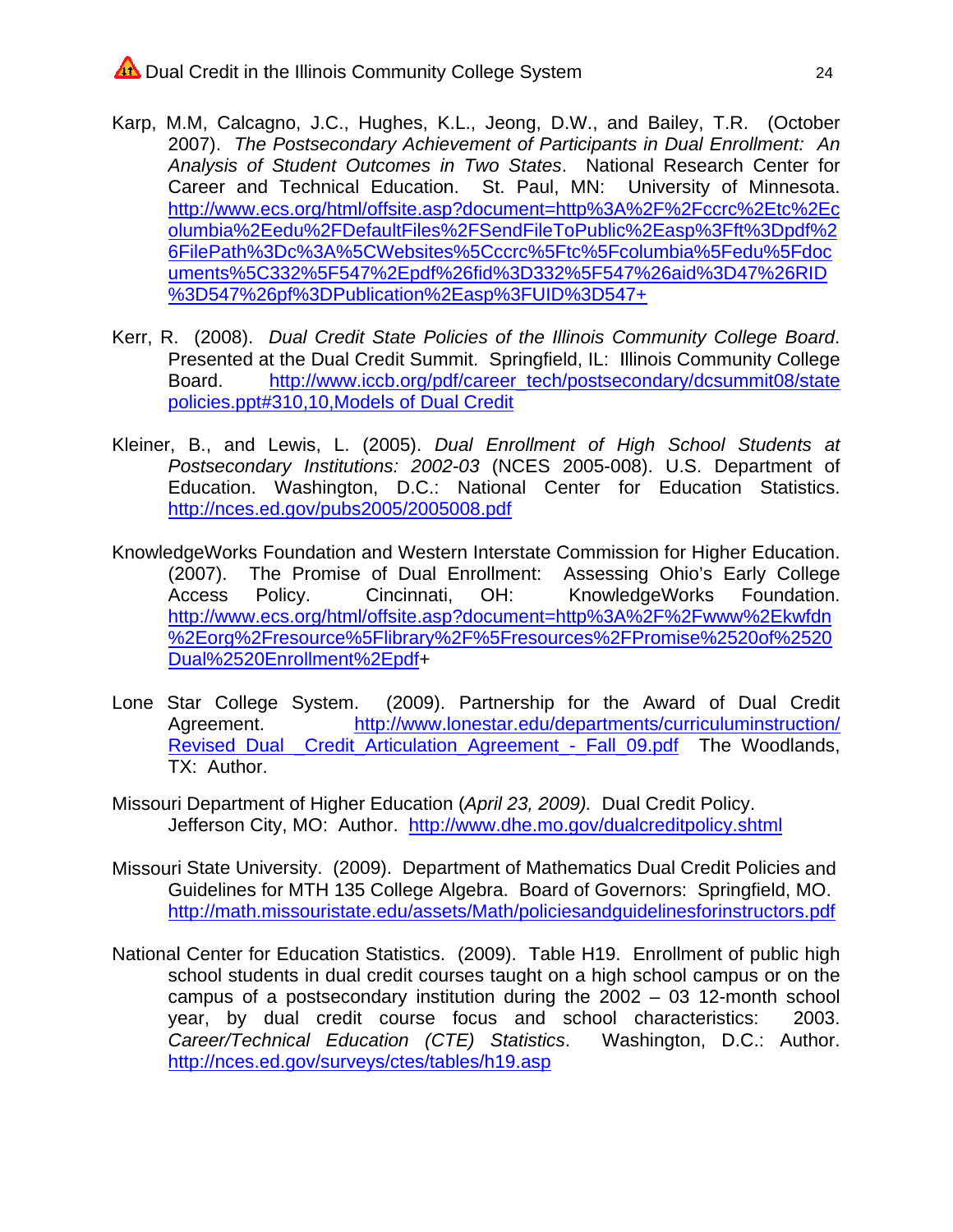- Waits, T., Setzer, J.C., and Lewis, L. (2005). Dual Credit and Exam-Based Courses in U.S. Public High Schools: 2002-03 (NCES 2005-009). U.S. Department of Education. Washington, D.C.: National Center for Education Statistics. http://nces.ed.gov/pubs2005/2005009.pdf
- Washington State Board for Community & Technical Colleges. (May 2008). Running Start 2006-07 Annual Progress Report. State Board for Community and Technical Colleges. Olympia, WA: Workforce Education Department. http://www.sbctc.ctc.edu/docs/data/research\_reports/runstart/runstart\_a06.pdf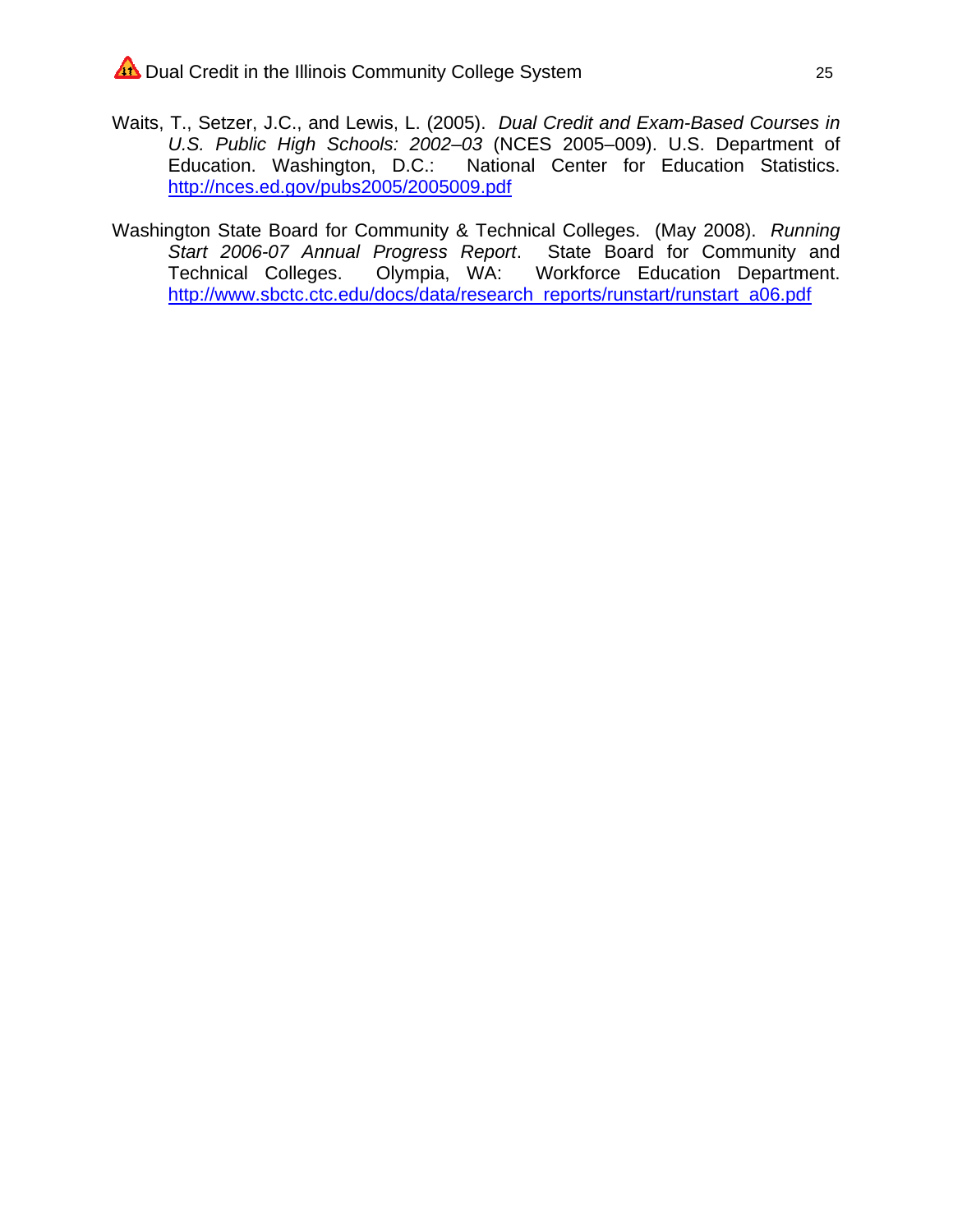Appendix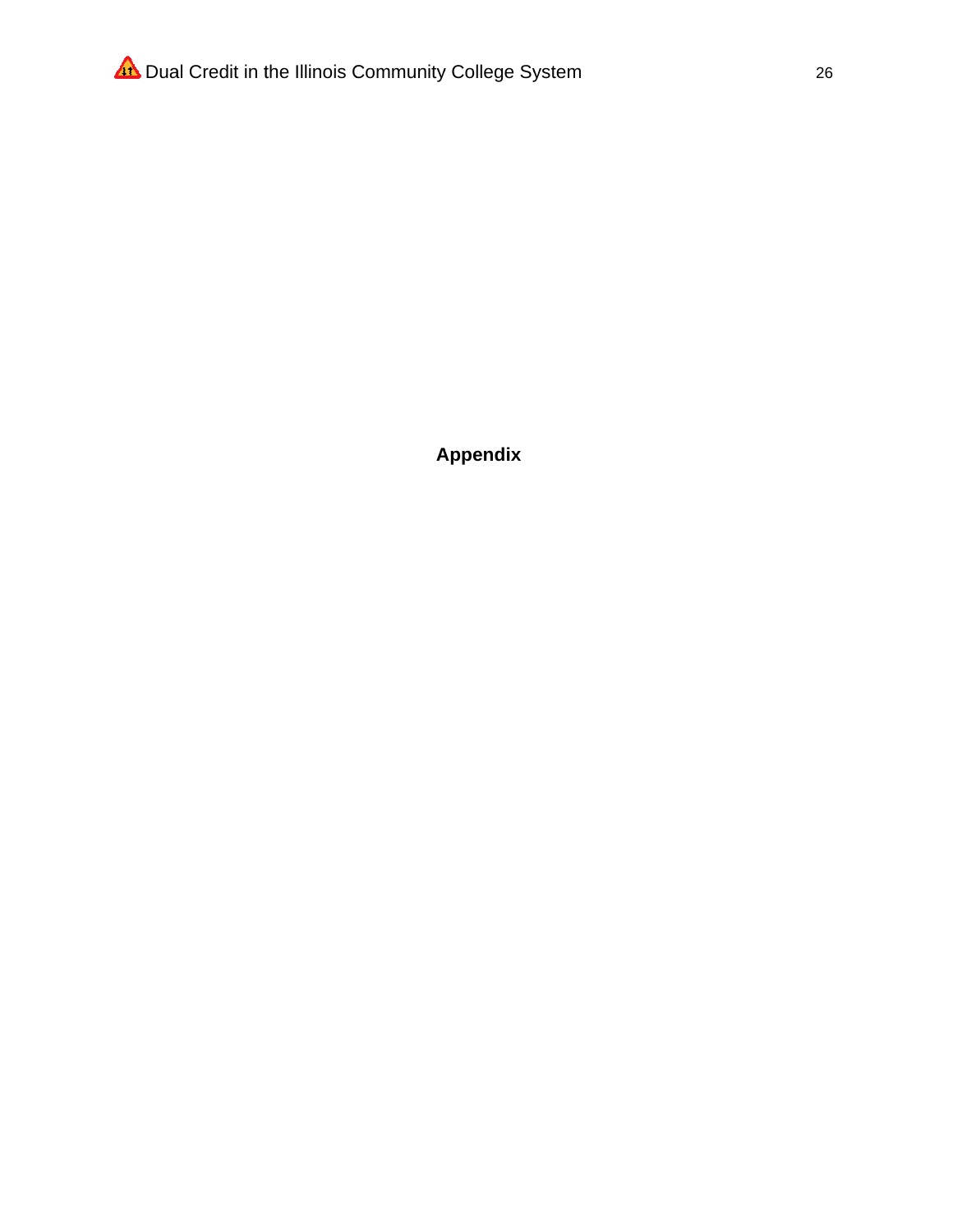#### Illinois Community College Board Table A-1 DUAL CREDIT COURSE COUNT BY COLLEGE FOR FISCAL YEARS 2004 - 2008

|              |                                   |                |                    |                |                |           |                     | FY 2007 - 2008 |                 | FY 2006 - 2008 |                 | FY 2004 - 2008                  |            |
|--------------|-----------------------------------|----------------|--------------------|----------------|----------------|-----------|---------------------|----------------|-----------------|----------------|-----------------|---------------------------------|------------|
|              |                                   |                |                    |                |                |           | FY 2006 - 2008      | 1-Year Change  |                 | 2-Year Change  |                 | 5-Year Change                   |            |
|              | District College                  | <u> 2004 </u>  | 2005               | 2006           | 2007           |           | 2008 3 Year Average | <b>Number</b>  | Percent         | <b>Number</b>  | Percent         | <b>Number</b>                   | Percent    |
|              | 50301 Black Hawk                  | 0              | 0                  | 64             | 128            | 208       | 133                 | 80             | 62.5%           | 144            | 225.0%          | $\overline{\phantom{a}}$        |            |
|              | 50800 Chicago                     | (367)          | (194)              | (90)           | (114)          | (111)     | (105)               | $(-3)$         | $(-2.6%)$       | (21)           | (23.3%)         | $(-256)$                        | $(-69.8%)$ |
| 50806        | Daley                             | 109            | 58                 | 26             | 36             | 23        | 28                  | $-13$          | $-36.1%$        | -3             | $-11.5%$        | -86                             | -78.9%     |
| 50801        | Kennedy-King                      | 27             | 7                  | $\overline{4}$ | 10             | 19        | 11                  | 9              | 90.0%           | 15             | 375.0%          | -8                              | $-29.6%$   |
| 50803        | Malcolm X                         | 29             | 6                  | 3              | 6              | 6         | 5                   | $\mathbf 0$    | 0.0%            | 3              | 100.0%          | -23                             | -79.3%     |
| 50805        | Olive-Harvey                      | 40             | 42                 | 17             | 29             | 8         | 18                  | $-21$          | $-72.4%$        | -9             | $-52.9%$        | $-32$                           | $-80.0%$   |
| 50804        | Truman                            | 32             | 14                 | $\overline{7}$ | $\overline{2}$ | 11        | $\overline{7}$      | 9              | 450.0%          | 4              | 57.1%           | $-21$                           | $-65.6%$   |
| 50802        | Washington                        | 63             | 22                 | 13             | 24             | 30        | 22                  | 6              | 25.0%           | 17             | 130.8%          | $-33$                           | $-52.4%$   |
| 50807        | Wright                            | 67             | 45                 | 20             | $\overline{7}$ | 14        | 14                  | 7              | 100.0%          | -6             | $-30.0%$        | -53                             | $-79.1%$   |
|              | 50701 Danville                    | 180            | 155                | 203            | 407            | 365       | 325                 | $-42$          | $-10.3%$        | 162            | 79.8%           | 185                             | 102.8%     |
|              | 50201 DuPage                      | $\mathbf 0$    | $\mathbf 0$        | 53             | 245            | 301       | 200                 | 56             | 22.9%           | 248            | 467.9%          | $\overline{\phantom{a}}$        |            |
| 50901 Elgin  |                                   | 130            | 129                | 120            | 120            | 122       | 121                 | $\overline{2}$ | 1.7%            | $\overline{2}$ | 1.7%            | -8                              | $-6.2%$    |
|              | 51201 Harper                      | 74             | $\mathbf 0$        | 43             | 46             | 55        | 48                  | 9              | 19.6%           | 12             | 27.9%           | $-19$                           | $-25.7%$   |
|              | 54001 Heartland                   | $\overline{2}$ | $\mathbf 0$        | $\overline{2}$ | 121            | 108       | 77                  | $-13$          | $-10.7%$        | 106            | 5300.0%         | 106                             | 5300.0%    |
|              | 51901 Highland                    | 185            | 139                | 111            | 124            | 122       | 119                 | -2             | $-1.6%$         | 11             | 9.9%            | -63                             | $-34.1%$   |
|              | 51401 Illinois Central            | 76             | 112                | 159            | 162            | 186       | 169                 | 24             | 14.8%           | 27             | 17.0%           | 110                             | 144.7%     |
|              | 52900 Illinois Eastern            | (276)          | (311)              | (360)          | (374)          | (364)     | (366)               | $(-10)$        | $(-2.7%)$       | (4)            | $(1.1\%)$       | (88)                            | (31.9%)    |
| 52904        | Frontier                          | 127            | 139                | 163            | 153            | 167       | 161                 | 14             | 9.2%            | 4              | 2.5%            | 40                              | 31.5%      |
| 52901        | Lincoln Trail                     | 29             | 22                 | 42             | 61             | 65        | 56                  | 4              | 6.6%            | 23             | 54.8%           | 36                              | 124.1%     |
| 52902        | Olney Central                     | 47             | 37                 | 50             | 53             | 50        | 51                  | -3             | $-5.7%$         | 0              | 0.0%            | 3                               | 6.4%       |
| 52903        | Wabash Valley                     | 73             | 113                | 105            | 107            | 82        | 98                  | -25            | $-23.4%$        | -23            | $-21.9%$        | 9                               | 12.3%      |
|              | 51301 Illinois Valley             | 50             | 52                 | 42             | 60             | 105       | 69                  | 45             | 75.0%           | 63             | 150.0%          | 55                              | 110.0%     |
| 52501 Joliet |                                   | 321            | 305<br>$\mathbf 0$ | 363            | 368            | 418       | 383                 | 50             | 13.6%           | 55             | 15.2%           | 97                              | 30.2%      |
|              | 52001 Kankakee<br>50101 Kaskaskia | 0<br>235       | 244                | 14<br>335      | 36<br>89       | 46<br>434 | 32<br>286           | 10<br>345      | 27.8%<br>387.6% | 32<br>99       | 228.6%<br>29.6% | $\overline{\phantom{a}}$<br>199 | 84.7%      |
|              | 52301 Kishwaukee                  | 215            | 206                | 157            | 146            | 126       | 143                 | $-20$          | $-13.7%$        | -31            | $-19.7%$        | -89                             | $-41.4%$   |
|              | 53201 Lake County                 | 0              | 0                  | 9              | 14             | 27        | 17                  | 13             | 92.9%           | 18             | 200.0%          | $\overline{\phantom{a}}$        |            |
|              | 51701 Lake Land                   | 227            | 230                | 296            | 328            | 324       | 316                 | -4             | $-1.2%$         | 28             | 9.5%            | 97                              | 42.7%      |
|              | 53601 Lewis & Clark               | 551            | 578                | 660            | 749            | 739       | 716                 | $-10$          | $-1.3%$         | 79             | 12.0%           | 188                             | 34.1%      |
|              | 52601 Lincoln Land                | 87             | 92                 | 92             | 103            | 109       | 101                 | 6              | 5.8%            | 17             | 18.5%           | 22                              | 25.3%      |
|              | 53001 Logan                       | 68             | 226                | 406            | 460            | 219       | 362                 | $-241$         | $-52.4%$        | $-187$         | $-46.1%$        | 151                             | 222.1%     |
|              | 52801 McHenry                     | 67             | 124                | 47             | 92             | 217       | 119                 | 125            | 135.9%          | 170            | 361.7%          | 150                             | 223.9%     |
|              | 52401 Moraine Valley              | 354            | 483                | 524            | 291            | 361       | 392                 | 70             | 24.1%           | $-163$         | $-31.1%$        | 7                               | 2.0%       |
|              | 52701 Morton                      | 2              | 2                  | 0              | 0              | 15        | 5                   | 15             | ÷.              | 15             | $\overline{a}$  | 13                              | 650.0%     |
|              | 53501 Oakton                      | 0              | 0                  | 0              | 37             | 15        | 17                  | $-22$          | -59.5%          | 15             | $\overline{a}$  | $\overline{\phantom{a}}$        |            |
|              | 50501 Parkland                    | 79             | 57                 | 152            | 171            | 225       | 183                 | 54             | 31.6%           | 73             | 48.0%           | 146                             | 184.8%     |
|              | 51501 Prairie State               | 33             | 30                 | 42             | 86             | 67        | 65                  | $-19$          | $-22.1%$        | 25             | 59.5%           | 34                              | 103.0%     |
|              | 52101 Rend Lake                   | 102            | 149                | 174            | 176            | 296       | 215                 | 120            | 68.2%           | 122            | 70.1%           | 194                             | 190.2%     |
|              | 53701 Richland                    | 66             | 168                | 206            | 198            | 195       | 200                 | -3             | $-1.5%$         | $-11$          | $-5.3%$         | 129                             | 195.5%     |
|              | 51101 Rock Valley                 | 102            | 117                | 158            | 231            | 353       | 247                 | 122            | 52.8%           | 195            | 123.4%          | 251                             | 246.1%     |
|              | 51801 Sandburg                    | 81             | 92                 | 209            | 182            | 207       | 199                 | 25             | 13.7%           | -2             | $-1.0%$         | 126                             | 155.6%     |
|              | 50601 Sauk Valley                 | 83             | 129                | 268            | 352            | 473       | 364                 | 121            | 34.4%           | 205            | 76.5%           | 390                             | 469.9%     |
|              | 53101 Shawnee                     | 48             | 43                 | 56             | 61             | 70        | 62                  | 9              | 14.8%           | 14             | 25.0%           | 22                              | 45.8%      |
|              | 51001 South Suburban              | $\mathbf 0$    | $\mathbf 0$        | 217            | 138            | 130       | 162                 | -8             | $-5.8%$         | -87            | $-40.1%$        | $\sim$                          |            |
|              | 53301 Southeastern                | 121            | 219                | 269            | 276            | 259       | 268                 | $-17$          | $-6.2%$         | $-10$          | $-3.7%$         | 138                             | 114.0%     |
|              | 52201 Southwestern                | 186            | 198                | 222            | 260            | 283       | 255                 | 23             | 8.8%            | 61             | 27.5%           | 97                              | 52.2%      |
|              | 53401 Spoon River                 | 51             | 52                 | 59             | 132            | 120       | 104                 | $-12$          | $-9.1%$         | 61             | 103.4%          | 69                              | 135.3%     |
| 50401 Triton |                                   | 174            | 177                | 175            | 189            | 180       | 181                 | -9             | -4.8%           | 5              | 2.9%            | 6                               | 3.4%       |
|              | 51601 Waubonsee                   | 236            | 236                | 311            | 297            | 360       | 323                 | 63             | 21.2%           | 49             | 15.8%           | 124                             | 52.5%      |
|              | 53901 Wood                        | <u>108</u>     | 117                | <u>123</u>     | 118            | 123       | 121                 | $\overline{5}$ | 4.2%            | $\overline{0}$ | 0.0%            | <u>15</u>                       | 13.9%      |
|              | <b>TOTALS</b>                     | 4,937          | 5,366              | 6,791          | 7,481          | 8,438     | 7,570               | 957            | 12.8%           | 1,647          | 24.3%           | 3,501                           | 70.9%      |
|              | Pure                              |                |                    |                |                |           |                     |                |                 |                |                 |                                 |            |
|              | Minimum                           | 0              | 0                  | 0              | 0              | 6         | 5                   | $-241$         | $-72.4%$        | $-187$         | $-52.9%$        | -89                             | $-80.0\%$  |
|              | Maximum                           | 551            | 578                | 660            | 749            | 739       | 716                 | 345            | 450.0%          | 248            | 5300.0%         | 390                             | 5300.0%    |
|              | Median                            | 74             | 92                 | 108            | 123            | 125       | 121                 | 7              | 8.8%            | 16             | 21.7%           | 38                              | 44.3%      |
|              | <b>Standard Deviation</b>         | 107.0          | 121.4              | 144.7          | 144.9          | 154.4     | 141.5               | 73.1           | 92.0%           | 80.2           | 780.2%          | 99.1                            | 818.2%     |
|              | Average                           | 103            | 112                | 141            | 156            | 176       | 158                 | 20             | 31.4%           | 34             | 177.5%          | 66                              | 203.3%     |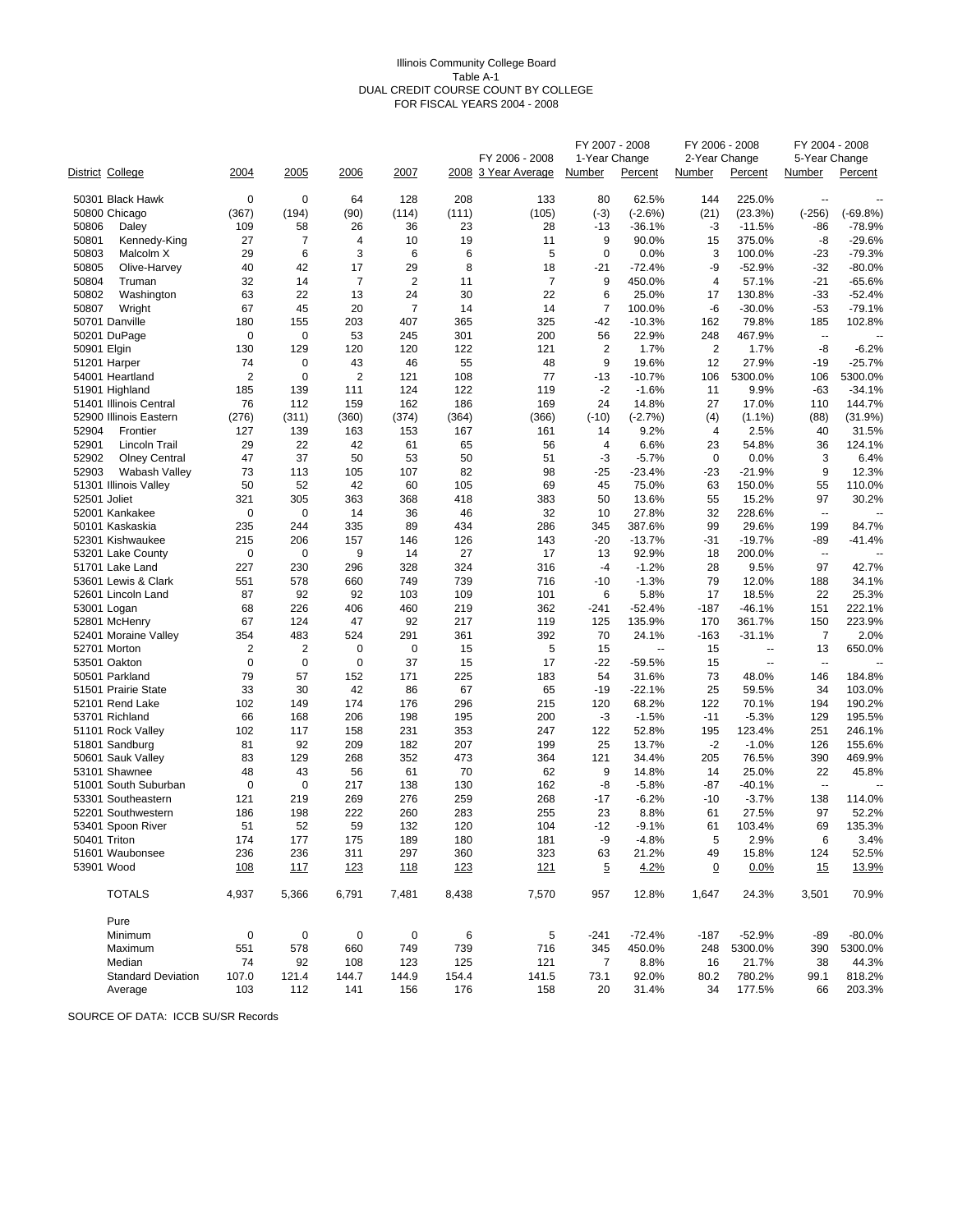#### Illinois Community College Board Table A-2 DUAL CREDIT ENROLLMENT BY COLLEGE FOR FISCAL YEARS 2004 - 2008

|                |                                       |             |                    |            |              |              |                     | FY 2007 - 2008      |                          | FY 2006 - 2008 |                  | FY 2004 - 2008           |                   |
|----------------|---------------------------------------|-------------|--------------------|------------|--------------|--------------|---------------------|---------------------|--------------------------|----------------|------------------|--------------------------|-------------------|
|                |                                       |             |                    |            |              |              | FY 2006 - 2008      | 1-Year Change       |                          | 2-Year Change  |                  | 5-Year Change            |                   |
|                | District College                      | 2004        | 2005               | 2006       | 2007         |              | 2008 3 Year Average | Number              | Percent                  | Number         | Percent          | Number                   | Percent           |
|                | 50301 Black Hawk                      | $\mathbf 0$ | $\mathbf 0$        | 269        | 592          | 1,159        | 673                 | 567                 | 95.8%                    | 890            | 330.9%           | $\overline{a}$           |                   |
|                | 50800 Chicago                         | (1,083)     | (573)              | (224)      | (408)        | (579)        | (404)               | (171)               | (41.9%)                  | (355)          | (158.5%)         | $(-504)$                 | $(-46.5%)$        |
| 50806          | Daley                                 | 497         | 285                | 106        | 117          | 118          | 114                 | $\mathbf{1}$        | 0.9%                     | 12             | 11.3%            | $-379$                   | $-76.3%$          |
| 50801          | Kennedy-King                          | 71          | 7                  | 20         | 102          | 122          | 81                  | 20                  | 19.6%                    | 102            | 510.0%           | 51                       | 71.8%             |
| 50803          | Malcolm X                             | 33          | 9                  | 3          | 19           | 79           | 34                  | 60                  | 315.8%                   | 76             | 2533.3%          | 46                       | 139.4%            |
| 50805          | Olive-Harvey                          | 100         | 89                 | 20         | 60           | 19           | 33                  | -41                 | $-68.3%$                 | -1             | $-5.0%$          | -81                      | $-81.0%$          |
| 50804          | Truman                                | 35          | 14                 | 8          | 51           | 29           | 29                  | -22                 | $-43.1%$                 | 21             | 262.5%           | -6                       | $-17.1%$          |
| 50802<br>50807 | Washington<br>Wright                  | 215<br>132  | 36<br>133          | 23<br>44   | 48<br>11     | 49<br>163    | 40<br>73            | $\mathbf{1}$<br>152 | 2.1%<br>1381.8%          | 26<br>119      | 113.0%<br>270.5% | $-166$<br>31             | $-77.2%$<br>23.5% |
|                | 50701 Danville                        | 770         | 826                | 837        | 1,554        | 1,446        | 1,279               | $-108$              | $-6.9%$                  | 609            | 72.8%            | 676                      | 87.8%             |
|                | 50201 DuPage                          | 0           | 0                  | 619        | 3,364        | 3,329        | 2,437               | $-35$               | $-1.0%$                  | 2,710          | 437.8%           | $\overline{\phantom{a}}$ |                   |
| 50901 Elgin    |                                       | 1,027       | 957                | 882        | 806          | 706          | 798                 | $-100$              | $-12.4%$                 | -176           | $-20.0%$         | $-321$                   | $-31.3%$          |
|                | 51201 Harper                          | 93          | $\mathbf 0$        | 547        | 587          | 728          | 621                 | 141                 | 24.0%                    | 181            | 33.1%            | 635                      | 682.8%            |
|                | 54001 Heartland                       | 20          | $\mathbf 0$        | 26         | 184          | 381          | 197                 | 197                 | 107.1%                   | 355            | 1365.4%          | 361                      | 1805.0%           |
|                | 51901 Highland                        | 595         | 487                | 1,134      | 1,173        | 1,113        | 1,140               | $-60$               | $-5.1%$                  | $-21$          | $-1.9%$          | 518                      | 87.1%             |
|                | 51401 Illinois Central                | 1,477       | 2,070              | 2,561      | 2,428        | 2,815        | 2,601               | 387                 | 15.9%                    | 254            | 9.9%             | 1,338                    | 90.6%             |
|                | 52900 Illinois Eastern                | (3,311)     | (3,608)            | (4,753)    | (4,820)      | (5,213)      | (4,929)             | (393)               | $(8.2\%)$                | (460)          | $(9.7\%)$        | (1,902)                  | (57.4%)           |
| 52904          | Frontier                              | 1,625       | 1,956              | 2,328      | 2,146        | 2,553        | 2,342               | 407                 | 19.0%                    | 225            | 9.7%             | 928                      | 57.1%             |
| 52901          | Lincoln Trail                         | 307         | 239                | 578        | 823          | 922          | 774                 | 99                  | 12.0%                    | 344            | 59.5%            | 615                      | 200.3%            |
| 52902          | <b>Olney Central</b>                  | 588         | 460                | 648        | 709          | 665          | 674                 | -44                 | $-6.2%$                  | 17             | 2.6%             | 77                       | 13.1%             |
| 52903          | Wabash Valley                         | 791         | 953                | 1,199      | 1,142        | 1,073        | 1,138               | -69                 | $-6.0%$                  | $-126$         | $-10.5%$         | 282                      | 35.7%             |
|                | 51301 Illinois Valley                 | 850         | 876                | 713        | 1,143        | 1,417        | 1,091               | 274                 | 24.0%                    | 704            | 98.7%            | 567                      | 66.7%             |
| 52501 Joliet   | 52001 Kankakee                        | 396<br>0    | 461<br>$\mathbf 0$ | 752<br>202 | 4,034<br>423 | 5,186<br>494 | 3,324<br>373        | 1,152<br>71         | 28.6%<br>16.8%           | 4,434<br>292   | 589.6%<br>144.6% | 4,790<br>$\overline{a}$  | 1209.6%           |
|                | 50101 Kaskaskia                       | 3,998       | 4,190              | 4,562      | 1,329        | 5,392        | 3,761               | 4,063               | 305.7%                   | 830            | 18.2%            | 1,394                    | 34.9%             |
|                | 52301 Kishwaukee                      | 619         | 773                | 785        | 967          | 853          | 868                 | $-114$              | $-11.8%$                 | 68             | 8.7%             | 234                      | 37.8%             |
|                | 53201 Lake County                     | 0           | $\mathbf 0$        | 241        | 233          | 586          | 353                 | 353                 | 151.5%                   | 345            | 143.2%           | $\overline{\phantom{a}}$ |                   |
|                | 51701 Lake Land                       | 2,023       | 2,745              | 3,232      | 3,489        | 3,117        | 3,279               | -372                | $-10.7%$                 | $-115$         | $-3.6%$          | 1,094                    | 54.1%             |
|                | 53601 Lewis & Clark                   | 7,564       | 8,242              | 8,589      | 10,134       | 9,453        | 9,392               | $-681$              | $-6.7%$                  | 864            | 10.1%            | 1,889                    | 25.0%             |
|                | 52601 Lincoln Land                    | 1,074       | 2,632              | 1,273      | 1,425        | 1,711        | 1,470               | 286                 | 20.1%                    | 438            | 34.4%            | 637                      | 59.3%             |
|                | 53001 Logan                           | 242         | 309                | 501        | 1,644        | 1,081        | 1,075               | -563                | $-34.2%$                 | 580            | 115.8%           | 839                      | 346.7%            |
|                | 52801 McHenry                         | 204         | 290                | 227        | 313          | 549          | 363                 | 236                 | 75.4%                    | 322            | 141.9%           | 345                      | 169.1%            |
|                | 52401 Moraine Valley                  | 1,062       | 1,205              | 3,254      | 3,133        | 4,037        | 3,475               | 904                 | 28.9%                    | 783            | 24.1%            | 2,975                    | 280.1%            |
|                | 52701 Morton                          | 24          | 44                 | 0          | 0            | 64           | 21                  | 64                  | $\overline{\phantom{a}}$ | 64             | --               | 40                       | 166.7%            |
|                | 53501 Oakton                          | 0           | $\mathbf 0$        | 0          | 56           | 22           | 26                  | -34                 | $-60.7%$                 | 22             | --               | $\overline{\phantom{a}}$ |                   |
|                | 50501 Parkland<br>51501 Prairie State | 731<br>387  | 694<br>338         | 635<br>279 | 501<br>756   | 720<br>586   | 619<br>540          | 219                 | 43.7%<br>$-22.5%$        | 85<br>307      | 13.4%<br>110.0%  | $-11$<br>199             | $-1.5%$           |
|                | 52101 Rend Lake                       | 1,364       | 2,819              | 3,460      | 3,296        | 4,962        | 3,906               | -170<br>1,666       | 50.5%                    | 1,502          | 43.4%            | 3,598                    | 51.4%<br>263.8%   |
|                | 53701 Richland                        | 193         | 396                | 807        | 1,018        | 1,241        | 1,022               | 223                 | 21.9%                    | 434            | 53.8%            | 1,048                    | 543.0%            |
|                | 51101 Rock Valley                     | 1,001       | 983                | 958        | 1,039        | 1,598        | 1,198               | 559                 | 53.8%                    | 640            | 66.8%            | 597                      | 59.6%             |
|                | 51801 Sandburg                        | 595         | 678                | 1,095      | 1,120        | 1,191        | 1,135               | 71                  | 6.3%                     | 96             | 8.8%             | 596                      | 100.2%            |
|                | 50601 Sauk Valley                     | 198         | 557                | 1,193      | 1,971        | 2,259        | 1,808               | 288                 | 14.6%                    | 1,066          | 89.4%            | 2,061                    | 1040.9%           |
|                | 53101 Shawnee                         | 565         | 476                | 758        | 935          | 949          | 881                 | 14                  | 1.5%                     | 191            | 25.2%            | 384                      | 68.0%             |
|                | 51001 South Suburban                  | 0           | $\mathbf 0$        | 1,826      | 956          | 944          | 1,242               | $-12$               | $-1.3%$                  | -882           | $-48.3%$         | $\overline{\phantom{a}}$ |                   |
|                | 53301 Southeastern                    | 884         | 1,687              | 1,863      | 1,889        | 1,662        | 1,805               | -227                | $-12.0%$                 | $-201$         | $-10.8%$         | 778                      | 88.0%             |
|                | 52201 Southwestern                    | 2,120       | 2,344              | 2,696      | 2,997        | 3,435        | 3,043               | 438                 | 14.6%                    | 739            | 27.4%            | 1,315                    | 62.0%             |
|                | 53401 Spoon River                     | 551         | 472                | 490        | 686          | 650          | 609                 | -36                 | $-5.2%$                  | 160            | 32.7%            | 99                       | 18.0%             |
| 50401 Triton   |                                       | 2,677       | 2,692              | 2,798      | 3,056        | 2,499        | 2,784               | -557                | $-18.2%$                 | -299           | -10.7%           | -178                     | $-6.6%$           |
|                | 51601 Waubonsee                       | 915         | 688                | 1,001      | 944          | 1,421        | 1,122               | 477                 | 50.5%                    | 420            | 42.0%            | 506                      | 55.3%             |
|                | 53901 Wood                            | 644         | 775                | 921        | 635          | 441          | 666                 | <u>-194</u>         | <u>-30.6%</u>            | <u>-480</u>    | $-52.1%$         | <u>-203</u>              | $-31.5%$          |
|                | <b>TOTALS</b>                         | 39,257      | 45,887             | 56,963     | 66,038       | 75,989       | 66,330              | 9,951               | 15.1%                    | 19,026         | 33.4%            | 36,732                   | 93.6%             |
|                | Pure                                  |             |                    |            |              |              |                     |                     |                          |                |                  |                          |                   |
|                | Minimum                               | 0           | 0                  | 0          | 0            | 19           | 21                  | $-681$              | $-68.3%$                 | $-882$         | $-52.1%$         | $-379$                   | $-81.0%$          |
|                | Maximum                               | 7,564       | 8,242              | 8,589      | 10,134       | 9,453        | 9,392               | 4,063               | 1381.8%                  | 4,434          | 2533.3%          | 4,790                    | 1805.0%           |
|                | Median                                | 558         | 474                | 755        | 950          | 1,011        | 951                 | 62                  | 12.0%                    | 208            | 33.7%            | 512                      | 60.8%             |
|                | <b>Standard Deviation</b>             | 1266.2      | 1444.5             | 1534.3     | 1682.6       | 1810.0       | 1616.9              | 695.9               | 210.8%                   | 805.9          | 426.7%           | 1046.7                   | 370.1%            |
|                | Average                               | 818         | 956                | 1,187      | 1,376        | 1,583        | 1,382               | 207                 | 54.0%                    | 396            | 167.4%           | 719                      | 185.0%            |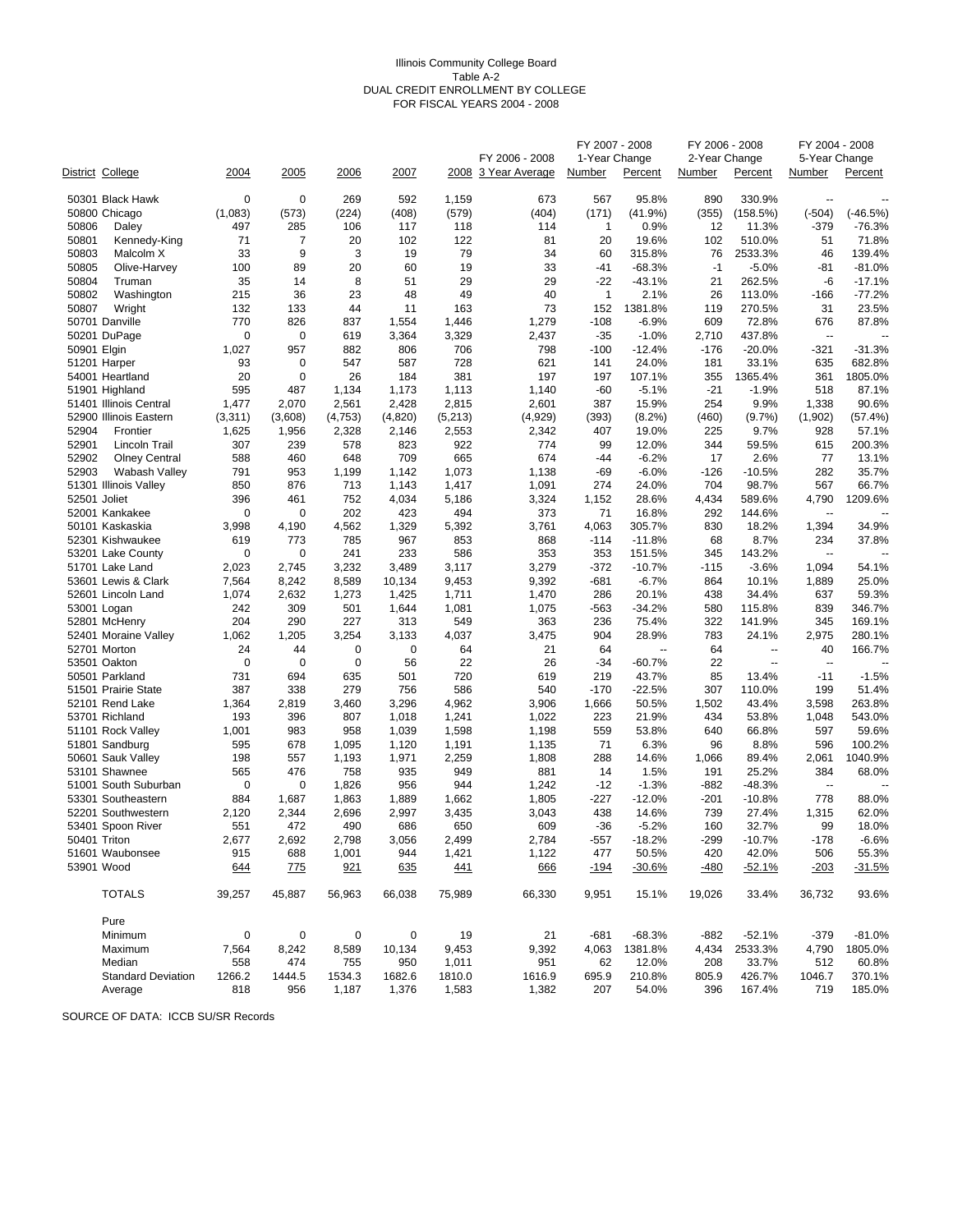#### Illinois Community College Board Table A-3 AVERAGE DUAL CREDIT CLASS SIZE FOR FISCAL YEARS 2004 - 2008

|                |                              |                          |                          |             |                |             |                                       | FY 2007 - 2008          |                 | FY 2006 - 2008          |                          | FY 2004 - 2008           |                   |
|----------------|------------------------------|--------------------------|--------------------------|-------------|----------------|-------------|---------------------------------------|-------------------------|-----------------|-------------------------|--------------------------|--------------------------|-------------------|
|                |                              | 2004                     | 2005                     | 2006        | 2007           |             | FY 2006 - 2008<br>2008 3 Year Average | 1-Year Change<br>Number | Percent         | 2-Year Change<br>Number | Percent                  | 5-Year Change<br>Number  | Percent           |
|                | District College             |                          |                          |             |                |             |                                       |                         |                 |                         |                          |                          |                   |
|                | 50301 Black Hawk             | $\sim$                   | $\overline{\phantom{a}}$ | 4.2         | 4.6            | 5.6         | 4.8                                   | 0.9                     | 20.5%           | 1.4                     | 32.6%                    | $\overline{\phantom{a}}$ |                   |
|                | 50800 Chicago                | (3.0)                    | (3.0)                    | (2.5)       | (3.6)          | (5.2)       | (3.8)                                 | (1.6)                   | (44.4%          | (2.7)                   | $(108.0\%)$              | (2.2)                    | (73.3%)           |
| 50806          | Daley                        | 4.6                      | 4.9                      | 4.1         | 3.3            | 5.1         | 4.2                                   | 1.9                     | 57.9%           | 1.1                     | 25.8%                    | 0.6                      | 12.5%             |
| 50801<br>50803 | Kennedy-King<br>Malcolm X    | 2.6                      | 1.0<br>1.5               | 5.0<br>1.0  | 10.2<br>3.2    | 6.4         | 7.2<br>5.8                            | $-3.8$<br>10.0          | $-37.0%$        | 1.4<br>12.2             | 28.4%<br>1216.7%         | 3.8                      | 144.2%<br>1057.1% |
| 50805          | Olive-Harvey                 | 1.1<br>2.5               | 2.1                      | 1.2         | 2.1            | 13.2<br>2.4 | 1.9                                   | 0.3                     | 315.8%<br>14.8% | 1.2                     | 101.9%                   | 12.0<br>$-0.1$           | $-5.0%$           |
| 50804          | Truman                       | 1.1                      | 1.0                      | 1.1         | 25.5           | 2.6         | 9.8                                   | $-22.9$                 | $-89.7%$        | 1.5                     | 130.7%                   | 1.5                      | 141.0%            |
| 50802          | Washington                   | 3.4                      | 1.6                      | 1.8         | 2.0            | 1.6         | 1.8                                   | $-0.4$                  | $-18.3%$        | $-0.1$                  | $-7.7%$                  | $-1.8$                   | $-52.1%$          |
| 50807          | Wright                       | 2.0                      | 3.0                      | 2.2         | 1.6            | 11.6        | 5.1                                   | 10.1                    | 640.9%          | 9.4                     | 429.2%                   | 9.7                      | 491.0%            |
|                | 50701 Danville               | 4.3                      | 5.3                      | 4.1         | 3.8            | 4.0         | 4.0                                   | 0.1                     | 3.8%            | $-0.2$                  | $-3.9%$                  | $-0.3$                   | $-7.4%$           |
|                | 50201 DuPage                 | $\overline{\phantom{a}}$ | $\overline{\phantom{a}}$ | 11.7        | 13.7           | 11.1        | 12.2                                  | $-2.7$                  | $-19.5%$        | $-0.6$                  | $-5.3%$                  | $\overline{\phantom{a}}$ |                   |
| 50901 Elgin    |                              | 7.9                      | 7.4                      | 7.4         | 6.7            | 5.8         | 6.6                                   | $-0.9$                  | $-13.8%$        | $-1.6$                  | $-21.3%$                 | $-2.1$                   | $-26.7%$          |
|                | 51201 Harper                 | 1.3                      | ä,                       | 12.7        | 12.8           | 13.2        | 12.9                                  | 0.5                     | 3.7%            | 0.5                     | 4.1%                     | 12.0                     | 953.2%            |
|                | 54001 Heartland              | 10.0                     | $\overline{\phantom{a}}$ | 13.0        | 1.5            | 3.5         | 6.0                                   | 2.0                     | 132.0%          | $-9.5$                  | $-72.9%$                 | $-6.5$                   | $-64.7%$          |
|                | 51901 Highland               | 3.2                      | 3.5                      | 10.2        | 9.5            | 9.1         | 9.6                                   | $-0.3$                  | $-3.6%$         | $-1.1$                  | $-10.7%$                 | 5.9                      | 183.7%            |
|                | 51401 Illinois Central       | 19.4                     | 18.5                     | 16.1        | 15.0           | 15.1        | 15.4                                  | 0.1                     | 1.0%            | $-1.0$                  | $-6.0%$                  | $-4.3$                   | $-22.1%$          |
|                | 52900 Illinois Eastern       | (12.0)                   | (11.6)                   | (13.2)      | (12.9)         | (14.3)      | (13.5)                                | (1.4)                   | $(10.9\%)$      | (1.1)                   | (8.3%)                   | (2.3)                    | (19.2%)           |
| 52904          | Frontier                     | 12.8                     | 14.1                     | 14.3        | 14.0           | 15.3        | 14.5                                  | 1.3                     | 9.0%            | 1.0                     | 7.0%                     | 2.5                      | 19.5%             |
| 52901          | Lincoln Trail                | 10.6                     | 10.9                     | 13.8        | 13.5           | 14.2        | 13.8                                  | 0.7                     | 5.1%            | 0.4                     | 3.1%                     | 3.6                      | 34.0%             |
| 52902          | <b>Olney Central</b>         | 12.5                     | 12.4                     | 13.0        | 13.4           | 13.3        | 13.2                                  | -0.1                    | $-0.6%$         | 0.3                     | 2.6%                     | 0.8                      | 6.3%              |
| 52903          | Wabash Valley                | 10.8                     | 8.4                      | 11.4        | 10.7           | 13.1        | 11.7                                  | 2.4                     | 22.6%           | 1.7                     | 14.6%                    | 2.2                      | 20.8%             |
|                | 51301 Illinois Valley        | 17.0                     | 16.8                     | 17.0        | 19.1           | 13.5        | 16.5                                  | $-5.6$                  | $-29.2%$        | $-3.5$                  | $-20.5%$                 | $-3.5$                   | $-20.6%$          |
| 52501 Joliet   |                              | 1.2                      | 1.5                      | 2.1         | 11.0           | 12.4        | 8.5                                   | 1.4                     | 13.2%           | 10.3                    | 498.9%                   | 11.2                     | 905.7%            |
|                | 52001 Kankakee               | ÷.                       | $\ddotsc$                | 14.4        | 11.8           | 10.7        | 12.3                                  | $-1.0$                  | $-8.6%$         | $-3.7$                  | $-25.6%$                 | $\overline{\phantom{a}}$ |                   |
|                | 50101 Kaskaskia              | 17.0                     | 17.2                     | 13.6        | 14.9           | 12.4        | 13.7                                  | $-2.5$                  | $-16.8%$        | $-1.2$                  | $-8.8%$                  | $-4.6$                   | $-27.0%$          |
|                | 52301 Kishwaukee             | 2.9                      | 3.8                      | 5.0         | 6.6            | 6.8         | 6.1                                   | 0.1                     | 2.2%            | 1.8                     | 35.4%                    | 3.9                      | 135.1%            |
|                | 53201 Lake County            | $\overline{\phantom{a}}$ | Ξ.                       | 26.8        | 16.6           | 21.7        | 21.7                                  | 5.1                     | 30.4%           | $-5.1$                  | $-18.9%$                 | $\overline{\phantom{a}}$ |                   |
|                | 51701 Lake Land              | 8.9                      | 11.9                     | 10.9        | 10.6           | 9.6         | 10.4                                  | $-1.0$                  | $-9.6%$         | $-1.3$                  | $-11.9%$                 | 0.7                      | 7.9%              |
|                | 53601 Lewis & Clark          | 13.7                     | 14.3                     | 13.0        | 13.5           | 12.8        | 13.1                                  | $-0.7$                  | $-5.5%$         | $-0.2$                  | $-1.7%$                  | -0.9                     | $-6.8%$           |
|                | 52601 Lincoln Land           | 12.3                     | 28.6<br>1.4              | 13.8<br>1.2 | 13.8<br>3.6    | 15.7<br>4.9 | 14.5<br>3.2                           | 1.9<br>1.4              | 13.5%<br>38.1%  | 1.9<br>3.7              | 13.4%<br>300.0%          | 3.4<br>1.4               | 27.2%<br>38.7%    |
|                | 53001 Logan<br>52801 McHenry | 3.6<br>3.0               | 2.3                      | 4.8         | 3.4            | 2.5         | 3.6                                   | $-0.9$                  | $-25.6%$        | $-2.3$                  | -47.6%                   | $-0.5$                   | -16.9%            |
|                | 52401 Moraine Valley         | 3.0                      | 2.5                      | 6.2         | 10.8           | 11.2        | 9.4                                   | 0.4                     | 3.9%            | 5.0                     | 80.1%                    | 8.2                      | 272.8%            |
|                | 52701 Morton                 | 12.0                     | 22.0                     | Ξ.          | $\mathbb{Z}^2$ | 4.3         | 4.3                                   | $\sim$                  | $\sim$          | $\sim$                  | $\overline{\phantom{a}}$ | $-7.7$                   | $-64.4%$          |
|                | 53501 Oakton                 | $\overline{\phantom{a}}$ | μ.                       | --          | 1.5            | 1.5         | 1.5                                   | 0.0                     | $-3.1%$         | $\sim$                  | $\overline{a}$           | $\sim$                   |                   |
|                | 50501 Parkland               | 9.3                      | 12.2                     | 4.2         | 2.9            | 3.2         | 3.4                                   | 0.3                     | 9.2%            | $-1.0$                  | $-23.4%$                 | $-6.1$                   | $-65.4%$          |
|                | 51501 Prairie State          | 11.7                     | 11.3                     | 6.6         | 8.8            | 8.7         | 8.1                                   | 0.0                     | $-0.5%$         | 2.1                     | 31.7%                    | $-3.0$                   | $-25.4%$          |
|                | 52101 Rend Lake              | 13.4                     | 18.9                     | 19.9        | 18.7           | 16.8        | 18.5                                  | $-2.0$                  | $-10.5%$        | $-3.1$                  | $-15.7%$                 | 3.4                      | 25.4%             |
|                | 53701 Richland               | 2.9                      | 2.4                      | 3.9         | 5.1            | 6.4         | 5.1                                   | 1.2                     | 23.8%           | 2.4                     | 62.5%                    | 3.4                      | 117.6%            |
|                | 51101 Rock Valley            | 9.8                      | 8.4                      | 6.1         | 4.5            | 4.5         | 5.0                                   | 0.0                     | 0.6%            | $-1.5$                  | $-25.3%$                 | $-5.3$                   | $-53.9%$          |
|                | 51801 Sandburg               | 7.3                      | 7.4                      | 5.2         | 6.2            | 5.8         | 5.7                                   | $-0.4$                  | $-6.5%$         | 0.5                     | 9.8%                     | $-1.6$                   | $-21.7%$          |
|                | 50601 Sauk Valley            | 2.4                      | 4.3                      | 4.5         | 5.6            | 4.8         | 4.9                                   | $-0.8$                  | $-14.7%$        | 0.3                     | 7.3%                     | 2.4                      | 100.2%            |
|                | 53101 Shawnee                | 11.8                     | 11.1                     | 13.5        | 15.3           | 13.6        | 14.1                                  | $-1.8$                  | $-11.6%$        | 0.0                     | 0.2%                     | 1.8                      | 15.2%             |
|                | 51001 South Suburban         | $\ddotsc$                | $\ddotsc$                | 8.4         | 6.9            | 7.3         | 7.5                                   | 0.3                     | 4.8%            | $-1.2$                  | $-13.7%$                 | $\overline{\phantom{a}}$ |                   |
|                | 53301 Southeastern           | 7.3                      | 7.7                      | 6.9         | 6.8            | 6.4         | 6.7                                   | $-0.4$                  | $-6.2%$         | $-0.5$                  | $-7.3%$                  | -0.9                     | $-12.2%$          |
|                | 52201 Southwestern           | 11.4                     | 11.8                     | 12.1        | 11.5           | 12.1        | 11.9                                  | 0.6                     | 5.3%            | 0.0                     | $-0.1%$                  | 0.7                      | 6.5%              |
|                | 53401 Spoon River            | 10.8                     | 9.1                      | 8.3         | 5.2            | 5.4         | 6.3                                   | 0.2                     | 4.2%            | $-2.9$                  | $-34.8%$                 | $-5.4$                   | -49.9%            |
| 50401 Triton   |                              | 15.4                     | 15.2                     | 16.0        | 16.2           | 13.9        | 15.3                                  | -2.3                    | $-14.1%$        | -2.1                    | $-13.2%$                 | $-1.5$                   | $-9.8%$           |
|                | 51601 Waubonsee              | 3.9                      | 2.9                      | 3.2         | 3.2            | 3.9         | 3.4                                   | 0.8                     | 24.2%           | 0.7                     | 22.6%                    | 0.1                      | 1.8%              |
| 53901 Wood     |                              | 6.0                      | 6.6                      | 7.5         | 5.4            | 3.6         | 5.5                                   | $-1.8$                  | $-33.4%$        | $-3.9$                  | $-52.1%$                 | $-2.4$                   | $-39.9%$          |
|                | <b>TOTALS</b>                | 8.0                      | 8.6                      | 8.4         | 8.8            | 9.0         | 8.7                                   | 0.2                     | 2.0%            | 0.6                     | 7.4%                     | 1.1                      | 13.3%             |
|                | Pure                         |                          |                          |             |                |             |                                       |                         |                 |                         |                          |                          |                   |
|                | Minimum                      | 1.1                      | 1.0                      | 1.0         | 1.5            | 1.5         | 1.5                                   | $-22.9$                 | $-89.7%$        | $-9.5$                  | $-72.9%$                 | $-7.7$                   | $-65.4%$          |
|                | Maximum                      | 19.4                     | 28.6                     | 26.8        | 25.5           | 21.7        | 21.7                                  | 10.1                    | 640.9%          | 12.2                    | 1216.7%                  | 12.0                     | 1057.1%           |
|                | Median                       | 7.6                      | 7.6                      | 7.4         | 8.8            | 8.0         | 7.4                                   | 0.1                     | 1.0%            | 0.0                     | 0.1%                     | 0.6                      | 6.4%              |
|                | <b>Standard Deviation</b>    | 5.1                      | 6.7                      | 5.8         | 5.7            | 4.9         | 4.9                                   | 4.3                     | 107.2%          | 3.7                     | 206.3%                   | 4.8                      | 266.2%            |
|                | Average                      | 7.8                      | 8.7                      | 8.8         | 9.1            | 8.8         | 8.8                                   | $-0.2$                  | 21.7%           | 0.3                     | 56.7%                    | 0.9                      | 98.2%             |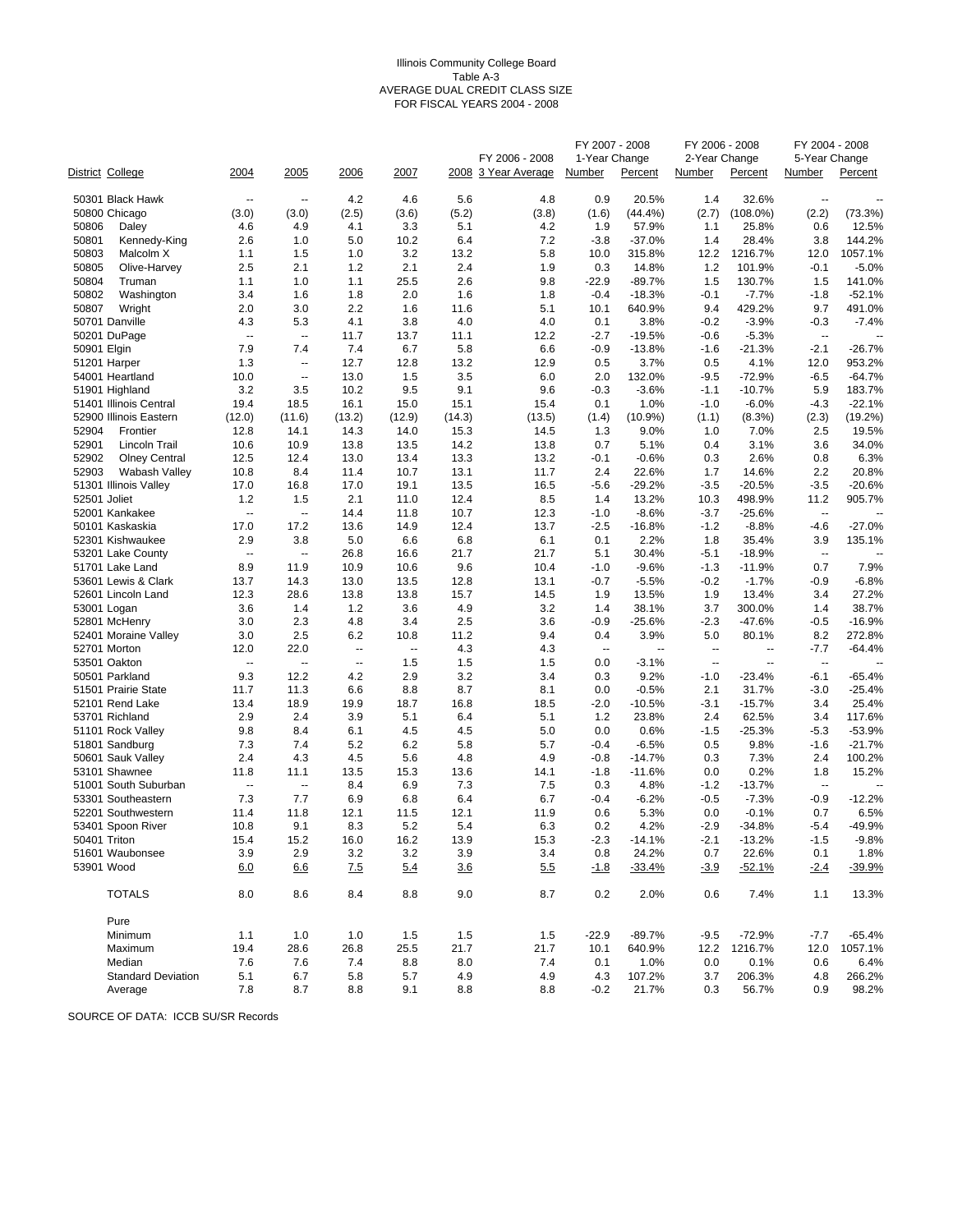#### Illinois Community College Board Table A‐4 Top Ten Dual Credit Course Enrollments by CIP (Based on Fiscal Year 2008)

|  | <b>Five Year Enrollment Trends</b> |  |
|--|------------------------------------|--|
|--|------------------------------------|--|

|     |                                                                   |        |        |        |        |        | 3-Year  | 1-Year Change |         | 5-Year Change |         |
|-----|-------------------------------------------------------------------|--------|--------|--------|--------|--------|---------|---------------|---------|---------------|---------|
| CIP | <b>COURSE NAME</b>                                                | 2004   | 2005   | 2006   | 2007   | 2008   | Average | Number        | Percent | Number        | Percent |
|     |                                                                   |        |        |        |        |        |         |               |         |               |         |
|     | 23.0401 English Composition                                       | 5,587  | 6,294  | 7,024  | 7,923  | 9,231  | 8,059   | 1,308         | 16.5%   | 3,644         | 65.2%   |
|     | 52.0408 General Office Occupations and Clerical Services          | 2,550  | 2,872  | 4,251  | 4,920  | 5,319  | 4,830   | 399           | 8.1%    | 2,769         | 108.6%  |
|     | 52.0407 Business/Office Automation/Technology/Data Entry          | 1,544  | 2,421  | 2,603  | 3,070  | 3,517  | 3,063   | 447           | 14.6%   | 1,973         | 127.8%  |
|     | 27.0101 Mathematics, General                                      | 2,023  | 2,228  | 2,448  | 2,261  | 2,797  | 2,502   | 536           | 23.7%   | 774           | 38.3%   |
|     | 42.0101 Psychology, General                                       | 1,704  | 1,768  | 2,680  | 2,688  | 2,772  | 2,713   | 84            | 3.1%    | 1,068         | 62.7%   |
|     | 23.1001 Speech and Rhetorical Studies                             | 620    | 772    | 1,046  | 1,052  | 2,477  | 1,525   | 1,425         | 135.5%  | 1,857         | 299.5%  |
|     | 52.0401 Administrative Assistant and Secretarial Science, General | 973    | 1,196  | 1,454  | 2,470  | 2,352  | 2,092   | $-118$        | $-4.8%$ | 1,379         | 141.7%  |
|     | 16.0905 Spanish Language and Literature                           | 1,428  | 1,314  | 1,842  | 1,730  | 2,292  | 1,955   | 562           | 32.5%   | 864           | 60.5%   |
|     | 54.0101 History (Moved from 45.0802)                              | 1,906  | 2,013  | 2,457  | 2,303  | 2,150  | 2,303   | $-153$        | $-6.6%$ | 244           | 12.8%   |
|     | 48.0508 Welding Technology/Welder                                 | 875    | 1,009  | 1,469  | 1,792  | 2,060  | 1,774   | 268           | 15.0%   | 1,185         | 135.4%  |
|     | Totals                                                            | 19,210 | 21,887 | 27,274 | 30,209 | 34,967 | 30,817  | 4,758         | 15.8%   | 15,757        | 82.0%   |
|     | <b>Grand Total</b>                                                | 39,257 | 45,887 | 56,963 | 66,038 | 75,989 | 66,330  | 9,951         | 15.1%   | 36,732        | 93.6%   |
|     | Percent Top Ten of Grand Total                                    | 48.9%  | 47.7%  | 47.9%  | 45.7%  | 46.0%  | 46.5%   | 0.3%          | 0.6%    | $-2.9%$       | $-6.0%$ |
|     |                                                                   |        |        |        |        |        |         |               |         |               |         |

Source: ICCB SU/SR Records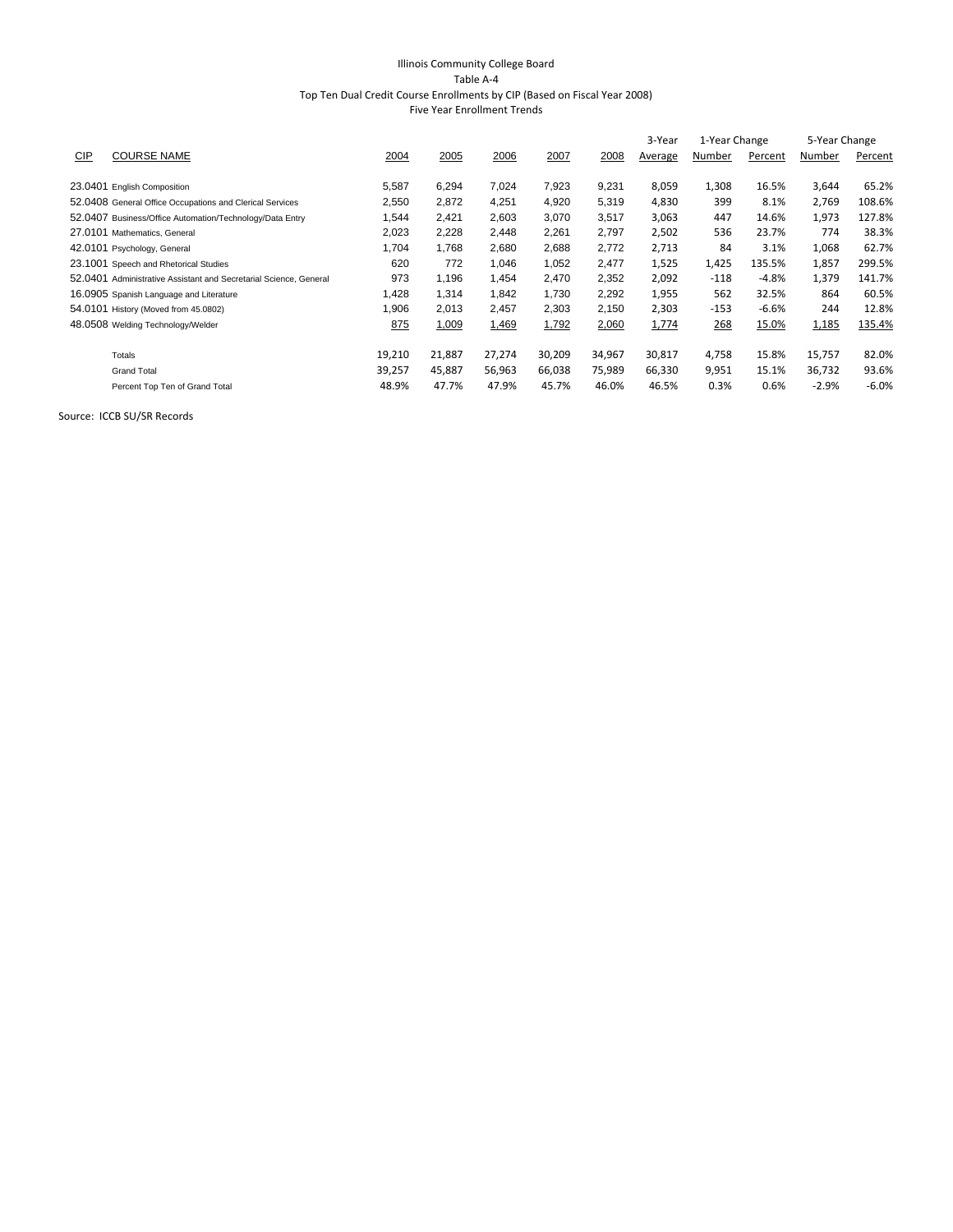#### Illinois Community College Board Table A-5 DUAL CREDIT COURSE COUNT BY COLLEGE IN BACCALAUREATE/TRANSFER EDUCATION FISCAL YEARS 2004 -2008

|             | District College                    | FY 2004     | FY 2005        | FY 2006        | FY 2007     | FY 2008        | FY 2006-2008<br>3 Yr Average<br>Number | FY 2007 - 2008<br>1-Year Difference<br>Number | Percent         | FY 2006 - 2008<br>2-Year Difference<br>Number | Percent           | FY 2004 - 2008<br>5-Year Difference<br>Number | Percent                  |
|-------------|-------------------------------------|-------------|----------------|----------------|-------------|----------------|----------------------------------------|-----------------------------------------------|-----------------|-----------------------------------------------|-------------------|-----------------------------------------------|--------------------------|
|             | 50301 Black Hawk                    | $\mathbf 0$ | $\mathbf 0$    | 58             | 113         | 178            | 116                                    | 65                                            | 57.5%           | 120                                           | 206.9%            | 178                                           |                          |
|             | 50800 Chicago                       | (278)       | (133)          | (56)           | (85)        | (62)           | (68)                                   | $(-23)$                                       | $(-27.1%)$      | (6)                                           | (10.7%)           | $(-216)$                                      | $(-77.7%)$               |
| 50806       | Daley                               | 88          | 42             | 14             | 25          | 7              | 15                                     | $-18$                                         | $-72.0%$        | $-7$                                          | $-50.0%$          | $-81$                                         | $-92.0%$                 |
| 50801       | Kennedy-King                        | 15          | 5              | $\mathbf{1}$   | 3           | 10             | 5                                      | 7                                             | 233.3%          | 9                                             | 900.0%            | -5                                            | $-33.3%$                 |
| 50803       | Malcolm X                           | 24          | 4              | 3              | 4           | 1              | 3                                      | -3                                            | $-75.0%$        | $-2$                                          | $-66.7%$          | $-23$                                         | -95.8%                   |
| 50805       | Olive-Harvey                        | 33          | 38             | 17             | 27          | 7              | 17                                     | -20                                           | $-74.1%$        | $-10$                                         | $-58.8%$          | -26                                           | $-78.8%$                 |
| 50804       | Truman                              | 30          | 14             | 7              | 2           | 9              | 6                                      | $\overline{7}$                                | 350.0%          | 2                                             | 28.6%             | $-21$                                         | -70.0%                   |
| 50802       | Washington                          | 37          | 11             | 5              | 18          | 20             | 14                                     | $\overline{2}$                                | 11.1%           | 15                                            | 300.0%            | $-17$                                         | -45.9%                   |
| 50807       | Wright                              | 51          | 19             | 9              | 6           | 8              | 8                                      | $\overline{2}$                                | 33.3%           | $-1$                                          | $-11.1%$          | -43                                           | -84.3%                   |
|             | 50701 Danville                      | 144         | 113            | 119            | 170         | 154            | 148                                    | $-16$                                         | $-9.4%$         | 35                                            | 29.4%             | 10                                            | 6.9%                     |
|             | 50201 DuPage                        | $\mathbf 0$ | $\mathbf 0$    | 10             | 56          | 68             | 45                                     | 12                                            | 21.4%           | 58                                            | 580.0%            | 68                                            | $\overline{\phantom{a}}$ |
| 50901 Elgin |                                     | 21          | 19             | 24             | 22          | 29             | 25                                     | 7                                             | 31.8%           | 5                                             | 20.8%             | 8                                             | 38.1%                    |
|             | 51201 Harper                        | 62          | $\mathbf 0$    | $\mathbf{1}$   | 3           | 6              | 3                                      | 3                                             | 100.0%          | 5                                             | 500.0%            | -56                                           | -90.3%                   |
|             | 54001 Heartland                     | 0           | $\mathbf 0$    | $\overline{2}$ | 113         | 75             | 63                                     | -38                                           | $-33.6%$        | 73                                            | 3650.0%           | 75                                            |                          |
|             | 51901 Highland                      | 135         | 98             | 17             | 21          | 27             | 22                                     | 6                                             | 28.6%           | 10                                            | 58.8%             | $-108$                                        | $-80.0\%$                |
|             | 51401 Illinois Central              | 55          | 68             | 95             | 103         | 127            | 108                                    | 24                                            | 23.3%           | 32                                            | 33.7%             | 72                                            | 130.9%                   |
|             | 52900 Illinois Eastern              | (167)       | (173)          | (209)          | (224)       | (239)          | (224)                                  | (15)                                          | $(6.7\%)$       | (30)                                          | $(14.4\%)$        | (72)                                          | (43.1%)                  |
| 52904       | Frontier                            | 100         | 111            | 132            | 122         | 140            | 131                                    | 18                                            | 14.8%           | 8                                             | 6.1%              | 40                                            | 40.0%                    |
| 52901       | Lincoln Trail                       | 13          | 11             | 23             | 38          | 39             | 33                                     | $\mathbf{1}$                                  | 2.6%            | 16                                            | 69.6%             | 26                                            | 200.0%                   |
| 52902       | <b>Olney Central</b>                | 24          | 19             | 24             | 26          | 30             | 27                                     | 4                                             | 15.4%           | 6                                             | 25.0%             | 6                                             | 25.0%                    |
| 52903       | Wabash Valley                       | 30          | 32             | 30             | 38          | 30             | 33                                     | -8                                            | $-21.1%$        | 0                                             | 0.0%              | 0                                             | 0.0%                     |
|             | 51301 Illinois Valley               | 46          | 42             | 40             | 53          | 85             | 59                                     | 32                                            | 60.4%           | 45                                            | 112.5%            | 39                                            | 84.8%                    |
|             | 52501 Joliet                        | 276         | 261            | 305            | 42          | 60             | 136                                    | 18                                            | 42.9%           | -245                                          | $-80.3%$          | -216                                          | -78.3%                   |
|             | 52001 Kankakee                      | 0<br>93     | 0<br>110       | 14<br>167      | 30<br>40    | 35<br>223      | 26<br>143                              | 5<br>183                                      | 16.7%<br>457.5% | 21<br>56                                      | 150.0%            | 35<br>130                                     |                          |
|             | 50101 Kaskaskia<br>52301 Kishwaukee | 143         | 123            | 71             | 81          | 61             | 71                                     | $-20$                                         | $-24.7%$        | $-10$                                         | 33.5%<br>$-14.1%$ |                                               | 139.8%                   |
|             | 53201 Lake County                   | $\mathbf 0$ | $\mathbf 0$    | $\overline{2}$ | 2           | $\overline{2}$ | $\overline{2}$                         | 0                                             | 0.0%            | 0                                             | 0.0%              | -82<br>2                                      | $-57.3%$                 |
|             | 51701 Lake Land                     | 146         | 141            | 177            | 185         | 189            | 184                                    | 4                                             | 2.2%            | 12                                            | 6.8%              | 43                                            | 29.5%                    |
|             | 53601 Lewis & Clark                 | 179         | 187            | 206            | 218         | 225            | 216                                    | 7                                             | 3.2%            | 19                                            | 9.2%              | 46                                            | 25.7%                    |
|             | 52601 Lincoln Land                  | 56          | 59             | 65             | 79          | 70             | 71                                     | -9                                            | $-11.4%$        | 5                                             | 7.7%              | 14                                            | 25.0%                    |
|             | 53001 Logan                         | 46          | 199            | 325            | 314         | 136            | 258                                    | $-178$                                        | $-56.7%$        | $-189$                                        | $-58.2%$          | 90                                            | 195.7%                   |
|             | 52801 McHenry                       | 47          | 99             | 27             | 69          | 183            | 93                                     | 114                                           | 165.2%          | 156                                           | 577.8%            | 136                                           | 289.4%                   |
|             | 52401 Moraine Valley                | 284         | 396            | 262            | 62          | 80             | 135                                    | 18                                            | 29.0%           | $-182$                                        | $-69.5%$          | $-204$                                        | $-71.8%$                 |
|             | 52701 Morton                        | 0           | 0              | 0              | $\mathbf 0$ | $\mathbf 0$    | $\mathbf 0$                            | $\mathbf 0$                                   | Ξ.              | $\mathbf 0$                                   | $\overline{a}$    | 0                                             |                          |
|             | 53501 Oakton                        | 0           | $\mathbf 0$    | $\mathbf 0$    | 33          | 3              | 12                                     | $-30$                                         | $-90.9%$        | 3                                             | $\overline{a}$    | 3                                             |                          |
|             | 50501 Parkland                      | 5           | 8              | 89             | 109         | 139            | 112                                    | 30                                            | 27.5%           | 50                                            | 56.2%             | 134                                           | 2680.0%                  |
|             | 51501 Prairie State                 | 4           | $\overline{7}$ | 3              | 2           | 0              | 2                                      | $-2$                                          | $-100.0%$       | -3                                            | $-100.0%$         | $-4$                                          | $-100.0%$                |
|             | 52101 Rend Lake                     | 71          | 106            | 130            | 136         | 210            | 159                                    | 74                                            | 54.4%           | 80                                            | 61.5%             | 139                                           | 195.8%                   |
|             | 53701 Richland                      | 64          | 149            | 156            | 129         | 124            | 136                                    | -5                                            | $-3.9%$         | $-32$                                         | $-20.5%$          | 60                                            | 93.8%                    |
|             | 51101 Rock Valley                   | 74          | 78             | 122            | 179         | 261            | 187                                    | 82                                            | 45.8%           | 139                                           | 113.9%            | 187                                           | 252.7%                   |
|             | 51801 Sandburg                      | 29          | 47             | 118            | 134         | 160            | 137                                    | 26                                            | 19.4%           | 42                                            | 35.6%             | 131                                           | 451.7%                   |
|             | 50601 Sauk Valley                   | 72          | 108            | 179            | 177         | 223            | 193                                    | 46                                            | 26.0%           | 44                                            | 24.6%             | 151                                           | 209.7%                   |
|             | 53101 Shawnee                       | 16          | 15             | 24             | 30          | 30             | 28                                     | 0                                             | 0.0%            | 6                                             | 25.0%             | 14                                            | 87.5%                    |
|             | 51001 South Suburban                | 0           | $\mathbf 0$    | 21             | 8           | 20             | 16                                     | 12                                            | 150.0%          | $-1$                                          | $-4.8%$           | 20                                            |                          |
|             | 53301 Southeastern                  | 5           | $\overline{7}$ | 48             | 44          | 62             | 51                                     | 18                                            | 40.9%           | 14                                            | 29.2%             | 57                                            | 1140.0%                  |
|             | 52201 Southwestern                  | 53          | 52             | 61             | 65          | 71             | 66                                     | 6                                             | 9.2%            | 10                                            | 16.4%             | 18                                            | 34.0%                    |
|             | 53401 Spoon River                   | 25          | 22             | 29             | 108         | 93             | 77                                     | $-15$                                         | $-13.9%$        | 64                                            | 220.7%            | 68                                            | 272.0%                   |
|             | 50401 Triton                        | 174         | 177            | 175            | 189         | 180            | 181                                    | -9                                            | $-4.8%$         | 5                                             | 2.9%              | 6                                             | 3.4%                     |
|             | 51601 Waubonsee                     | 159         | 170            | 227            | 219         | 285            | 244                                    | 66                                            | 30.1%           | 58                                            | 25.6%             | 126                                           | 79.2%                    |
|             | 53901 Wood                          | 101         | 112            | <u>122</u>     | <u>109</u>  | 101            | <u>111</u>                             | <u>-8</u>                                     | $-7.3%$         | <u>-21</u>                                    | $-17.2%$          | $\overline{0}$                                | 0.0%                     |
|             | <b>TOTALS</b>                       | 3,030       | 3,279          | 3,756          | 3,756       | 4,276          | 3,929                                  | 520                                           | 13.8%           | 520                                           | 13.8%             | 1,246                                         | 41.1%                    |
|             | Pure                                |             |                |                |             |                |                                        |                                               |                 |                                               |                   |                                               |                          |
|             | Mininum                             | 0           | 0              | 0              | 0           | 0              | 0                                      | $-178$                                        | $-100.0\%$      | $-245$                                        | $-100.0%$         | $-216$                                        | $-100.0%$                |
|             | Maximum                             | 284         | 396            | 325            | 314         | 285            | 258                                    | 183                                           | 457.5%          | 156                                           | 3650.0%           | 187                                           | 2680.0%                  |
|             | Median                              | 46          | 40             | 35             | 55          | 69             | 65                                     | 5                                             | 15.4%           | 9                                             | 25.0%             | 16                                            | 27.6%                    |
|             | <b>Standard Deviation</b>           | 68          | 81             | 85             | 72          | 80             | 72                                     | 47                                            | 99.2%           | 68                                            | 554.9%            | 83                                            | 458.1%                   |
|             | Average                             | 63          | 68             | 78             | 78          | 89             | 82                                     | 11                                            | 32.0%           | 11                                            | 160.1%            | 26                                            | 143.8%                   |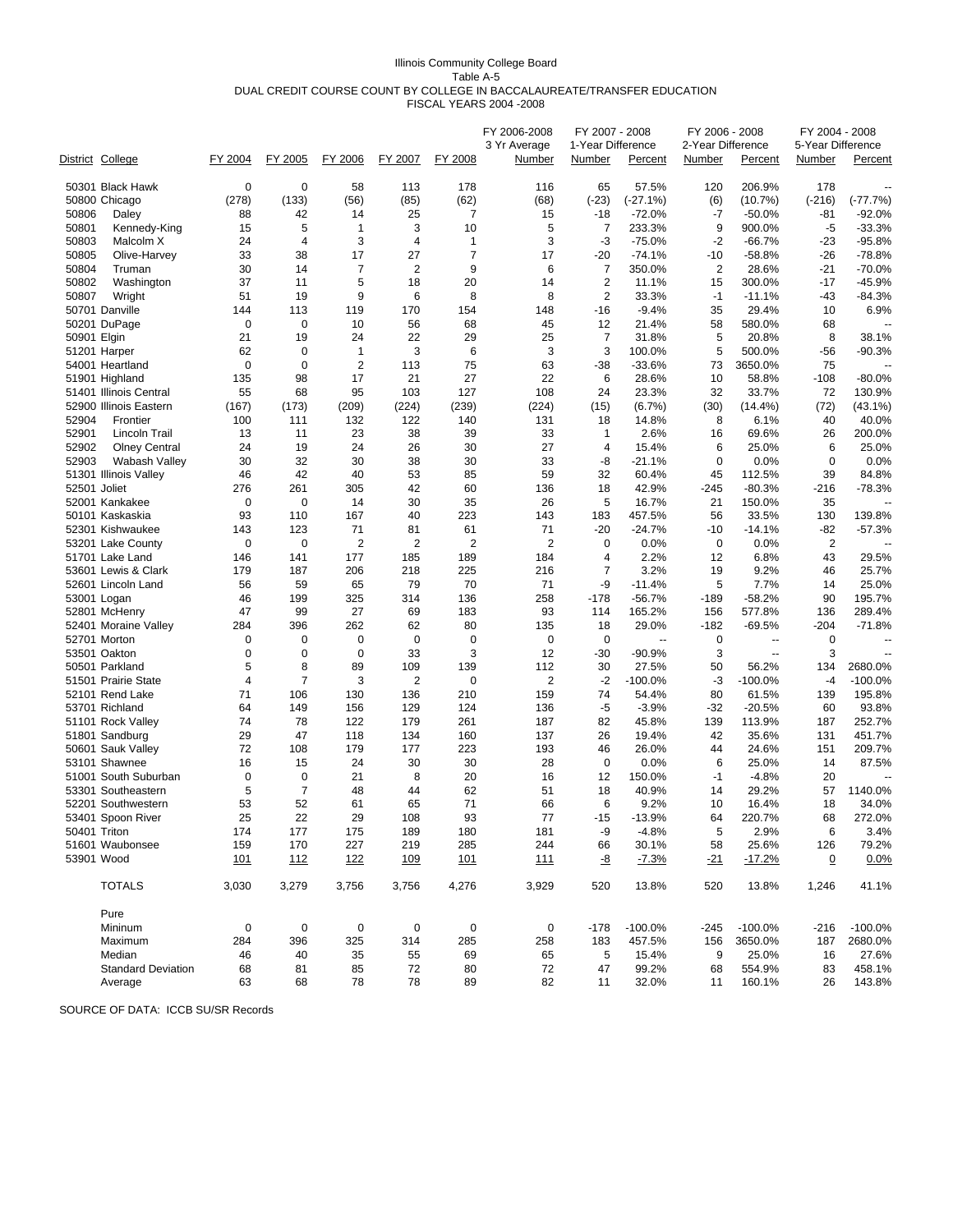#### Illinois Community College Board Table A-6 DUAL CREDIT ENROLLMENT BY COLLEGE IN BACCALAUREATE/TRANSFER EDUCATION FISCAL YEARS 2004 - 2008

|             | District College          | FY 2004  | FY 2005        | FY 2006      | FY 2007      | FY 2008        | FY 2006-2008<br>3 Yr Average<br>Number | FY 2007 - 2008<br>1-Year Difference<br><b>Number</b> | <b>Percent</b>           | FY 2006 - 2008<br>2-Year Difference<br><b>Number</b> | Percent              | FY 2004 - 2008<br>5-Year Difference<br><b>Number</b> | Percent       |
|-------------|---------------------------|----------|----------------|--------------|--------------|----------------|----------------------------------------|------------------------------------------------------|--------------------------|------------------------------------------------------|----------------------|------------------------------------------------------|---------------|
|             | 50301 Black Hawk          | 0        | $\mathbf 0$    | 246          | 515          | 946            | 569                                    | 431                                                  | 83.7%                    | 700                                                  | 284.6%               | 946                                                  |               |
|             | 50800 Chicago             | (459)    | (218)          | (62)         | (194)        | (123)          | (126)                                  | $(-71)$                                              | $(-36.6%)$               | (61)                                                 | $(98.4\%)$           | $(-336)$                                             | $(-73.2%)$    |
| 50806       | Daley                     | 220      | 101            | 14           | 33           | 9              | 19                                     | $-24$                                                | $-72.7%$                 | -5                                                   | $-35.7%$             | $-211$                                               | $-95.9%$      |
| 50801       | Kennedy-King              | 20       | 5              | 1            | 7            | 14             | 7                                      | 7                                                    | 100.0%                   | 13                                                   | 1300.0%              | -6                                                   | $-30.0%$      |
| 50803       | Malcolm X                 | 28       | $\overline{7}$ | 3            | 4            | $\overline{2}$ | 3                                      | -2                                                   | $-50.0%$                 | $-1$                                                 | $-33.3%$             | -26                                                  | -92.9%        |
| 50805       | Olive-Harvey              | 53       | 59             | 20           | 56           | 18             | 31                                     | -38                                                  | $-67.9%$                 | $-2$                                                 | $-10.0%$             | -35                                                  | $-66.0%$      |
| 50804       | Truman                    | 33       | 14             | 8            | 51           | 27             | 29                                     | -24                                                  | $-47.1%$                 | 19                                                   | 237.5%               | -6                                                   | $-18.2%$      |
| 50802       | Washington                | 47       | 13             | 5            | 33           | 32             | 23                                     | $-1$                                                 | $-3.0%$                  | 27                                                   | 540.0%               | $-15$                                                | $-31.9%$      |
| 50807       | Wright                    | 58       | 19             | 11           | 10           | 21             | 14                                     | 11                                                   | 110.0%                   | 10                                                   | 90.9%                | $-37$                                                | $-63.8%$      |
|             | 50701 Danville            | 591      | 621            | 585          | 779          | 768            | 711                                    | $-11$                                                | $-1.4%$                  | 183                                                  | 31.3%                | 177                                                  | 29.9%         |
|             | 50201 DuPage              | 0        | 0              | 204          | 782          | 1,054          | 680                                    | 272                                                  | 34.8%                    | 850                                                  | 416.7%               | 1,054                                                |               |
| 50901 Elgin |                           | 168      | 163            | 190          | 202          | 169            | 187                                    | $-33$                                                | $-16.3%$                 | $-21$                                                | $-11.1%$             | $\mathbf{1}$                                         | 0.6%          |
|             | 51201 Harper              | 78       | 0              | 30           | 75           | 126            | 77                                     | 51                                                   | 68.0%                    | 96                                                   | 320.0%               | 48                                                   | 61.5%         |
|             | 54001 Heartland           | 0        | $\mathbf 0$    | 26           | 162          | 185            | 124                                    | 23                                                   | 14.2%                    | 159                                                  | 611.5%               | 185                                                  |               |
|             | 51901 Highland            | 484      | 359            | 193          | 187          | 241            | 207                                    | 54                                                   | 28.9%                    | 48                                                   | 24.9%                | -243                                                 | $-50.2%$      |
|             | 51401 Illinois Central    | 1,186    | 1,522          | 1,780        | 1,752        | 2,125          | 1,886                                  | 373                                                  | 21.3%                    | 345                                                  | 19.4%                | 939                                                  | 79.2%         |
|             | 52900 Illinois Eastern    | (2, 275) | (2, 547)       | (3, 141)     | (3,327)      | (3,705)        | (3, 391)                               | (378)                                                | $(11.4\%)$               | (564)                                                | $(18.0\%)$           | (1,430)                                              | (62.9%)       |
| 52904       | Frontier                  | 1,408    | 1,727          | 2,068        | 1,902        | 2,291          | 2,087                                  | 389                                                  | 20.5%                    | 223                                                  | 10.8%                | 883                                                  | 62.7%         |
| 52901       | Lincoln Trail             | 191      | 190            | 323          | 502          | 511            | 445                                    | 9                                                    | 1.8%                     | 188                                                  | 58.2%                | 320                                                  | 167.5%        |
| 52902       | <b>Olney Central</b>      | 358      | 278            | 369          | 446          | 466            | 427                                    | 20                                                   | 4.5%                     | 97                                                   | 26.3%                | 108                                                  | 30.2%         |
| 52903       | <b>Wabash Valley</b>      | 318      | 352            | 381          | 477          | 437            | 432                                    | $-40$                                                | $-8.4%$                  | 56                                                   | 14.7%                | 119                                                  | 37.4%         |
|             | 51301 Illinois Valley     | 796      | 747            | 673          | 1,040        | 1,242          | 985                                    | 202                                                  | 19.4%                    | 569                                                  | 84.5%                | 446                                                  | 56.0%         |
|             | 52501 Joliet              | 349      | 416            | 450          | 558          | 850            | 619                                    | 292                                                  | 52.3%                    | 400                                                  | 88.9%                | 501                                                  | 143.6%        |
|             | 52001 Kankakee            | 0        | $\mathbf 0$    | 202          | 389          | 399            | 330                                    | 10                                                   | 2.6%                     | 197                                                  | 97.5%                | 399                                                  |               |
|             | 50101 Kaskaskia           | 2,067    | 2,257          | 2,514        | 687          | 3,339          | 2,180                                  | 2,652                                                | 386.0%                   | 825                                                  | 32.8%                | 1,272                                                | 61.5%         |
|             | 52301 Kishwaukee          | 196      | 229            | 213          | 286          | 250            | 250                                    | $-36$                                                | $-12.6%$                 | 37                                                   | 17.4%                | 54                                                   | 27.6%         |
|             | 53201 Lake County         | 0        | 0              | 113          | 25           | 55             | 64                                     | 30                                                   | 120.0%                   | $-58$                                                | $-51.3%$             | 55                                                   |               |
|             | 51701 Lake Land           | 1,337    | 1,906          | 2,116        | 2,280        | 2,182          | 2,193                                  | $-98$                                                | $-4.3%$                  | 66                                                   | 3.1%                 | 845                                                  | 63.2%         |
|             | 53601 Lewis & Clark       | 2,884    | 2,923          | 3,061        | 3,521        | 3,404          | 3,329                                  | -117                                                 | $-3.3%$                  | 343                                                  | 11.2%                | 520                                                  | 18.0%         |
|             | 52601 Lincoln Land        | 847      |                |              |              |                |                                        | 133                                                  |                          | 254                                                  |                      | 443                                                  | 52.3%         |
|             | 53001 Logan               |          | 1,675<br>269   | 1,036<br>419 | 1,157<br>962 | 1,290<br>560   | 1,161<br>647                           | -402                                                 | 11.5%<br>$-41.8%$        | 141                                                  | 24.5%<br>33.7%       | 423                                                  | 308.8%        |
|             |                           | 137      |                |              |              | 334            | 184                                    |                                                      |                          |                                                      |                      | 231                                                  | 224.3%        |
|             | 52801 McHenry             | 103      | 162<br>857     | 78           | 140<br>742   |                | 976                                    | 194<br>290                                           | 138.6%                   | 256                                                  | 328.2%               |                                                      | 22.7%         |
|             | 52401 Moraine Valley      | 841      |                | 1,154        | $\mathbf 0$  | 1,032          |                                        |                                                      | 39.1%                    | -122                                                 | $-10.6%$             | 191                                                  |               |
|             | 52701 Morton              | 0        | 0<br>0         | 0            | 44           | 0              | 0                                      | $\mathbf 0$                                          | $\overline{\phantom{a}}$ | 0                                                    | --<br>$\overline{a}$ | 0                                                    |               |
|             | 53501 Oakton              | 0        |                | 0            |              | 8              | 17                                     | -36                                                  | $-81.8%$                 | 8                                                    |                      | 8                                                    |               |
|             | 50501 Parkland            | 62       | 100            | 204          | 241          | 269            | 238                                    | 28                                                   | 11.6%                    | 65                                                   | 31.9%                | 207                                                  | 333.9%        |
|             | 51501 Prairie State       | 116      | 147            | 22           | 20           | 0              | 14                                     | $-20$                                                | $-100.0%$                | -22                                                  | $-100.0%$            | $-116$                                               | -100.0%       |
|             | 52101 Rend Lake           | 969      | 2,263          | 2,919        | 2,768        | 3,986          | 3,224                                  | 1,218                                                | 44.0%                    | 1,067                                                | 36.6%                | 3,017                                                | 311.4%        |
|             | 53701 Richland            | 191      | 374            | 441          | 416          | 519            | 459                                    | 103                                                  | 24.8%                    | 78                                                   | 17.7%                | 328                                                  | 171.7%        |
|             | 51101 Rock Valley         | 552      | 489            | 499          | 652          | 1,004          | 718                                    | 352                                                  | 54.0%                    | 505                                                  | 101.2%               | 452                                                  | 81.9%         |
|             | 51801 Sandburg            | 421      | 497            | 789          | 964          | 961            | 905                                    | -3                                                   | $-0.3%$                  | 172                                                  | 21.8%                | 540                                                  | 128.3%        |
|             | 50601 Sauk Valley         | 164      | 469            | 602          | 896          | 1,083          | 860                                    | 187                                                  | 20.9%                    | 481                                                  | 79.9%                | 919                                                  | 560.4%        |
|             | 53101 Shawnee             | 207      | 156            | 341          | 456          | 443            | 413                                    | $-13$                                                | $-2.9%$                  | 102                                                  | 29.9%                | 236                                                  | 114.0%        |
|             | 51001 South Suburban      | 0        | 0              | 277          | 60           | 102            | 146                                    | 42                                                   | 70.0%                    | -175                                                 | $-63.2%$             | 102                                                  |               |
|             | 53301 Southeastern        | 20       | 40             | 201          | 159          | 210            | 190                                    | 51                                                   | 32.1%                    | 9                                                    | 4.5%                 | 190                                                  | 950.0%        |
|             | 52201 Southwestern        | 836      | 788            | 868          | 910          | 1,101          | 960                                    | 191                                                  | 21.0%                    | 233                                                  | 26.8%                | 265                                                  | 31.7%         |
|             | 53401 Spoon River         | 297      | 232            | 288          | 509          | 478            | 425                                    | $-31$                                                | $-6.1%$                  | 190                                                  | 66.0%                | 181                                                  | 60.9%         |
|             | 50401 Triton              | 2,677    | 2,692          | 2,798        | 3,056        | 2,499          | 2,784                                  | $-557$                                               | $-18.2%$                 | $-299$                                               | $-10.7%$             | $-178$                                               | $-6.6%$       |
|             | 51601 Waubonsee           | 442      | 369            | 565          | 584          | 1,001          | 717                                    | 417                                                  | 71.4%                    | 436                                                  | 77.2%                | 559                                                  | 126.5%        |
|             | 53901 Wood                | 590      | <u>744</u>     | 914          | 605          | 404            | 641                                    | $-201$                                               | $-33.2%$                 | <u>-510</u>                                          | $-55.8%$             | <u>-186</u>                                          | <u>-31.5%</u> |
|             | <b>TOTALS</b>             | 22,342   | 26,231         | 30,214       | 32,102       | 38,447         | 33,588                                 | 6,345                                                | 19.8%                    | 8,233                                                | 27.2%                | 16,105                                               | 72.1%         |
|             | Pure                      |          |                |              |              |                |                                        |                                                      |                          |                                                      |                      |                                                      |               |
|             | Mininum                   | 0        | 0              | 0            | 0            | 0              | 0                                      | $-557$                                               | $-100.0%$                | $-510$                                               | $-100.0\%$           | $-243$                                               | $-100.0%$     |
|             | Maximum                   | 2,884    | 2,923          | 3,061        | 3,521        | 3,986          | 3,329                                  | 2,652                                                | 386.0%                   | 1,067                                                | 1300.0%              | 3,017                                                | 950.0%        |
|             | Median                    | 194      | 231            | 306          | 467          | 455            | 429                                    | 16                                                   | 11.6%                    | 97                                                   | 28.4%                | 191                                                  | 54.2%         |
|             | <b>Standard Deviation</b> | 655      | 765            | 828          | 809          | 957            | 842                                    | 443                                                  | 73.5%                    | 286                                                  | 231.6%               | 529                                                  | 189.2%        |
|             | Average                   | 465      | 546            | 629          | 669          | 801            | 700                                    | 132                                                  | 22.0%                    | 172                                                  | 104.8%               | 336                                                  | 93.3%         |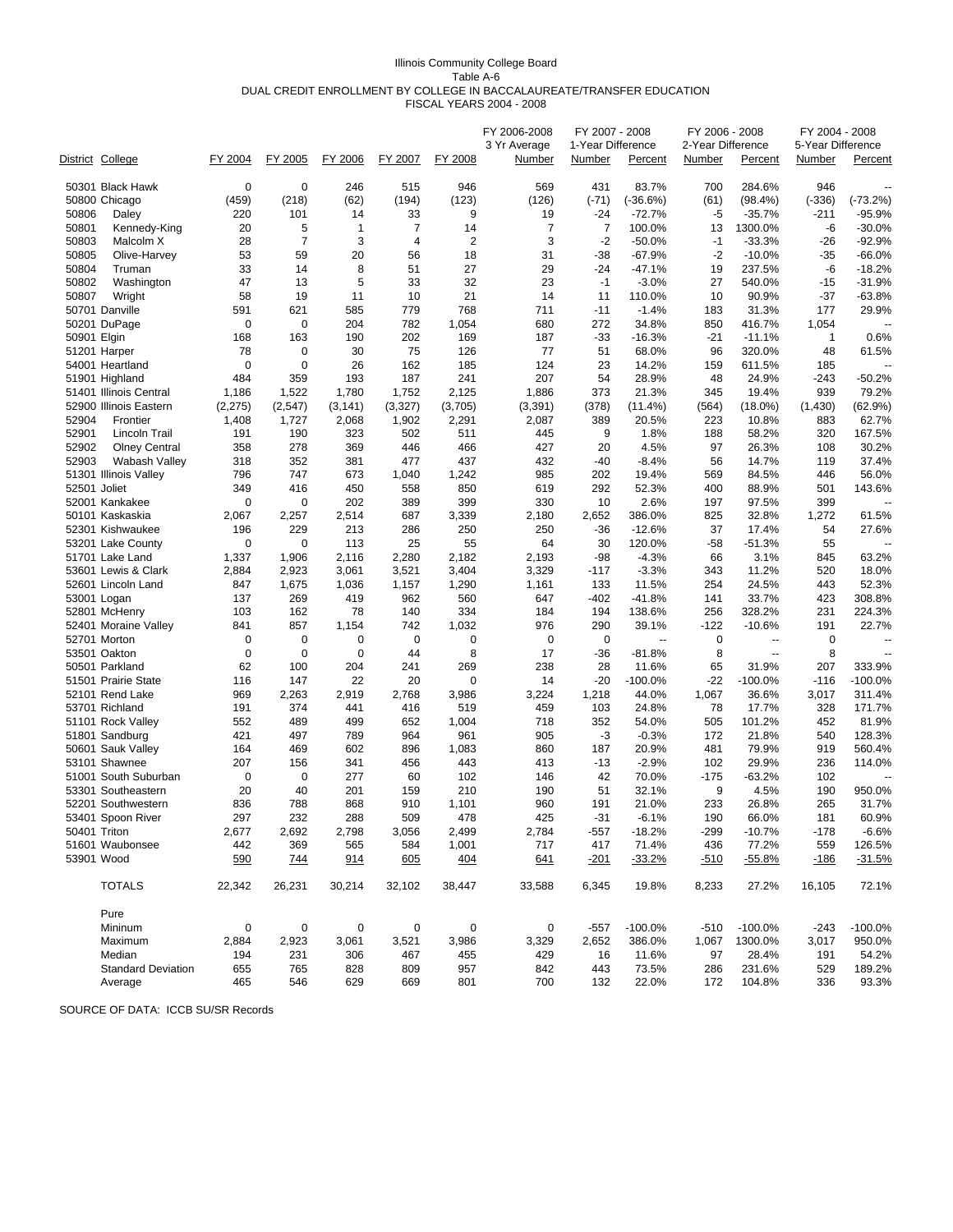#### Illinois Community College Board Table A-7 DUAL CREDIT AVERAGE CLASS SIZE BY COLLEGE IN BACCALAUREATE/TRANSFER EDUCATION FISCAL YEARS 2004 - 2008

|             | District College                                 | FY 2004                  | FY 2005                  | FY 2006                  | FY 2007                  | FY 2008                  | FY 2006-2008<br>3 Yr Average<br>Number | FY 2007 - 2008<br>1-Year Difference<br><b>Number</b> | Percent           | FY 2006 - 2008<br>2-Year Difference<br><b>Number</b> | Percent              | FY 2004 - 2008<br>5-Year Difference<br><b>Number</b> | Percent           |
|-------------|--------------------------------------------------|--------------------------|--------------------------|--------------------------|--------------------------|--------------------------|----------------------------------------|------------------------------------------------------|-------------------|------------------------------------------------------|----------------------|------------------------------------------------------|-------------------|
|             |                                                  |                          |                          |                          |                          |                          |                                        |                                                      |                   |                                                      |                      |                                                      |                   |
|             | 50301 Black Hawk                                 | --                       | $\overline{\phantom{a}}$ | 4.2                      | 4.6                      | 5.3                      | 4.7                                    | 0.8                                                  | 16.6%             | 1.1                                                  | 25.3%                | $\overline{\phantom{a}}$                             |                   |
|             | 50800 Chicago                                    | (1.7)                    | (1.6)                    | (1.1)                    | (2.3)                    | (2.0)                    | (1.8)                                  | $(-0.3)$                                             | $(-13.1\%)$       | (0.9)                                                | (79.2%)              | (0.3)                                                | (20.2%)           |
| 50806       | Daley                                            | 2.5                      | 2.4                      | 1.0                      | 1.3                      | 1.3                      | 1.2                                    | 0.0                                                  | $-2.6%$           | 0.3                                                  | 28.6%                | $-1.2$                                               | -48.6%            |
| 50801       | Kennedy-King                                     | 1.3                      | 1.0                      | 1.0                      | 2.3                      | 1.4                      | 1.6                                    | -0.9                                                 | $-40.0%$          | 0.4                                                  | 40.0%                | 0.1                                                  | 5.0%              |
| 50803       | Malcolm X                                        | $1.2$                    | 1.8                      | 1.0                      | 1.0                      | 2.0                      | 1.3                                    | 1.0                                                  | 100.0%            | 1.0                                                  | 100.0%               | 0.8                                                  | 71.4%             |
| 50805       | Olive-Harvey                                     | 1.6                      | 1.6                      | 1.2                      | 2.1                      | 2.6                      | 1.9                                    | 0.5                                                  | 24.0%             | 1.4                                                  | 118.6%               | 1.0                                                  | 60.1%             |
| 50804       | Truman                                           | 1.1                      | 1.0                      | 1.1                      | 25.5                     | 3.0                      | 9.9                                    | $-22.5$                                              | $-88.2%$          | 1.9                                                  | 162.5%               | 1.9                                                  | 172.7%            |
| 50802       | Washington                                       | 1.3                      | 1.2                      | 1.0                      | 1.8                      | 1.6                      | 1.5                                    | $-0.2$                                               | $-12.7%$          | 0.6                                                  | 60.0%                | 0.3                                                  | 26.0%             |
| 50807       | Wright                                           | 1.1                      | 1.0                      | 1.2                      | 1.7                      | 2.6                      | 1.8                                    | 1.0                                                  | 57.5%             | 1.4                                                  | 114.8%               | 1.5                                                  | 130.8%            |
|             | 50701 Danville                                   | 4.1                      | 5.5                      | 4.9                      | 4.6                      | 5.0                      | 4.8                                    | 0.4                                                  | 8.8%              | 0.1                                                  | 1.4%                 | 0.9                                                  | 21.5%             |
|             | 50201 DuPage                                     | $\overline{\phantom{a}}$ | $\overline{\phantom{a}}$ | 20.4<br>7.9              | 14.0                     | 15.5<br>5.8              | 16.6                                   | 1.5                                                  | 11.0%             | $-4.9$                                               | $-24.0%$             | $\overline{\phantom{a}}$                             |                   |
| 50901 Elgin |                                                  | 8.0                      | 8.6                      |                          | 9.2                      |                          | 7.6                                    | -3.4                                                 | $-36.5%$          | -2.1                                                 | $-26.4%$             | $-2.2$                                               | $-27.2%$          |
|             | 51201 Harper<br>54001 Heartland                  | 1.3<br>--                | --<br>--                 | 30.0<br>13.0             | 25.0<br>1.4              | 21.0<br>2.5              | 25.3<br>5.6                            | -4.0<br>1.0                                          | $-16.0%$<br>72.1% | $-9.0$<br>$-10.5$                                    | $-30.0%$<br>$-81.0%$ | 19.7<br>$\overline{\phantom{a}}$                     | 1569.2%           |
|             | 51901 Highland                                   | 3.6                      | 3.7                      | 11.4                     | 8.9                      | 8.9                      | 9.7                                    | 0.0                                                  | 0.2%              | $-2.4$                                               | $-21.4%$             | 5.3                                                  | 149.0%            |
|             |                                                  | 21.6                     | 22.4                     | 18.7                     | 17.0                     | 16.7                     | 17.5                                   |                                                      | $-1.6%$           | $-2.0$                                               | $-10.7%$             |                                                      | $-22.4%$          |
|             | 51401 Illinois Central<br>52900 Illinois Eastern |                          | (14.7)                   | (15.0)                   |                          |                          |                                        | $-0.3$                                               |                   |                                                      |                      | $-4.8$                                               |                   |
| 52904       | Frontier                                         | (13.6)<br>14.1           | 15.6                     | 15.7                     | (14.9)<br>15.6           | (15.5)<br>16.4           | (15.1)<br>15.9                         | (0.6)<br>0.8                                         | (4.4%)<br>5.0%    | (0.5)<br>0.7                                         | $(3.1\%)$<br>4.5%    | (1.9)<br>2.3                                         | (13.8%)           |
| 52901       | Lincoln Trail                                    |                          |                          |                          |                          |                          | 13.5                                   |                                                      | $-0.8%$           |                                                      | $-6.7%$              | $-1.6$                                               | 16.2%<br>$-10.8%$ |
| 52902       | <b>Olney Central</b>                             | 14.7<br>14.9             | 17.3<br>14.6             | 14.0<br>15.4             | 13.2<br>17.2             | 13.1<br>15.5             | 16.0                                   | -0.1<br>$-1.6$                                       | $-9.4%$           | $-0.9$<br>0.2                                        | 1.0%                 | 0.6                                                  | 4.1%              |
| 52903       | Wabash Valley                                    | 10.6                     | 11.0                     | 12.7                     | 12.6                     | 14.6                     | 13.3                                   | 2.0                                                  | 16.0%             | 1.9                                                  | 14.7%                | 4.0                                                  | 37.4%             |
|             | 51301 Illinois Valley                            | 17.3                     | 17.8                     | 16.8                     | 19.6                     | 14.6                     | 17.0                                   | $-5.0$                                               | $-25.5%$          | $-2.2$                                               | $-13.2%$             | $-2.7$                                               | -15.6%            |
|             | 52501 Joliet                                     | 1.3                      | 1.6                      | 1.5                      | 13.3                     | 14.2                     | 9.6                                    | 0.9                                                  | 6.6%              | 12.7                                                 | 860.2%               | 12.9                                                 | 1020.3%           |
|             | 52001 Kankakee                                   | --                       | $\overline{\phantom{a}}$ | 14.4                     | 13.0                     | 11.4                     | 12.9                                   | $-1.6$                                               | $-12.1%$          | $-3.0$                                               | $-21.0%$             | $\overline{\phantom{a}}$                             |                   |
|             | 50101 Kaskaskia                                  | 22.2                     | 20.5                     | 15.1                     | 17.2                     | 15.0                     | 15.7                                   | $-2.2$                                               | $-12.8%$          | $-0.1$                                               | $-0.5%$              | $-7.3$                                               | $-32.6%$          |
|             | 52301 Kishwaukee                                 | 1.4                      | 1.9                      | 3.0                      | 3.5                      | 4.1                      | 3.5                                    | 0.6                                                  | 16.1%             | 1.1                                                  | 36.6%                | 2.7                                                  | 199.0%            |
|             | 53201 Lake County                                | --                       | $\overline{\phantom{a}}$ | 56.5                     | 12.5                     | 27.5                     | 32.2                                   | 15.0                                                 | 120.0%            | -29.0                                                | $-51.3%$             | $\overline{\phantom{a}}$                             |                   |
|             | 51701 Lake Land                                  | 9.2                      | 13.5                     | 12.0                     | 12.3                     | 11.5                     | 11.9                                   | $-0.8$                                               | $-6.3%$           | $-0.4$                                               | $-3.4%$              | 2.4                                                  | 26.1%             |
|             | 53601 Lewis & Clark                              | 16.1                     | 15.6                     | 14.9                     | 16.2                     | 15.1                     | 15.4                                   | $-1.0$                                               | $-6.3%$           | 0.3                                                  | 1.8%                 | $-1.0$                                               | $-6.1%$           |
|             | 52601 Lincoln Land                               | 15.1                     | 28.4                     | 15.9                     | 14.6                     | 18.4                     | 16.3                                   | 3.8                                                  | 25.8%             | 2.5                                                  | 15.6%                | 3.3                                                  | 21.8%             |
|             | 53001 Logan                                      | 3.0                      | 1.4                      | 1.3                      | 3.1                      | 4.1                      | 2.8                                    | 1.1                                                  | 34.4%             | 2.8                                                  | 219.4%               | 1.1                                                  | 38.3%             |
|             | 52801 McHenry                                    | 2.2                      | 1.6                      | 2.9                      | 2.0                      | 1.8                      | 2.2                                    | $-0.2$                                               | $-10.0%$          | $-1.1$                                               | $-36.8%$             | $-0.4$                                               | $-16.7%$          |
|             | 52401 Moraine Valley                             | 3.0                      | 2.2                      | 4.4                      | 12.0                     | 12.9                     | 9.8                                    | 0.9                                                  | 7.8%              | 8.5                                                  | 192.9%               | 9.9                                                  | 335.6%            |
|             | 52701 Morton                                     | --                       | $\overline{a}$           | $\overline{\phantom{a}}$ | $\overline{\phantom{a}}$ | $\overline{\phantom{a}}$ | $\overline{\phantom{a}}$               | $\overline{\phantom{a}}$                             | --                | $\overline{\phantom{a}}$                             | ٠.                   | $\overline{\phantom{a}}$                             |                   |
|             | 53501 Oakton                                     | $\overline{\phantom{a}}$ | $\overline{\phantom{a}}$ | $\ddot{\phantom{a}}$     | 1.3                      | 2.7                      | 2.0                                    | 1.3                                                  | 100.0%            | $\overline{\phantom{a}}$                             | $\overline{a}$       | $\overline{\phantom{a}}$                             |                   |
|             | 50501 Parkland                                   | 12.4                     | 12.5                     | 2.3                      | 2.2                      | 1.9                      | 2.1                                    | $-0.3$                                               | $-12.5%$          | $-0.4$                                               | $-15.6%$             | $-10.5$                                              | $-84.4%$          |
|             | 51501 Prairie State                              | 29.0                     | 21.0                     | 7.3                      | 10.0                     | $\overline{\phantom{a}}$ | 8.7                                    | $\overline{\phantom{a}}$                             |                   | $\overline{\phantom{a}}$                             |                      | $\overline{\phantom{a}}$                             |                   |
|             | 52101 Rend Lake                                  | 13.6                     | 21.3                     | 22.5                     | 20.4                     | 19.0                     | 20.6                                   | $-1.4$                                               | $-6.7%$           | $-3.5$                                               | $-15.5%$             | 5.3                                                  | 39.1%             |
|             | 53701 Richland                                   | 3.0                      | 2.5                      | 2.8                      | 3.2                      | 4.2                      | 3.4                                    | 1.0                                                  | 29.8%             | 1.4                                                  | 48.1%                | 1.2                                                  | 40.2%             |
|             | 51101 Rock Valley                                | 7.5                      | 6.3                      | 4.1                      | 3.6                      | 3.8                      | 3.9                                    | 0.2                                                  | 5.6%              | $-0.2$                                               | $-6.0%$              | $-3.6$                                               | $-48.4%$          |
|             | 51801 Sandburg                                   | 14.5                     | 10.6                     | 6.7                      | 7.2                      | 6.0                      | 6.6                                    | $-1.2$                                               | $-16.5%$          | $-0.7$                                               | $-10.2%$             | $-8.5$                                               | $-58.6%$          |
|             | 50601 Sauk Valley                                | 2.3                      | 4.3                      | 3.4                      | 5.1                      | 4.9                      | 4.4                                    | $-0.2$                                               | $-4.1%$           | 1.5                                                  | 44.4%                | 2.6                                                  | 113.2%            |
|             | 53101 Shawnee                                    | 12.9                     | 10.4                     | 14.2                     | 15.2                     | 14.8                     | 14.7                                   | $-0.4$                                               | $-2.9%$           | 0.6                                                  | 3.9%                 | 1.8                                                  | 14.1%             |
|             | 51001 South Suburban                             | $\overline{\phantom{a}}$ | $\overline{a}$           | 13.2                     | 7.5                      | 5.1                      | 8.6                                    | $-2.4$                                               | $-32.0%$          | -8.1                                                 | $-61.3%$             | $\overline{\phantom{a}}$                             |                   |
|             | 53301 Southeastern                               | 4.0                      | 5.7                      | 4.2                      | 3.6                      | 3.4                      | 3.7                                    | $-0.2$                                               | $-6.3%$           | $-0.8$                                               | $-19.1%$             | $-0.6$                                               | $-15.3%$          |
|             | 52201 Southwestern                               | 15.8                     | 15.2                     | 14.2                     | 14.0                     | 15.5                     | 14.6                                   | 1.5                                                  | 10.8%             | 1.3                                                  | 9.0%                 | $-0.3$                                               | $-1.7%$           |
|             | 53401 Spoon River                                | 11.9                     | 10.5                     | 9.9                      | 4.7                      | 5.1                      | 6.6                                    | 0.4                                                  | 9.1%              | $-4.8$                                               | $-48.2%$             | -6.7                                                 | $-56.7%$          |
|             | 50401 Triton                                     | 15.4                     | 15.2                     | 16.0                     | 16.2                     | 13.9                     | 15.3                                   | $-2.3$                                               | $-14.1%$          | $-2.1$                                               | $-13.2%$             | $-1.5$                                               | $-9.8%$           |
|             | 51601 Waubonsee                                  | 2.8                      | 2.2                      | 2.5                      | 2.7                      | 3.5                      | 2.9                                    | 0.8                                                  | 31.7%             | 1.0                                                  | 41.1%                | 0.7                                                  | 26.3%             |
|             | 53901 Wood                                       | 5.8                      | 6.6                      | <u>7.5</u>               | <u>5.6</u>               | 4.0                      | <u>5.7</u>                             | <u>-1.6</u>                                          | $-27.9%$          | $-3.5$                                               | $-46.6%$             | <u>-1.8</u>                                          | $-31.5%$          |
|             | <b>TOTALS</b>                                    | 7.4                      | 8.0                      | 8.0                      | 8.5                      | 9.0                      | 8.5                                    | 0.4                                                  | 5.2%              | 0.9                                                  | 11.8%                | 1.6                                                  | 21.9%             |
|             | Pure                                             |                          |                          |                          |                          |                          |                                        |                                                      |                   |                                                      |                      |                                                      |                   |
|             | Mininum                                          | 1.1                      | 1.0                      | 1.0                      | 1.0                      | 1.3                      | 1.2                                    | $-22.5$                                              | $-88.2%$          | $-29.0$                                              | $-81.0%$             | $-10.5$                                              | -84.4%            |
|             | Maximum                                          | 29.0                     | 28.4                     | 56.5                     | 25.5                     | 27.5                     | 32.2                                   | 15.0                                                 | 120.0%            | 12.7                                                 | 860.2%               | 19.7                                                 | 1569.2%           |
|             | Median                                           | 6.7                      | 6.6                      | 7.7                      | 8.9                      | 5.6                      | 8.6                                    | $-0.1$                                               | $-1.2%$           | 0.1                                                  | 1.0%                 | 0.7                                                  | 16.2%             |
|             | <b>Standard Deviation</b>                        | 7.2                      | 7.5                      | 9.8                      | 6.8                      | 6.6                      | 7.0                                    | 4.3                                                  | 36.6%             | 5.6                                                  | 139.1%               | 5.3                                                  | 296.9%            |
|             | Average                                          | 8.6                      | 9.2                      | 10.1                     | 9.4                      | 9.0                      | 9.4                                    | $-0.4$                                               | 6.6%              | $-1.1$                                               | 35.2%                | 0.7                                                  | 93.6%             |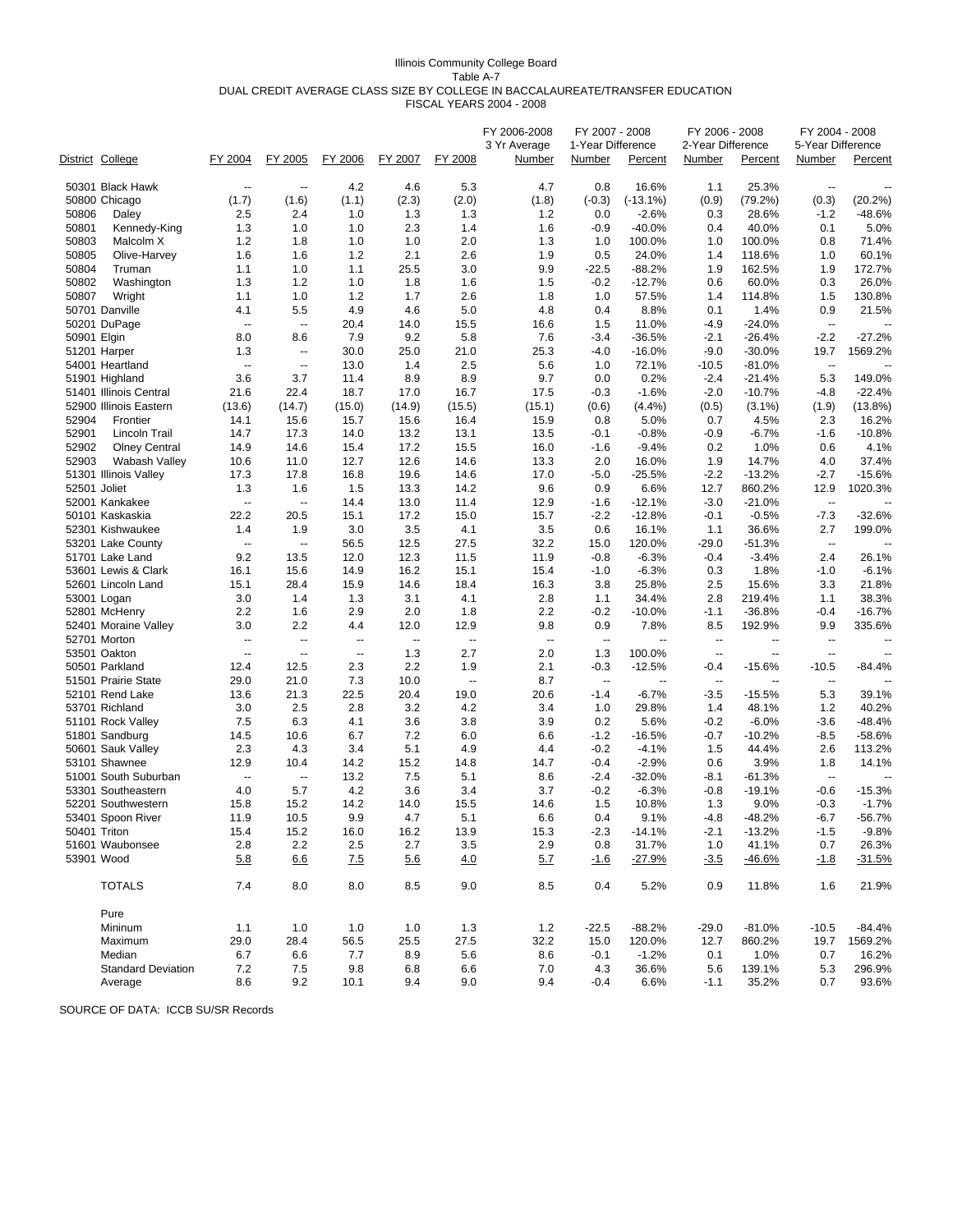#### Illinois Community College Board Table A‐8 Top Five Dual Credit Course Enrollments by College Baccalaureate/Transfer, Fiscal Year 2008

|                                  |                                                                                                | 23.0401 English Composition       | 27.0101 Mathematics, General   | 42.0101 Psychology, General       | 23.1001 Speech and Rhetorical Studies           | 16.0905 Spanish Language and Literature |                                          |
|----------------------------------|------------------------------------------------------------------------------------------------|-----------------------------------|--------------------------------|-----------------------------------|-------------------------------------------------|-----------------------------------------|------------------------------------------|
|                                  | District College                                                                               |                                   |                                |                                   |                                                 |                                         | Total                                    |
| 50806<br>50801<br>50803          | 50301 Black Hawk<br>50800 Chicago<br>Daley<br>Kennedy-King<br>Malcolm X                        | 315<br>(53)<br>1<br>10<br>2       | 59<br>(12)<br>0<br>0<br>0      | 85<br>(5)<br>1<br>3<br>0          | 151<br>(7)<br>$\overline{\mathbf{2}}$<br>0<br>0 | 5<br>(1)<br>0<br>0<br>0                 | 615<br>(78)<br>4<br>13<br>$\overline{2}$ |
| 50805<br>50804<br>50802<br>50807 | Olive-Harvey<br>Truman<br>Washington<br>Wright<br>50701 Danville                               | 5<br>2<br>21<br>12<br>162         | 0<br>1<br>3<br>8<br>20         | 0<br>0<br>0<br>$\mathbf{1}$<br>32 | $\mathbf{1}$<br>4<br>0<br>0<br>23               | 0<br>0<br>$\mathbf{1}$<br>0<br>3        | 6<br>7<br>25<br>21<br>240                |
| 50901 Elgin                      | 50201 DuPage<br>51201 Harper<br>54001 Heartland<br>51901 Highland                              | 0<br>0<br>0<br>15<br>40           | 94<br>0<br>18<br>9<br>0        | 0<br>34<br>11<br>20<br>17         | 0<br>4<br>0<br>6<br>5                           | 128<br>0<br>0<br>8<br>3                 | 222<br>38<br>29<br>58<br>65              |
| 52904<br>52901<br>52902          | 51401 Illinois Central<br>52900 Illinois Eastern<br>Frontier<br>Lincoln Trail<br>Olney Central | 993<br>(810)<br>435<br>103<br>104 | 64<br>(271)<br>182<br>76<br>13 | 58<br>(292)<br>209<br>17<br>66    | 0<br>(225)<br>184<br>0<br>41                    | 116<br>(261)<br>91<br>133<br>0          | 1,231<br>(1,859)<br>1,101<br>329<br>224  |
| 52903<br>52501 Joliet            | Wabash Valley<br>51301 Illinois Valley<br>52001 Kankakee<br>50101 Kaskaskia                    | 168<br>286<br>255<br>134<br>574   | 0<br>77<br>29<br>20<br>316     | 0<br>206<br>71<br>67<br>273       | 0<br>167<br>65<br>38<br>503                     | 37<br>18<br>40<br>17<br>491             | 205<br>754<br>460<br>276<br>2,157        |
|                                  | 52301 Kishwaukee                                                                               | 128                               | 8                              | 4                                 | 0                                               | 23                                      | 163                                      |
|                                  | 53201 Lake County                                                                              | 0                                 | 0                              | 0                                 | 0                                               | 0                                       | 0                                        |
|                                  | 51701 Lake Land                                                                                | 744                               | 241                            | 46                                | 371                                             | 27                                      | 1,429                                    |
|                                  | 53601 Lewis & Clark                                                                            | 978                               | 135                            | 95                                | 229                                             | 248                                     | 1,685                                    |
|                                  | 52601 Lincoln Land                                                                             | 350                               | 102                            | 0                                 | 0                                               | 80                                      | 532                                      |
|                                  | 53001 Logan                                                                                    | 45                                | 9                              | 33                                | 12                                              | 96                                      | 195                                      |
|                                  | 52801 McHenry                                                                                  | 80                                | 8                              | 15                                | 11                                              | 14                                      | 128                                      |
|                                  | 52401 Moraine Valley                                                                           | 57                                | 140                            | 248                               | 0                                               | 49                                      | 494                                      |
|                                  | 52701 Morton                                                                                   | 0                                 | 0                              | 0                                 | 0                                               | 0                                       | 0                                        |
|                                  | 53501 Oakton                                                                                   | 0                                 | 0                              | 0                                 | 0                                               | 0                                       | 0                                        |
|                                  | 50501 Parkland                                                                                 | 99                                | 29                             | 30                                | 6                                               | 6                                       | 170                                      |
|                                  | 51501 Prairie State                                                                            | 0                                 | 0                              | 0                                 | 0                                               | 0                                       | 0                                        |
|                                  | 52101 Rend Lake                                                                                | 458                               | 428                            | 103                               | 93                                              | 182                                     | 1,264                                    |
|                                  | 53701 Richland                                                                                 | 184                               | 7                              | 81                                | 46                                              | 4                                       | 322                                      |
|                                  | 51101 Rock Valley                                                                              | 357                               | 158                            | 60                                | 44                                              | 12                                      | 631                                      |
|                                  | 51801 Sandburg                                                                                 | 378                               | 31                             | 176                               | 70                                              | 0                                       | 655                                      |
|                                  | 50601 Sauk Valley                                                                              | 310                               | 74                             | 119                               | 88                                              | 2                                       | 593                                      |
|                                  | 53101 Shawnee                                                                                  | 44                                | 23                             | 1                                 | 0                                               | 0                                       | 68                                       |
|                                  | 51001 South Suburban                                                                           | 0                                 | 0                              | 0                                 | 0                                               | 0                                       | 0                                        |
|                                  | 53301 Southeastern                                                                             | 70                                | 14                             | 37                                | 22                                              | $1\,$                                   | 144                                      |
|                                  | 52201 Southwestern                                                                             | 266                               | 0                              | 242                               | 78                                              | 81                                      | 667                                      |
|                                  | 53401 Spoon River                                                                              | 252                               | 14                             | 26                                | 30                                              | 19                                      | 341                                      |
|                                  | 50401 Triton                                                                                   | 532                               | 195                            | 179                               | 0                                               | 324                                     | 1,230                                    |
|                                  | 51601 Waubonsee                                                                                | 29                                | 106                            | 80                                | 170                                             | 33                                      | 418                                      |
|                                  | 53901 Wood                                                                                     | <u>146</u>                        | 86                             | $^{22}$                           | Z                                               | <u>0</u>                                | <u> 261</u>                              |
|                                  | <b>TOTALS</b>                                                                                  | 9,144                             | 2,797                          | 2,768                             | 2,471                                           | 2,292                                   | 19,472                                   |
|                                  | <b>Grand Total</b>                                                                             | 75,989                            | 75,989                         | 75,989                            | 75,989                                          | 75,989                                  | 75,989                                   |
|                                  | Percent Top Five of Grand Total                                                                | 12.0%                             | 3.7%                           | 3.6%                              | 3.3%                                            | 3.0%                                    | 25.6%                                    |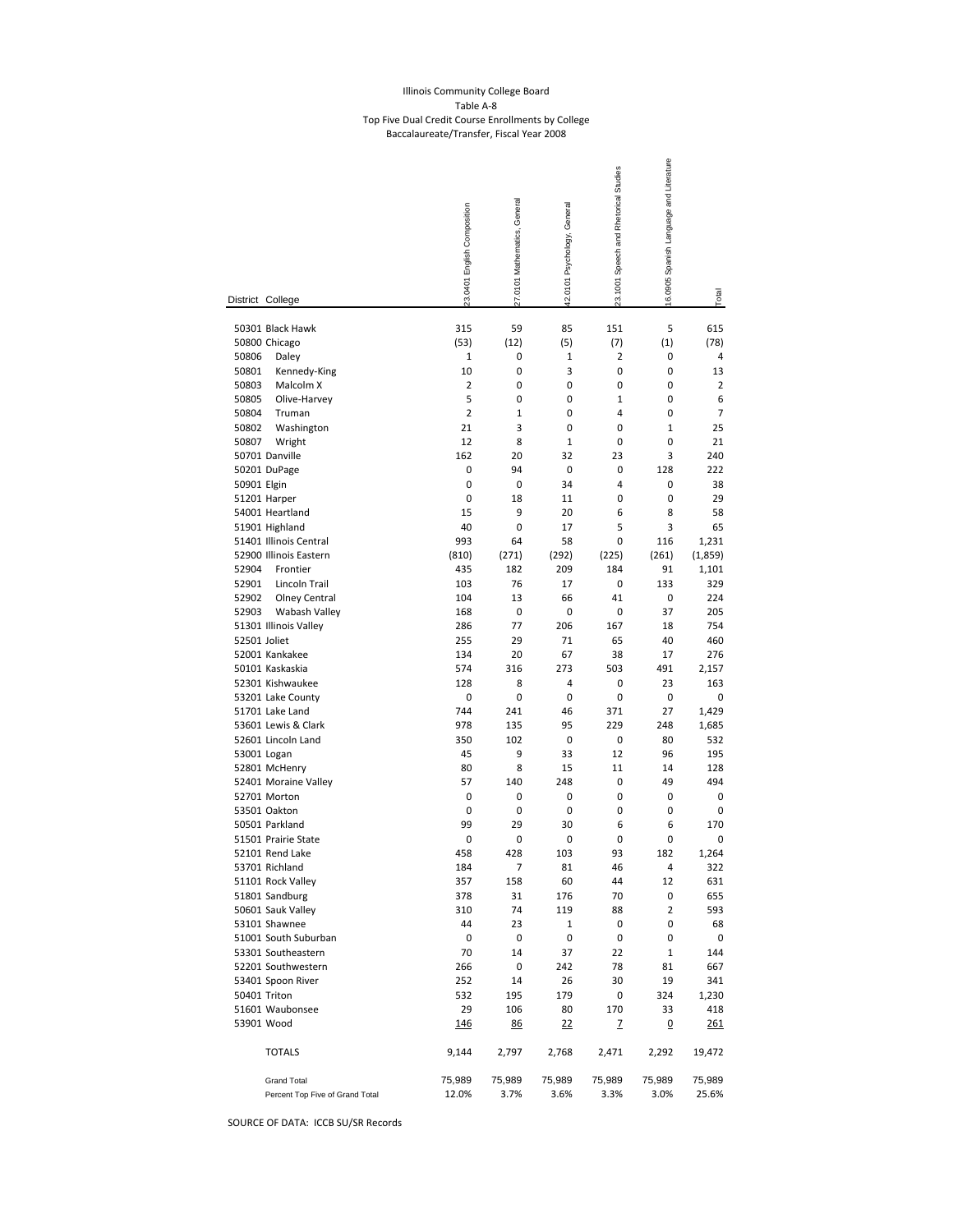#### Illinois Community College Board Table A-9 DUAL CREDIT COURSE COUNT BY COLLEGE IN CAREER AND TECHNICAL EDUCATION FISCAL YEARS 2004 -2008

|             |                                          |                         |                 |                |                |                | FY 2006-2008<br>3 Yr Average | FY 2007 - 2008<br>1-Year Difference |                  | FY 2006 - 2008<br>2-Year Difference |                          | FY 2004 - 2008<br>5-Year Difference |                          |
|-------------|------------------------------------------|-------------------------|-----------------|----------------|----------------|----------------|------------------------------|-------------------------------------|------------------|-------------------------------------|--------------------------|-------------------------------------|--------------------------|
|             | District College                         | FY 2004                 | FY 2005         | FY 2006        | FY 2007        | FY 2008        | Number                       | <b>Number</b>                       | Percent          | <b>Number</b>                       | Percent                  | <b>Number</b>                       | Percent                  |
|             | 50301 Black Hawk                         | 0                       | 0               | 6              | 15             | 30             | 17                           | 15                                  | 100.0%           | 24                                  | 400.0%                   | 30                                  |                          |
|             | 50800 Chicago                            | (89)                    | (61)            | (34)           | (29)           | (49)           | (37)                         | (20)                                | $(69.0\%)$       | (15)                                | $(44.1\%)$               | $(-40)$                             | $(-44.9%)$               |
| 50806       | Daley                                    | 21                      | 16              | 12             | 11             | 16             | 13                           | 5                                   | 45.5%            | 4                                   | 33.3%                    | -5                                  | $-23.8%$                 |
| 50801       | Kennedy-King                             | 12                      | 2               | 3              | 7              | 9              | 6                            | 2                                   | 28.6%            | 6                                   | 200.0%                   | -3                                  | $-25.0\%$                |
| 50803       | Malcolm X                                | 5                       | $\overline{c}$  | $\mathbf 0$    | $\overline{2}$ | 5              | $\overline{2}$               | 3                                   | 150.0%           | 5                                   | $\overline{a}$           | 0                                   | 0.0%                     |
| 50805       | Olive-Harvey                             | $\overline{7}$          | 4               | 0              | $\overline{2}$ | $\mathbf{1}$   | $\mathbf{1}$                 | $-1$                                | $-50.0%$         | $\mathbf{1}$                        | $\overline{a}$           | -6                                  | $-85.7%$                 |
| 50804       | Truman                                   | $\overline{2}$          | $\mathbf 0$     | 0              | $\mathbf 0$    | $\overline{2}$ | $\mathbf{1}$                 | $\overline{2}$                      | Ξ.               | $\overline{2}$                      | $\overline{a}$           | $\mathbf 0$                         | 0.0%                     |
| 50802       | Washington                               | 26                      | 11              | 8              | 6              | 10             | 8                            | 4                                   | 66.7%            | $\overline{2}$                      | 25.0%                    | $-16$                               | $-61.5%$                 |
| 50807       | Wright                                   | 16                      | 26              | 11             | 1              | 6              | 6                            | 5                                   | 500.0%           | $-5$                                | $-45.5%$                 | $-10$                               | $-62.5%$                 |
|             | 50701 Danville                           | 36                      | 42              | 84             | 237            | 211            | 177                          | -26                                 | $-11.0%$         | 127                                 | 151.2%                   | 175                                 | 486.1%                   |
|             | 50201 DuPage                             | 0                       | $\mathbf 0$     | 43             | 189            | 233            | 155                          | 44                                  | 23.3%            | 190                                 | 441.9%                   | 233                                 |                          |
| 50901 Elgin |                                          | 109                     | 110             | 96             | 98             | 93             | 96                           | -5                                  | $-5.1%$          | -3                                  | $-3.1%$                  | $-16$                               | $-14.7%$                 |
|             | 51201 Harper                             | 12                      | 0               | 42             | 43             | 49             | 45                           | 6                                   | 14.0%            | $\overline{7}$                      | 16.7%                    | 37                                  | 308.3%                   |
|             | 54001 Heartland                          | $\overline{2}$          | $\mathbf 0$     | $\mathbf 0$    | 8              | 33             | 14                           | 25                                  | 312.5%           | 33                                  | --                       | 31                                  | 1550.0%                  |
|             | 51901 Highland                           | 50                      | 41              | 94             | 103            | 95             | 97                           | -8                                  | $-7.8%$          | $\mathbf{1}$                        | 1.1%                     | 45                                  | 90.0%                    |
|             | 51401 Illinois Central                   | 21                      | 44              | 64             | 59             | 59             | 61                           | 0                                   | 0.0%             | $-5$                                | $-7.8%$                  | 38                                  | 181.0%                   |
|             | 52900 Illinois Eastern                   | (109)                   | (138)           | (151)          | (150)          | (125)          | (142)                        | $(-25)$                             | $(-16.7%)$       | $(-26)$                             | $(-17.2%)$               | (16)                                | (14.7%)                  |
| 52904       | Frontier                                 | 27                      | 28              | 31             | 31             | 27             | 30                           | -4                                  | $-12.9%$         | -4                                  | $-12.9%$                 | 0                                   | 0.0%                     |
| 52901       | Lincoln Trail                            | 16                      | 11              | 19             | 23             | 26             | 23                           | 3                                   | 13.0%            | 7                                   | 36.8%                    | 10                                  | 62.5%                    |
| 52902       | <b>Olney Central</b>                     | 23                      | 18              | 26             | 27             | 20             | 24                           | $-7$                                | $-25.9%$         | -6                                  | $-23.1%$                 | -3                                  | $-13.0\%$                |
| 52903       | Wabash Valley                            | 43                      | 81              | 75             | 69             | 52             | 65                           | -17                                 | $-24.6%$         | $-23$                               | $-30.7%$                 | 9                                   | 20.9%                    |
|             | 51301 Illinois Valley                    | 4                       | 10              | $\overline{2}$ | $\overline{7}$ | 20             | 10                           | 13                                  | 185.7%           | 18                                  | 900.0%                   | 16                                  | 400.0%                   |
|             | 52501 Joliet                             | 45                      | 44              | 58             | 326            | 358            | 247                          | 32                                  | 9.8%             | 300                                 | 517.2%                   | 313                                 | 695.6%                   |
|             | 52001 Kankakee                           | $\mathbf 0$             | $\mathbf 0$     | $\mathbf 0$    | 6              | 11             | 6                            | 5                                   | 83.3%            | 11                                  | $\overline{\phantom{a}}$ | 11                                  | $\sim$                   |
|             | 50101 Kaskaskia                          | 142                     | 134             | 168            | 49             | 211            | 143                          | 162                                 | 330.6%           | 43                                  | 25.6%                    | 69                                  | 48.6%                    |
|             | 52301 Kishwaukee                         | 72                      | 83              | 86             | 65             | 65             | 72                           | 0                                   | 0.0%             | $-21$                               | $-24.4%$                 | -7                                  | $-9.7%$                  |
|             | 53201 Lake County                        | 0                       | 0               | $\overline{7}$ | 12             | 25             | 15                           | 13                                  | 108.3%           | 18                                  | 257.1%                   | 25                                  |                          |
|             | 51701 Lake Land                          | 81                      | 89              | 119            | 143            | 135            | 132                          | -8                                  | $-5.6%$          | 16                                  | 13.4%                    | 54                                  | 66.7%                    |
|             | 53601 Lewis & Clark                      | 372                     | 391             | 454            | 531            | 514            | 500                          | $-17$                               | $-3.2%$          | 60                                  | 13.2%                    | 142                                 | 38.2%                    |
|             | 52601 Lincoln Land                       | 31                      | 33              | 27             | 24             | 39             | 30                           | 15                                  | 62.5%            | 12                                  | 44.4%                    | 8                                   | 25.8%                    |
|             | 53001 Logan                              | 22                      | 27              | 81             | 146            | 83             | 103                          | -63                                 | $-43.2%$         | $\overline{2}$                      | 2.5%                     | 61                                  | 277.3%                   |
|             | 52801 McHenry                            | 20                      | 25              | 20             | 23             | 34             | 26                           | 11                                  | 47.8%            | 14                                  | 70.0%                    | 14                                  | 70.0%                    |
|             | 52401 Moraine Valley                     | 70                      | 87              | 262            | 229            | 281            | 257                          | 52                                  | 22.7%            | 19                                  | 7.3%                     | 211                                 | 301.4%                   |
|             | 52701 Morton                             | 2                       | 2               | 0              | 0              | 15             | 5                            | 15                                  | --               | 15                                  | $\overline{\phantom{a}}$ | 13                                  | 650.0%                   |
|             | 53501 Oakton                             | 0                       | 0               | 0              | 4              | 12             | 5                            | 8                                   | 200.0%           | 12                                  | $\overline{a}$           | 12                                  |                          |
|             | 50501 Parkland                           | 74                      | 49              | 63             | 62             | 86             | 70                           | 24                                  | 38.7%            | 23                                  | 36.5%                    | 12                                  | 16.2%                    |
|             | 51501 Prairie State                      | 29                      | 23              | 39             | 84             | 67             | 63                           | $-17$                               | $-20.2%$         | 28                                  | 71.8%                    | 38                                  | 131.0%                   |
|             | 52101 Rend Lake                          | 31                      | 43              | 44             | 40             | 86             | 57                           | 46                                  | 115.0%           | 42                                  | 95.5%                    | 55                                  | 177.4%                   |
|             | 53701 Richland                           | $\overline{\mathbf{c}}$ | 19              | 50             | 69             | 71             | 63                           | 2                                   | 2.9%             | 21                                  | 42.0%                    | 69                                  | 3450.0%                  |
|             | 51101 Rock Valley                        | 28                      | 39              | 36             | 52             | 92             | 60                           | 40                                  | 76.9%            | 56                                  | 155.6%<br>$-48.4%$       | 64                                  | 228.6%                   |
|             | 51801 Sandburg                           | 52                      | 45              | 91<br>89       | 48             | 47             | 62                           | $-1$                                | $-2.1%$<br>42.9% | $-44$                               | 180.9%                   | -5<br>239                           | $-9.6%$<br>2172.7%       |
|             | 50601 Sauk Valley<br>53101 Shawnee       | 11                      | 21              |                | 175            | 250            | 171                          | 75                                  |                  | 161                                 |                          |                                     |                          |
|             |                                          | 32                      | 28              | 32             | 31             | 40             | 34                           | 9                                   | 29.0%            | 8                                   | 25.0%                    | 8                                   | 25.0%                    |
|             | 51001 South Suburban                     | 0                       | 0               | 196            | 130            | 110            | 145                          | -20                                 | $-15.4%$         | -86                                 | $-43.9%$                 | 110                                 |                          |
|             | 53301 Southeastern<br>52201 Southwestern | 116<br>133              | 212<br>146      | 221<br>161     | 232<br>195     | 197<br>212     | 217<br>189                   | $-35$<br>17                         | $-15.1%$<br>8.7% | $-24$<br>51                         | $-10.9%$<br>31.7%        | 81<br>79                            | 69.8%<br>59.4%           |
|             |                                          | 26                      |                 |                |                |                | 27                           | 3                                   | 12.5%            | -3                                  |                          |                                     | 3.8%                     |
|             | 53401 Spoon River<br>50401 Triton        | 0                       | 30<br>$\pmb{0}$ | 30<br>0        | 24<br>0        | 27<br>0        | $\pmb{0}$                    | 0                                   | --               | $\pmb{0}$                           | $-10.0%$                 | 1<br>$\pmb{0}$                      | $\overline{\phantom{a}}$ |
|             | 51601 Waubonsee                          | 77                      | 66              | 84             | 78             | 75             | 79                           | $-3$                                | $-3.8%$          | -9                                  | $-10.7%$                 | $-2$                                | $-2.6%$                  |
|             | 53901 Wood                               |                         |                 |                |                |                |                              |                                     |                  |                                     |                          |                                     |                          |
|             |                                          | $\overline{I}$          | $\overline{5}$  | $\mathbf{1}$   | 9              | 22             | 11                           | <u>13</u>                           | 144.4%           | 21                                  | 2100.0%                  | 15                                  | 214.3%                   |
|             | <b>TOTALS</b>                            | 1,907                   | 2,087           | 3,035          | 3,725          | 4,162          | 3,641                        | 437                                 | 11.7%            | 1,127                               | 37.1%                    | 2,255                               | 118.2%                   |
|             | Pure                                     |                         |                 |                |                |                |                              |                                     |                  |                                     |                          |                                     |                          |
|             | Mininum                                  | $\mathbf 0$             | 0               | 0              | $\mathbf 0$    | 0              | 0                            | $-63$                               | $-50.0\%$        | -86                                 | $-48.4%$                 | $-16$                               | $-85.7%$                 |
|             | Maximum                                  | 372                     | 391             | 454            | 531            | 514            | 500                          | 162                                 | 500.0%           | 300                                 | 2100.0%                  | 313                                 | 3450.0%                  |
|             | Median                                   | 23                      | 26              | 38             | 42             | 48             | 51                           | 4                                   | 14.0%            | 10                                  | 25.3%                    | 15                                  | 59.4%                    |
|             | <b>Standard Deviation</b>                | 60                      | 67              | 83             | 102            | 104            | 92                           | 32                                  | 106.1%           | 60                                  | 363.2%                   | 73                                  | 655.0%                   |
|             | Average                                  | 40                      | 43              | 63             | 78             | 87             | 76                           | 9                                   | 56.2%            | 23                                  | 140.6%                   | 47                                  | 280.8%                   |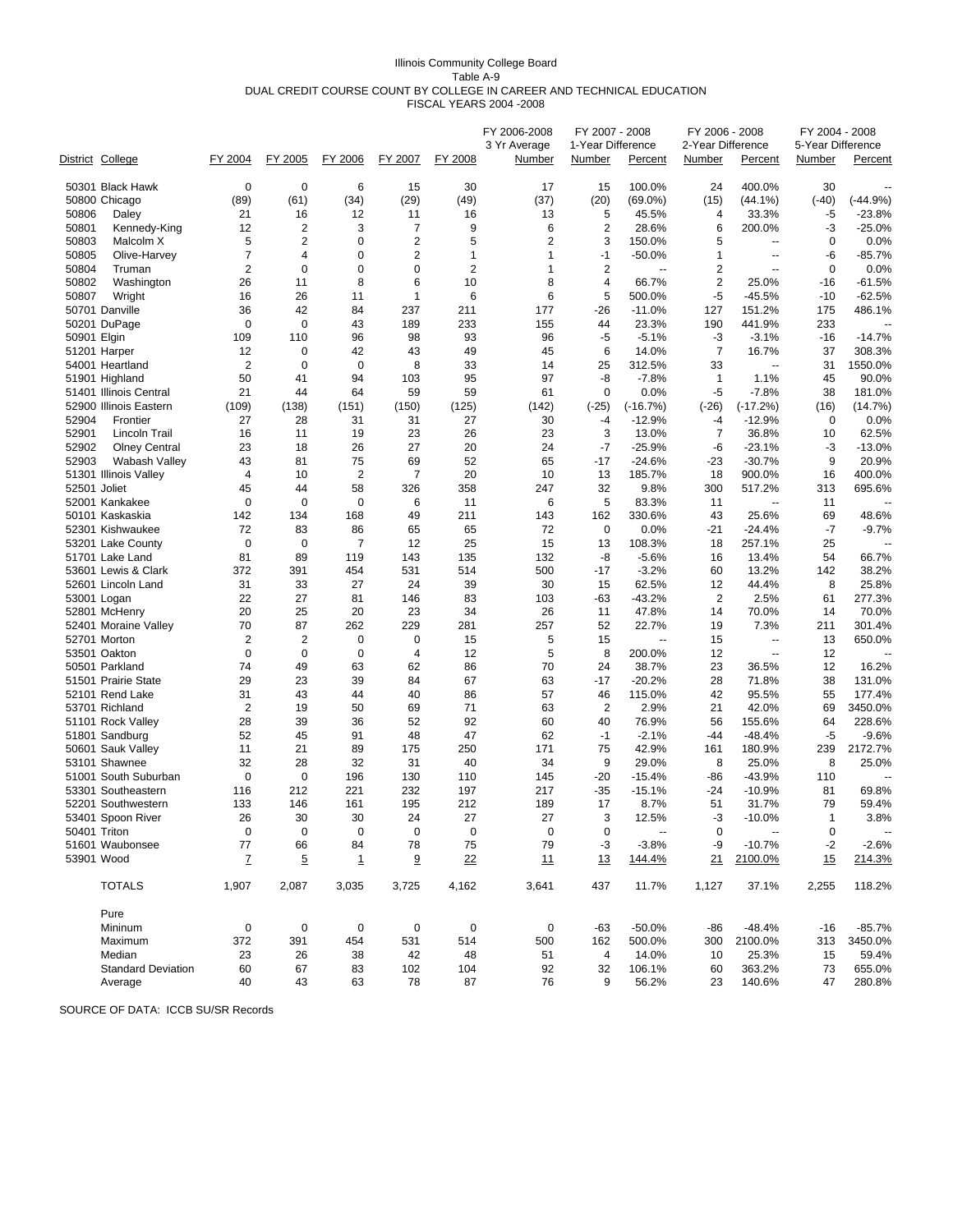#### Illinois Community College Board Table A-10 DUAL CREDIT ENROLLMENT BY COLLEGE IN CAREER AND TECHNICAL EDUCATION FISCAL YEARS 2004 - 2008

|                | District College                  | FY 2004        | FY 2005        | FY 2006     | FY 2007      | FY 2008        | FY 2006-2008<br>3 Yr Average<br><u>Number</u> | FY 2007 - 2008<br>1-Year Difference<br><b>Number</b> | Percent                  | FY 2006 - 2008<br>2-Year Difference<br><b>Number</b> | Percent                  | <b>Number</b>   | FY 2004 - 2008<br>5-Year Difference<br>Percent |
|----------------|-----------------------------------|----------------|----------------|-------------|--------------|----------------|-----------------------------------------------|------------------------------------------------------|--------------------------|------------------------------------------------------|--------------------------|-----------------|------------------------------------------------|
|                |                                   | $\mathbf 0$    |                | 23          |              |                |                                               |                                                      |                          |                                                      |                          |                 |                                                |
|                | 50301 Black Hawk<br>50800 Chicago | (624)          | 0<br>(355)     | (162)       | 77<br>(214)  | 213<br>(456)   | 104<br>(277)                                  | 136<br>(242)                                         | 176.6%<br>(113.1%)       | 190<br>(294)                                         | 826.1%<br>(181.5%)       | 213<br>$(-168)$ | $(-26.9%)$                                     |
| 50806          |                                   | 277            | 184            | 92          | 84           | 109            | 95                                            | 25                                                   | 29.8%                    | 17                                                   | 18.5%                    | $-168$          | $-60.6%$                                       |
|                | Daley<br>Kennedy-King             | 51             | 2              | 19          | 95           |                | 74                                            | 13                                                   | 13.7%                    |                                                      | 468.4%                   |                 |                                                |
| 50801          |                                   | 5              | $\overline{2}$ | $\mathbf 0$ | 15           | 108<br>77      | 31                                            | 62                                                   | 413.3%                   | 89<br>77                                             | $\overline{\phantom{a}}$ | 57<br>72        | 111.8%<br>1440.0%                              |
| 50803<br>50805 | Malcolm X                         | 47             | 30             | $\mathbf 0$ | 4            | $\mathbf{1}$   | $\overline{2}$                                | $-3$                                                 | $-75.0%$                 | $\mathbf{1}$                                         | --                       | $-46$           | $-97.9%$                                       |
|                | Olive-Harvey                      | $\overline{2}$ | $\mathbf 0$    | $\mathbf 0$ | $\mathbf 0$  | $\overline{2}$ | $\mathbf{1}$                                  | $\overline{2}$                                       | $\overline{\phantom{a}}$ | $\overline{2}$                                       | $\overline{\phantom{a}}$ | $\mathbf 0$     | 0.0%                                           |
| 50804          | Truman                            |                | 23             | 18          |              | 17             | 17                                            | $\overline{2}$                                       |                          |                                                      |                          |                 |                                                |
| 50802          | Washington                        | 168            |                |             | 15           |                |                                               |                                                      | 13.3%                    | $-1$                                                 | $-5.6%$<br>330.3%        | $-151$          | -89.9%                                         |
| 50807          | Wright                            | 74             | 114            | 33          | $\mathbf{1}$ | 142            | 59                                            |                                                      | 141 14100.0%             | 109                                                  |                          | 68              | 91.9%<br>278.8%                                |
|                | 50701 Danville                    | 179            | 205            | 252         | 775          | 678            | 568                                           | $-97$                                                | $-12.5%$                 | 426                                                  | 169.0%                   | 499             |                                                |
|                | 50201 DuPage                      | $\mathbf 0$    | 0              | 415         | 2,582        | 2,275          | 1,757                                         | $-307$                                               | $-11.9%$                 | 1,860                                                | 448.2%                   | 2,275           |                                                |
| 50901 Elgin    |                                   | 859            | 794            | 692         | 604          | 537            | 611                                           | $-67$                                                | $-11.1%$                 | -155                                                 | $-22.4%$                 | $-322$          | $-37.5%$                                       |
|                | 51201 Harper                      | 15             | $\mathbf 0$    | 517         | 512          | 602            | 544                                           | 90                                                   | 17.6%                    | 85                                                   | 16.4%                    | 587             | 3913.3%                                        |
|                | 54001 Heartland                   | 20             | $\mathbf 0$    | $\mathbf 0$ | 22           | 196            | 73                                            | 174                                                  | 790.9%                   | 196                                                  | --                       | 176             | 880.0%                                         |
|                | 51901 Highland                    | 111            | 128            | 941         | 986          | 872            | 933                                           | $-114$                                               | $-11.6%$                 | -69                                                  | $-7.3%$                  | 761             | 685.6%                                         |
|                | 51401 Illinois Central            | 291            | 548            | 781         | 676          | 690            | 716                                           | 14                                                   | 2.1%                     | $-91$                                                | $-11.7%$                 | 399             | 137.1%                                         |
|                | 52900 Illinois Eastern            | (1,036)        | (1,061)        | (1,612)     | (1, 493)     | (1,508)        | (1,538)                                       | (15)                                                 | $(1.0\%)$                | $(-104)$                                             | $(-6.5%)$                | (472)           | (45.6%)                                        |
| 52904          | Frontier                          | 217            | 229            | 260         | 244          | 262            | 255                                           | 18                                                   | 7.4%                     | 2                                                    | 0.8%                     | 45              | 20.7%                                          |
| 52901          | Lincoln Trail                     | 116            | 49             | 255         | 321          | 411            | 329                                           | 90                                                   | 28.0%                    | 156                                                  | 61.2%                    | 295             | 254.3%                                         |
| 52902          | <b>Olney Central</b>              | 230            | 182            | 279         | 263          | 199            | 247                                           | -64                                                  | $-24.3%$                 | -80                                                  | $-28.7%$                 | $-31$           | $-13.5%$                                       |
| 52903          | Wabash Valley                     | 473            | 601            | 818         | 665          | 636            | 706                                           | -29                                                  | $-4.4%$                  | $-182$                                               | $-22.2%$                 | 163             | 34.5%                                          |
|                | 51301 Illinois Valley             | 54             | 129            | 40          | 103          | 175            | 106                                           | 72                                                   | 69.9%                    | 135                                                  | 337.5%                   | 121             | 224.1%                                         |
|                | 52501 Joliet                      | 47             | 45             | 302         | 3,476        | 4,336          | 2,705                                         | 860                                                  | 24.7%                    | 4,034                                                | 1335.8%                  | 4,289           | 9125.5%                                        |
|                | 52001 Kankakee                    | $\Omega$       | 0              | $\mathbf 0$ | 34           | 95             | 43                                            | 61                                                   | 179.4%                   | 95                                                   | $\sim$                   | 95              |                                                |
|                | 50101 Kaskaskia                   | 1,931          | 1,933          | 2,048       | 642          | 2,053          | 1,581                                         | 1,411                                                | 219.8%                   | 5                                                    | 0.2%                     | 122             | 6.3%                                           |
|                | 52301 Kishwaukee                  | 423            | 544            | 572         | 681          | 603            | 619                                           | $-78$                                                | $-11.5%$                 | 31                                                   | 5.4%                     | 180             | 42.6%                                          |
|                | 53201 Lake County                 | 0              | 0              | 128         | 208          | 531            | 289                                           | 323                                                  | 155.3%                   | 403                                                  | 314.8%                   | 531             |                                                |
|                | 51701 Lake Land                   | 686            | 839            | 1,116       | 1,209        | 935            | 1,087                                         | $-274$                                               | $-22.7%$                 | $-181$                                               | $-16.2%$                 | 249             | 36.3%                                          |
|                | 53601 Lewis & Clark               | 4,680          | 5,319          | 5,528       | 6,613        | 6,049          | 6,063                                         | $-564$                                               | $-8.5%$                  | 521                                                  | 9.4%                     | 1,369           | 29.3%                                          |
|                | 52601 Lincoln Land                | 227            | 957            | 237         | 268          | 421            | 309                                           | 153                                                  | 57.1%                    | 184                                                  | 77.6%                    | 194             | 85.5%                                          |
|                | 53001 Logan                       | 105            | 40             | 82          | 682          | 521            | 428                                           | $-161$                                               | $-23.6%$                 | 439                                                  | 535.4%                   | 416             | 396.2%                                         |
|                | 52801 McHenry                     | 101            | 128            | 149         | 173          | 215            | 179                                           | 42                                                   | 24.3%                    | 66                                                   | 44.3%                    | 114             | 112.9%                                         |
|                | 52401 Moraine Valley              | 221            | 348            | 2,100       | 2,391        | 3,005          | 2,499                                         | 614                                                  | 25.7%                    | 905                                                  | 43.1%                    | 2,784           | 1259.7%                                        |
|                | 52701 Morton                      | 24             | 44             | 0           | 0            | 64             | 21                                            | 64                                                   | Ξ.                       | 64                                                   | $\overline{a}$           | 40              | 166.7%                                         |
|                | 53501 Oakton                      | $\mathbf 0$    | 0              | 0           | 12           | 14             | 9                                             | 2                                                    | 16.7%                    | 14                                                   | $\overline{a}$           | 14              |                                                |
|                | 50501 Parkland                    | 669            | 594            | 431         | 260          | 451            | 381                                           | 191                                                  | 73.5%                    | 20                                                   | 4.6%                     | $-218$          | $-32.6%$                                       |
|                | 51501 Prairie State               | 271            | 191            | 257         | 736          | 586            | 526                                           | $-150$                                               | $-20.4%$                 | 329                                                  | 128.0%                   | 315             | 116.2%                                         |
|                | 52101 Rend Lake                   | 395            | 556            | 541         | 528          | 976            | 682                                           | 448                                                  | 84.8%                    | 435                                                  | 80.4%                    | 581             | 147.1%                                         |
|                | 53701 Richland                    | $\overline{2}$ | 22             | 366         | 602          | 722            | 563                                           | 120                                                  | 19.9%                    | 356                                                  | 97.3%                    | 720             | 36000.0%                                       |
|                | 51101 Rock Valley                 | 449            | 494            | 459         | 387          | 594            | 480                                           | 207                                                  | 53.5%                    | 135                                                  | 29.4%                    | 145             | 32.3%                                          |
|                | 51801 Sandburg                    | 174            | 181            | 306         | 156          | 230            | 231                                           | 74                                                   | 47.4%                    | $-76$                                                | $-24.8%$                 | 56              | 32.2%                                          |
|                | 50601 Sauk Valley                 | 34             | 88             | 591         | 1,075        | 1,176          | 947                                           | 101                                                  | 9.4%                     | 585                                                  | 99.0%                    | 1,142           | 3358.8%                                        |
|                | 53101 Shawnee                     | 358            | 320            | 417         | 479          | 506            | 467                                           | 27                                                   | 5.6%                     | 89                                                   | 21.3%                    | 148             | 41.3%                                          |
|                | 51001 South Suburban              | 0              | 0              | 1,549       | 896          | 842            | 1,096                                         | $-54$                                                | $-6.0%$                  | -707                                                 | $-45.6%$                 | 842             |                                                |
|                | 53301 Southeastern                | 864            | 1,647          | 1,662       | 1,730        | 1,452          | 1,615                                         | $-278$                                               | $-16.1%$                 | $-210$                                               | $-12.6%$                 | 588             | 68.1%                                          |
|                | 52201 Southwestern                | 1,284          | 1,556          | 1,828       | 2,087        | 2,334          | 2,083                                         | 247                                                  | 11.8%                    | 506                                                  | 27.7%                    | 1,050           | 81.8%                                          |
|                | 53401 Spoon River                 | 254            | 240            | 202         | 177          | 172            | 184                                           | -5                                                   | $-2.8%$                  | $-30$                                                | $-14.9%$                 | -82             | $-32.3%$                                       |
|                | 50401 Triton                      | 0              | $\pmb{0}$      | $\pmb{0}$   | $\pmb{0}$    | 0              | $\pmb{0}$                                     | 0                                                    | --                       | $\pmb{0}$                                            |                          | $\mathbf 0$     | $\overline{\phantom{a}}$                       |
|                | 51601 Waubonsee                   | 473            | 319            | 436         | 360          | 420            | 405                                           | 60                                                   | 16.7%                    | $-16$                                                | $-3.7%$                  | $-53$           | $-11.2%$                                       |
|                | 53901 Wood                        | 54             | 31             | Z           | 30           | 37             | 25                                            | Z                                                    | 23.3%                    | 30                                                   | 428.6%                   | <u>-17</u>      | $-31.5%$                                       |
|                | <b>TOTALS</b>                     | 16,915         | 19,656         | 26,749      | 33,936       | 37,542         | 32,742                                        | 3,606                                                | 10.6%                    | 10,793                                               | 40.3%                    | 20,627          | 121.9%                                         |
|                | Pure                              |                |                |             |              |                |                                               |                                                      |                          |                                                      |                          |                 |                                                |
|                | Mininum                           | 0              | 0              | 0           | 0            | 0              | 0                                             | $-564$                                               | $-75.0%$                 | $-707$                                               | $-45.6%$                 | $-322$          | $-97.9%$                                       |
|                | Maximum                           | 4,680          | 5,319          | 5,528       | 6,613        | 6,049          | 6,063                                         |                                                      | 1,411 14100.0%           | 4,034                                                | 1335.8%                  |                 | 4,289 36000.0%                                 |
|                | Median                            | 142            | 129            | 270         | 341          | 479            | 393                                           | 26                                                   | 16.7%                    | 72                                                   | 24.5%                    | 156             | 81.8%                                          |
|                | <b>Standard Deviation</b>         | 729            | 841            | 909         | 1,133        | 1,138          | 1,017                                         | 292                                                  | 2075.1%                  | 659                                                  | 271.4%                   | 806             | 5689.0%                                        |
|                | Average                           | 352            | 410            | 557         | 707          | 782            | 682                                           | 75                                                   | 365.5%                   | 225                                                  | 143.6%                   | 430             | 1434.2%                                        |
|                |                                   |                |                |             |              |                |                                               |                                                      |                          |                                                      |                          |                 |                                                |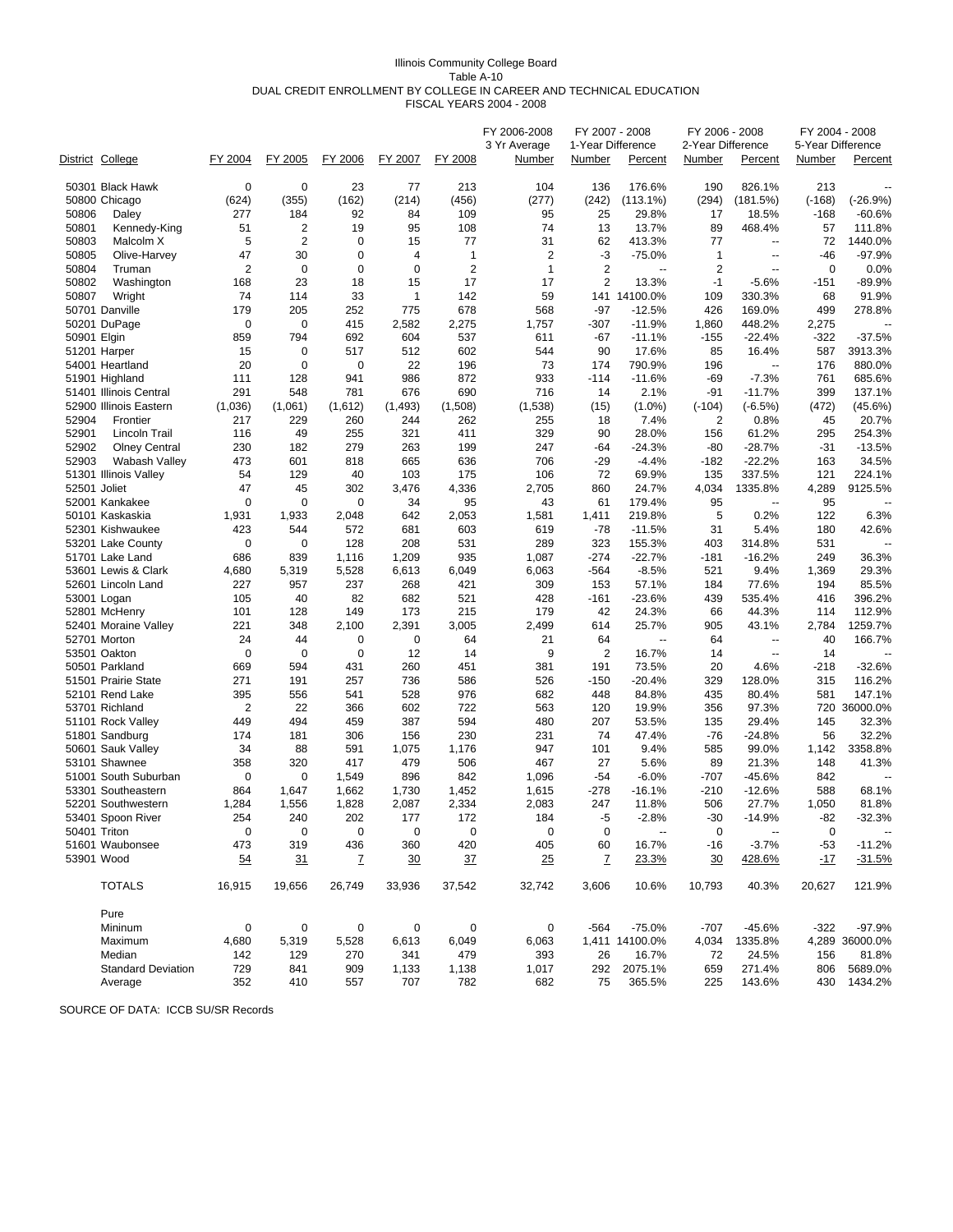#### Illinois Community College Board Table A‐11 DUAL CREDIT AVERAGE CLASS SIZE BY COLLEGE IN CAREER AND TECHNICAL EDUCATION FISCAL YEARS 2004 - 2008

|             | District College          | FY 2004                  | FY 2005                  | FY 2006                  | FY 2007                  | FY 2008 | FY 2006-2008<br>3 Yr Average<br>Number | FY 2007 - 2008<br>1-Year Difference<br>Number | Percent        | FY 2006 - 2008<br>2-Year Difference<br>Number | Percent                  | FY 2004 - 2008<br>5-Year Difference<br>Number | Percent  |
|-------------|---------------------------|--------------------------|--------------------------|--------------------------|--------------------------|---------|----------------------------------------|-----------------------------------------------|----------------|-----------------------------------------------|--------------------------|-----------------------------------------------|----------|
|             | 50301 Black Hawk          | $\overline{a}$           | $\overline{\phantom{a}}$ | 3.8                      | 5.1                      | 7.1     | 5.4                                    | 2.0                                           | 38.3%          | 3.3                                           | 85.2%                    | $\overline{\phantom{a}}$                      |          |
|             | 50800 Chicago             | 7.0                      | 5.8                      | 4.8                      | 7.4                      | 9.3     | 7.2                                    | 1.9                                           | 26.1%          | 4.5                                           | 95.3%                    | 2.3                                           | 32.7%    |
| 50806       | Daley                     | 13.2                     | 11.5                     | 7.7                      | 7.6                      | 6.8     | 7.4                                    | $-0.8$                                        | $-10.8%$       | $-0.9$                                        | $-11.1%$                 | $-6.4$                                        | $-48.4%$ |
| 50801       | Kennedy-King              | 4.3                      | 1.0                      | 6.3                      | 13.6                     | 12.0    | 10.6                                   | $-1.6$                                        | $-11.6%$       | 5.7                                           | 89.5%                    | 7.8                                           | 182.4%   |
| 50803       | Malcolm X                 | 1.0                      | 1.0                      | $\overline{\phantom{a}}$ | 7.5                      | 15.4    | 11.5                                   | 7.9                                           | 105.3%         | $\overline{\phantom{a}}$                      | $\overline{\phantom{a}}$ | 14.4                                          | 1440.0%  |
| 50805       | Olive-Harvey              | 6.7                      | 7.5                      | $\overline{\phantom{a}}$ | 2.0                      | 1.0     | 1.5                                    | $-1.0$                                        | $-50.0%$       | --                                            | $\overline{a}$           | $-5.7$                                        | $-85.1%$ |
| 50804       | Truman                    | 1.0                      | $\overline{\phantom{a}}$ | $\overline{\phantom{a}}$ | $\overline{\phantom{a}}$ | 1.0     | 1.0                                    | $\overline{\phantom{a}}$                      | $\overline{a}$ | $\overline{\phantom{a}}$                      | --                       | 0.0                                           | 0.0%     |
| 50802       | Washington                | 6.5                      | 2.1                      | 2.3                      | 2.5                      | 1.7     | 2.2                                    | $-0.8$                                        | $-32.0%$       | $-0.6$                                        | $-24.4%$                 | $-4.8$                                        | $-73.7%$ |
| 50807       | Wright                    | 4.6                      | 4.4                      | 3.0                      | 1.0                      | 23.7    | 9.2                                    | 22.7                                          | 2266.7%        | 20.7                                          | 688.9%                   | 19.0                                          | 411.7%   |
|             | 50701 Danville            | 5.0                      | 4.9                      | 3.0                      | 3.3                      | 3.2     | 3.2                                    | $-0.1$                                        | $-1.7%$        | 0.2                                           | 7.1%                     | $-1.8$                                        | $-35.4%$ |
|             | 50201 DuPage              | $\overline{\phantom{a}}$ | $\overline{\phantom{a}}$ | 9.7                      | 13.7                     | 9.8     | 11.0                                   | $-3.9$                                        | $-28.5%$       | 0.1                                           | 1.2%                     | $\overline{\phantom{a}}$                      |          |
| 50901 Elgin |                           | 7.9                      | 7.2                      | 7.2                      | 6.2                      | 5.8     | 6.4                                    | $-0.4$                                        | $-6.3%$        | $-1.4$                                        | $-19.9%$                 | $-2.1$                                        | $-26.7%$ |
|             | 51201 Harper              | 1.3                      | $\overline{\phantom{a}}$ | 12.3                     | 11.9                     | 12.3    | 12.2                                   | 0.4                                           | 3.2%           | 0.0                                           | $-0.2%$                  | 11.0                                          | 882.9%   |
|             | 54001 Heartland           | 10.0                     | $\overline{\phantom{a}}$ | $\overline{\phantom{a}}$ | 2.8                      | 5.9     | 4.3                                    | 3.2                                           | 116.0%         | $\overline{\phantom{a}}$                      | $\overline{a}$           | $-4.1$                                        | $-40.6%$ |
|             | 51901 Highland            | 2.2                      | 3.1                      | 10.0                     | 9.6                      | 9.2     | 9.6                                    | -0.4                                          | $-4.1%$        | $-0.8$                                        | $-8.3%$                  | 7.0                                           | 313.5%   |
|             | 51401 Illinois Central    | 13.9                     | 12.5                     | 12.2                     | 11.5                     | 11.7    | 11.8                                   | 0.2                                           | 2.1%           | $-0.5$                                        | $-4.2%$                  | $-2.2$                                        | $-15.6%$ |
|             | 52900 Illinois Eastern    | 9.5                      | 7.7                      | 10.7                     | 10.0                     | 12.1    | 10.9                                   | 2.1                                           | 21.2%          | 1.4                                           | 13.0%                    | 2.6                                           | 26.9%    |
| 52904       | Frontier                  | 8.0                      | 8.2                      | 8.4                      | 7.9                      | 9.7     | 8.7                                    | 1.8                                           | 23.3%          | 1.3                                           | 15.7%                    | 1.7                                           | 20.7%    |
| 52901       | Lincoln Trail             | 7.3                      | 4.5                      | 13.4                     | 14.0                     | 15.8    | 14.4                                   | 1.9                                           | 13.3%          | 2.4                                           | 17.8%                    | 8.6                                           | 118.0%   |
| 52902       | <b>Olney Central</b>      | 10.0                     | 10.1                     | 10.7                     | 9.7                      | 10.0    | 10.1                                   | 0.2                                           | 2.1%           | $-0.8$                                        | $-7.3%$                  | $-0.1$                                        | $-0.5%$  |
| 52903       | Wabash Valley             | 11.0                     | 7.4                      | 10.9                     | 9.6                      | 12.2    | 10.9                                   | 2.6                                           | 26.9%          | 1.3                                           | 12.1%                    | 1.2                                           | 11.2%    |
|             | 51301 Illinois Valley     | 13.5                     | 12.9                     | 20.0                     | 14.7                     | 8.8     | 14.5                                   | $-6.0$                                        | $-40.5%$       | $-11.3$                                       | $-56.3%$                 | $-4.8$                                        | $-35.2%$ |
|             | 52501 Joliet              | 1.0                      | 1.0                      | 5.2                      | 10.7                     | 12.1    | 9.3                                    | 1.4                                           | 13.6%          | 6.9                                           | 132.6%                   | 11.1                                          | 1059.6%  |
|             | 52001 Kankakee            | --                       | $\overline{\phantom{a}}$ | --                       | 5.7                      | 8.6     | 7.2                                    | 3.0                                           | 52.4%          | --                                            | $\overline{a}$           | $\overline{\phantom{a}}$                      |          |
|             | 50101 Kaskaskia           | 13.6                     | 14.4                     | 12.2                     | 13.1                     | 9.7     | 11.7                                   | -3.4                                          | $-25.7%$       | $-2.5$                                        | $-20.2%$                 | $-3.9$                                        | $-28.4%$ |
|             | 52301 Kishwaukee          | 5.9                      | 6.6                      | 6.7                      | 10.5                     | 9.3     | 8.8                                    | $-1.2$                                        | $-11.5%$       | 2.6                                           | 39.5%                    | 3.4                                           | 57.9%    |
|             | 53201 Lake County         | $\overline{\phantom{a}}$ | Ξ.                       | 18.3                     | 17.3                     | 21.2    | 19.0                                   | 3.9                                           | 22.5%          | 3.0                                           | 16.2%                    | $\overline{\phantom{a}}$                      |          |
|             | 51701 Lake Land           | 8.5                      | 9.4                      | 9.4                      | 8.5                      | 6.9     | 8.3                                    | $-1.5$                                        | $-18.1%$       | $-2.5$                                        | $-26.1%$                 | $-1.5$                                        | $-18.2%$ |
|             | 53601 Lewis & Clark       | 12.6                     | 13.6                     | 12.2                     | 12.5                     | 11.8    | 12.1                                   | -0.7                                          | $-5.5%$        | $-0.4$                                        | $-3.3%$                  | $-0.8$                                        | $-6.5%$  |
|             | 52601 Lincoln Land        | 7.3                      | 29.0                     | 8.8                      | 11.2                     | 10.8    | 10.2                                   | $-0.4$                                        | $-3.3%$        | 2.0                                           | 23.0%                    | 3.5                                           | 47.4%    |
|             | 53001 Logan               | 4.8                      | 1.5                      | 1.0                      | 4.7                      | 6.3     | 4.0                                    | 1.6                                           | 34.4%          | 5.3                                           | 520.1%                   | 1.5                                           | 31.5%    |
|             | 52801 McHenry             | 5.1                      | 5.1                      | 7.5                      | 7.5                      | 6.3     | 7.1                                    | $-1.2$                                        | $-15.9%$       | $-1.1$                                        | $-15.1%$                 | 1.3                                           | 25.2%    |
|             | 52401 Moraine Valley      | 3.2                      | 4.0                      | 8.0                      | 10.4                     | 10.7    | 9.7                                    | 0.3                                           | 2.4%           | 2.7                                           | 33.4%                    | 7.5                                           | 238.7%   |
|             | 52701 Morton              | 12.0                     | 22.0                     | $\overline{\phantom{a}}$ | $\ddotsc$                | 4.3     | 4.3                                    | $\overline{\phantom{a}}$                      | μ.             | $\overline{\phantom{a}}$                      | $\overline{a}$           | $-7.7$                                        | $-64.4%$ |
|             | 53501 Oakton              | Ξ.                       | Ξ.                       | $\overline{\phantom{a}}$ | 3.0                      | 1.2     | 2.1                                    | $-1.8$                                        | $-61.1%$       | $\overline{\phantom{a}}$                      | $\overline{a}$           | $\overline{\phantom{a}}$                      |          |
|             | 50501 Parkland            | 9.0                      | 12.1                     | 6.8                      | 4.2                      | 5.2     | 5.4                                    | 1.1                                           | 25.1%          | $-1.6$                                        | $-23.3%$                 | $-3.8$                                        | $-42.0%$ |
|             | 51501 Prairie State       | 9.3                      | 8.3                      | 6.6                      | 8.8                      | 8.7     | 8.0                                    | 0.0                                           | $-0.2%$        | 2.2                                           | 32.7%                    | $-0.6$                                        | $-6.4%$  |
|             | 52101 Rend Lake           | 12.7                     | 12.9                     | 12.3                     | 13.2                     | 11.3    | 12.3                                   | $-1.9$                                        | $-14.0%$       | $-0.9$                                        | $-7.7%$                  | $-1.4$                                        | $-10.9%$ |
|             | 53701 Richland            | 1.0                      | 1.2                      | 7.3                      | 8.7                      | 10.2    | 8.7                                    | 1.4                                           | 16.6%          | 2.8                                           | 38.9%                    | 9.2                                           | 916.9%   |
|             | 51101 Rock Valley         | 16.0                     | 12.7                     | 12.8                     | 7.4                      | 6.5     | 8.9                                    | $-1.0$                                        | $-13.2%$       | $-6.3$                                        | -49.4%                   | $-9.6$                                        | $-59.7%$ |
|             | 51801 Sandburg            | 3.3                      | 4.0                      | 3.4                      | 3.3                      | 4.9     | 3.8                                    | 1.6                                           | 50.6%          | 1.5                                           | 45.5%                    | 1.5                                           | 46.2%    |
|             | 50601 Sauk Valley         | 3.1                      | 4.2                      | 6.6                      | 6.1                      | 4.7     | 5.8                                    | $-1.4$                                        | $-23.4%$       | $-1.9$                                        | $-29.2%$                 | 1.6                                           | 52.2%    |
|             | 53101 Shawnee             | 11.2                     | 11.4                     | 13.0                     | 15.5                     | 12.7    | 13.7                                   | $-2.8$                                        | $-18.1%$       | -0.4                                          | $-2.9%$                  | 1.5                                           | 13.1%    |
|             | 51001 South Suburban      | $\overline{\phantom{a}}$ | $\overline{\phantom{a}}$ | 7.9                      | 6.9                      | 7.7     | 7.5                                    | 0.8                                           | 11.1%          | $-0.2$                                        | $-3.1%$                  | $\overline{\phantom{a}}$                      |          |
|             | 53301 Southeastern        | 7.4                      | 7.8                      | 7.5                      | 7.5                      | 7.4     | 7.4                                    | -0.1                                          | $-1.2%$        | $-0.1$                                        | $-2.0%$                  | $-0.1$                                        | $-1.0%$  |
|             | 52201 Southwestern        | 9.7                      | 10.7                     | 11.4                     | 10.7                     | 11.0    | 11.0                                   | 0.3                                           | 2.9%           | $-0.3$                                        | $-3.0%$                  | 1.4                                           | 14.0%    |
|             | 53401 Spoon River         | 9.8                      | 8.0                      | 6.7                      | 7.4                      | 6.4     | 6.8                                    | $-1.0$                                        | $-13.6%$       | -0.4                                          | $-5.4%$                  | $-3.4$                                        | $-34.8%$ |
|             | 50401 Triton              | $\overline{\phantom{a}}$ | --                       | --                       | --                       | --      | ٠.                                     | $\overline{\phantom{a}}$                      |                | $\overline{\phantom{a}}$                      |                          | $\overline{\phantom{a}}$                      |          |
|             | 51601 Waubonsee           | 6.1                      | 4.8                      | 5.2                      | 4.6                      | 5.6     | 5.1                                    | 1.0                                           | 21.3%          | 0.4                                           | 7.9%                     | $-0.5$                                        | $-8.8%$  |
|             | 53901 Wood                | 7.7                      | 6.2                      | 7.0                      | 3.3                      | 1.7     | 4.0                                    | $-1.7$                                        | $-49.5%$       | $-5.3$                                        | $-76.0%$                 | $-6.0$                                        | $-78.2%$ |
|             | <b>TOTALS</b>             | 8.9                      | 9.4                      | 8.8                      | 9.1                      | 9.0     | 9.0                                    | $-0.1$                                        | $-1.0%$        | 0.2                                           | 2.3%                     | 0.2                                           | 1.7%     |
|             | Pure                      |                          |                          |                          |                          |         |                                        |                                               |                |                                               |                          |                                               |          |
|             | Mininum                   | 1.0                      | 1.0                      | 1.0                      | 1.0                      | 1.0     | 1.0                                    | $-6.0$                                        | $-61.1%$       | $-11.3$                                       | $-76.0%$                 | $-9.6$                                        | $-85.1%$ |
|             | Maximum                   | 16.0                     | 29.0                     | 20.0                     | 17.3                     | 23.7    | 19.0                                   | 22.7                                          | 2266.7%        | 20.7                                          | 688.9%                   | 19.0                                          | 1440.0%  |
|             | Median                    | 7.4                      | 7.5                      | 7.8                      | 7.9                      | 8.8     | 8.7                                    | 0.0                                           | $-0.2%$        | $-0.1$                                        | $-1.1%$                  | 0.0                                           | 0.0%     |
|             | <b>Standard Deviation</b> | 4.0                      | 5.6                      | 4.0                      | 3.9                      | 4.6     | 3.7                                    | 3.9                                           | 328.2%         | 4.4                                           | 134.2%                   | 5.9                                           | 327.3%   |
|             | Average                   | 7.5                      | 8.1                      | 8.6                      | 8.4                      | 8.7     | 8.3                                    | 0.6                                           | 51.9%          | 0.7                                           | 36.1%                    | 1.1                                           | 121.4%   |